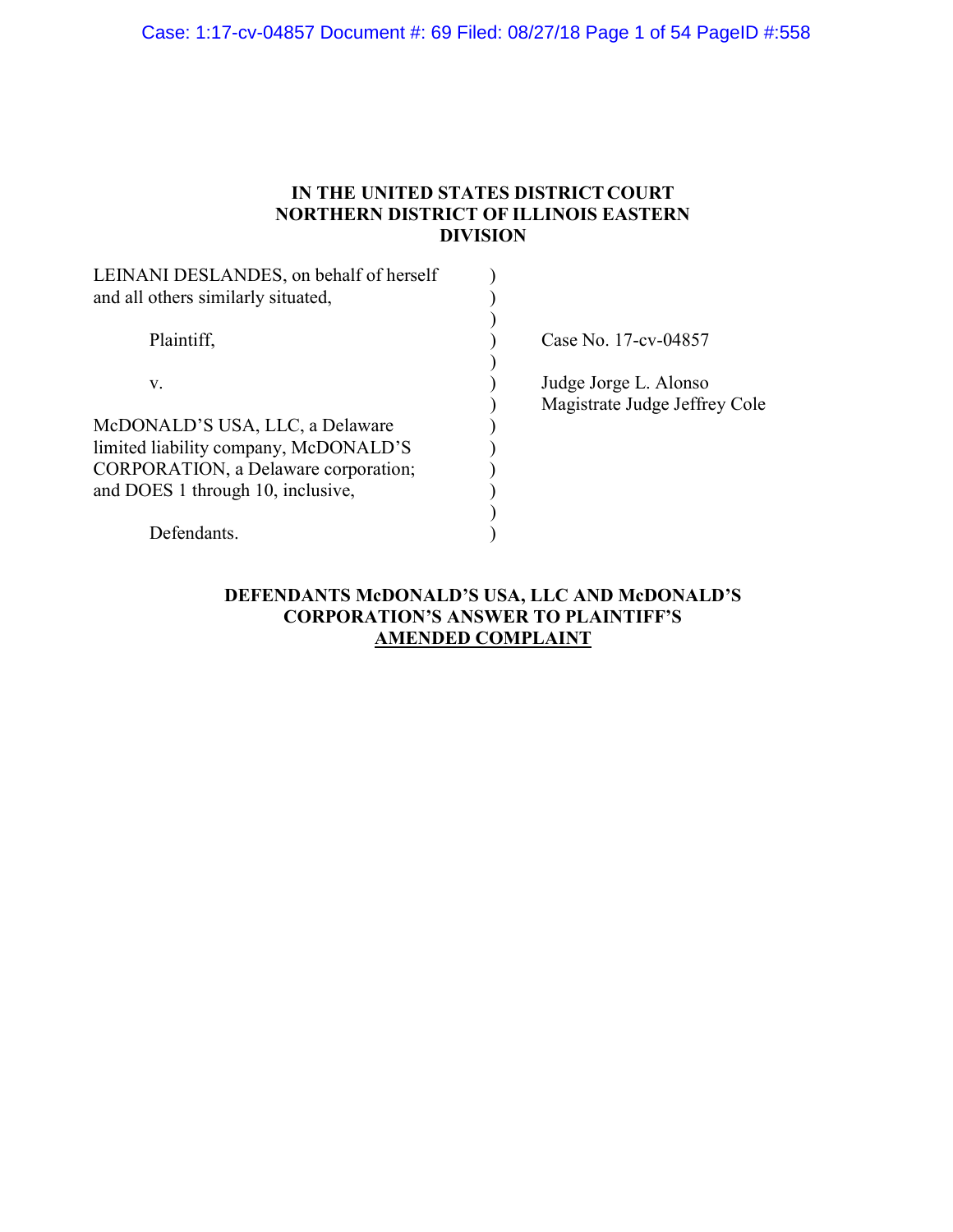Pursuant to Federal Rules of Civil Procedure 7, 8, and 12, McDonald's USA, LLC and

McDonald's Corporation (collectively "Defendants"), by and through their undersigned counsel, hereby

answer the Amended Class Action Complaint [Dkt. No. 32] (the "Complaint") filed by Leinani

Deslandes ("Plaintiff").\*†

# NATURE OF THE ACTION

1. This action challenges under Section 1 of the Sherman Act a no-solicitation and no-hiring contract, combination, or conspiracy between and among Defendants McDonald's USA, LLC, McDonald's Corporation (together, "Defendant" or "McDonald's") and their franchisees, pursuant to which McDonald's and the franchisees agreed not to recruit or hire each other's employees. McDonald's, at its principal place of business located in Oak Brook, Illinois, was intimately involved in forming, monitoring, and enforcing this anti-competitive contract, combination, or conspiracy. McDonald's orchestrated, dispersed, and enforced the agreement among itself and all franchisees, at least in part, through an explicit contractual prohibition contained in standard McDonald's franchise agreements. That standard agreement was executed by McDonald's and by franchisees alike—at least up until the time that this lawsuit was commenced. That is, apparently in response to this lawsuit, McDonald's removed the no-hire and no-solicit provision from its standard franchise agreement on a going-forward basis. The practice at issue reflects a naked horizontal restraint of competition and a per se violation of the antitrust laws.

Answer: Defendants admit that until June 1, 2018, Defendants' principal places of business were

in Oak Brook, Illinois; as of that date, Defendants' principal places of business moved to Chicago, Illinois. The remainder of the paragraph consists of Plaintiffs' characterizations of their purported claims to which no response is required. To the extent a response is required, Defendants admit that Plaintiff purports to bring this lawsuit against Defendants under Section 1 of the Sherman Act concerning an alleged no-solicitation and no-hiring contract, combination, or conspiracy. Defendants deny that McDonald's USA, LLC removed any franchise agreement provision in response to this lawsuit and otherwise deny the allegations in paragraph 1 of the Complaint.

 $\overline{a}$ For ease of reference, the headings below match the headings used in the Complaint; Defendants deny all allegations, if any, contained in the headings.

<sup>†</sup> Plaintiff's Amended Complaint refers to "stores," which Defendants interpret to mean individual McDonald's-brand restaurants. While "stores" is not Defendants' preferred terminology, Defendants will use that terminology where Plaintiff used it for the purpose of this Answer only.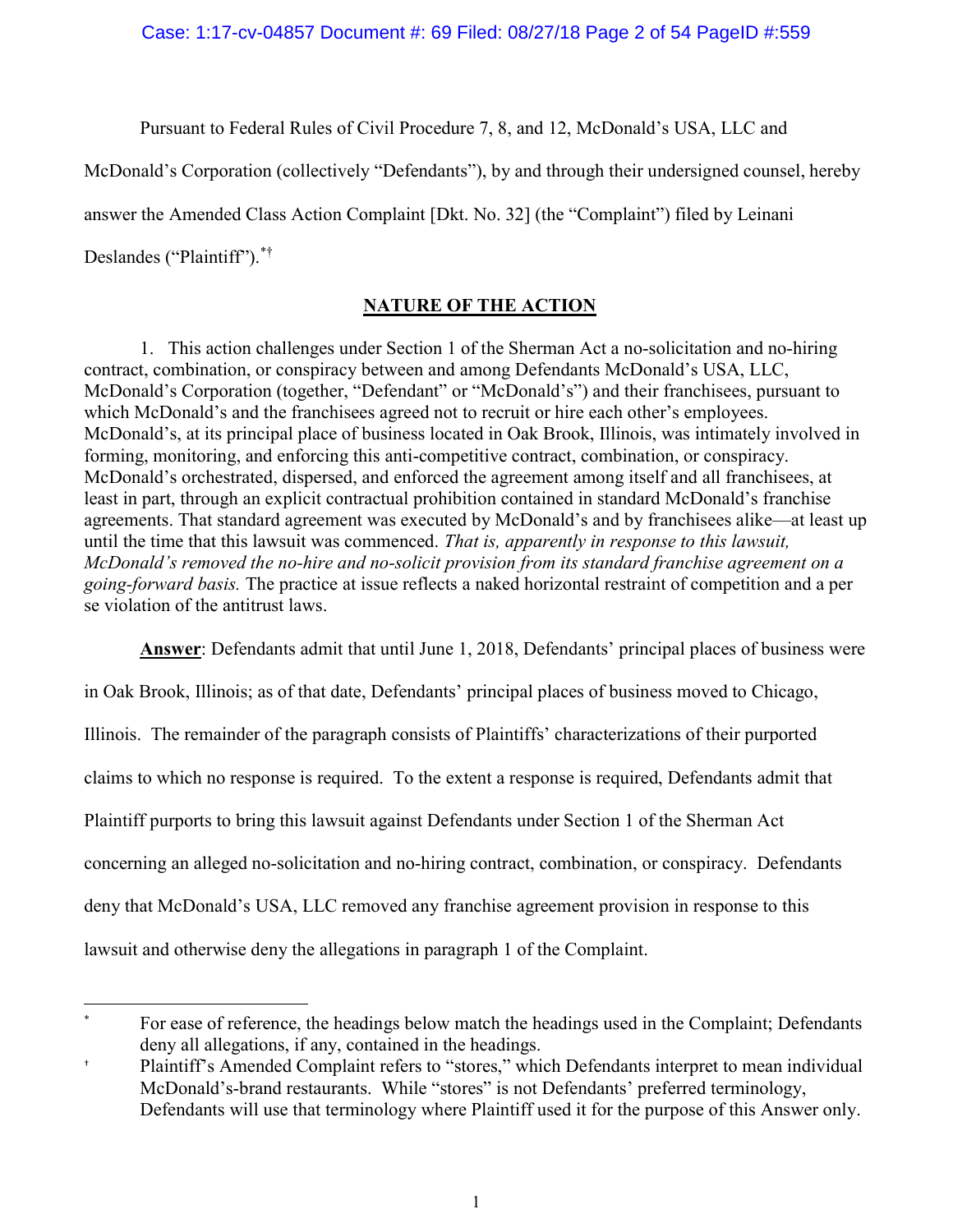#### Case: 1:17-cv-04857 Document #: 69 Filed: 08/27/18 Page 3 of 54 PageID #:560

2. McDonald's is the world's leading global food service retailer with over 36,000 locations in over 100 countries. More than 80% of McDonald's restaurants worldwide are franchise businesses that are independently owned and operated, and are separate and distinct entities from McDonald's.

Answer: Defendants admit that there are over 36,000 McDonald's-brand restaurants in over 100

countries. Defendants admit that more than 80% of McDonald's-brand restaurants worldwide are

franchise businesses that are independently owned and operated. Defendants otherwise deny the

allegations in paragraph 2 of the Complaint.

3. In the U.S., approximately 90% of McDonald's restaurants are operated by independentlyowned and –operated franchisees who have executed a standard form franchise agreement with either McDonald's USA, LLC or McDonald's Corporation. Some or all of the remaining U.S. McDonald's restaurants are operated by McDonald's itself.

Answer: Defendants admit the allegations in paragraph 3.

4. McDonald's boasts on its corporate website that in the U.S. market, it possesses "a unique and powerful field organization structure that, when optimized, gives us a significant competitive advantage."<sup>1</sup> McDonald's also considers itself an "iconic brand, moving toward the future" with "commitments to our people, our communities and our world."<sup>2</sup>

[FN 1] Available at http://corporate.mcdonalds.com/mcd/investors/company-overview/companyoverview-segment-information.html (emphasis supplied) (last visited September 18, 2017). [FN 2] Available at http://corporate.mcdonalds.com/mcd/our\_company.html (last visited April 1, 2017).

Answer: Because the first uniform resource locator (URL) cited in footnote 1 of the Complaint

automatically redirects to another URL, at which the quoted language does not appear, Defendants deny

the allegations related to it. With respect to the remaining allegations in paragraph 4 of the Complaint,

Defendants deny that the quotations appear at the URL cited in footnote 2, and otherwise deny the

allegations about them and deny that these out-of-context statements communicate the totality of the

statements from which they are taken.

5. As part of McDonald's system to maintain its significant competitive advantage, together with its franchisees, McDonald's has colluded to suppress the wages of the restaurant-based employees who work not only at McDonald's in Orange County, Florida, but also throughout the United States. In particular, McDonald's and its franchisees have contracted, combined, and/or conspired to neither hire nor solicit each other's employees. McDonald's effects this plan, in part, through an explicit contractual "no hire" and "no solicitation" clause in its franchise agreements that expressly prohibits its franchisees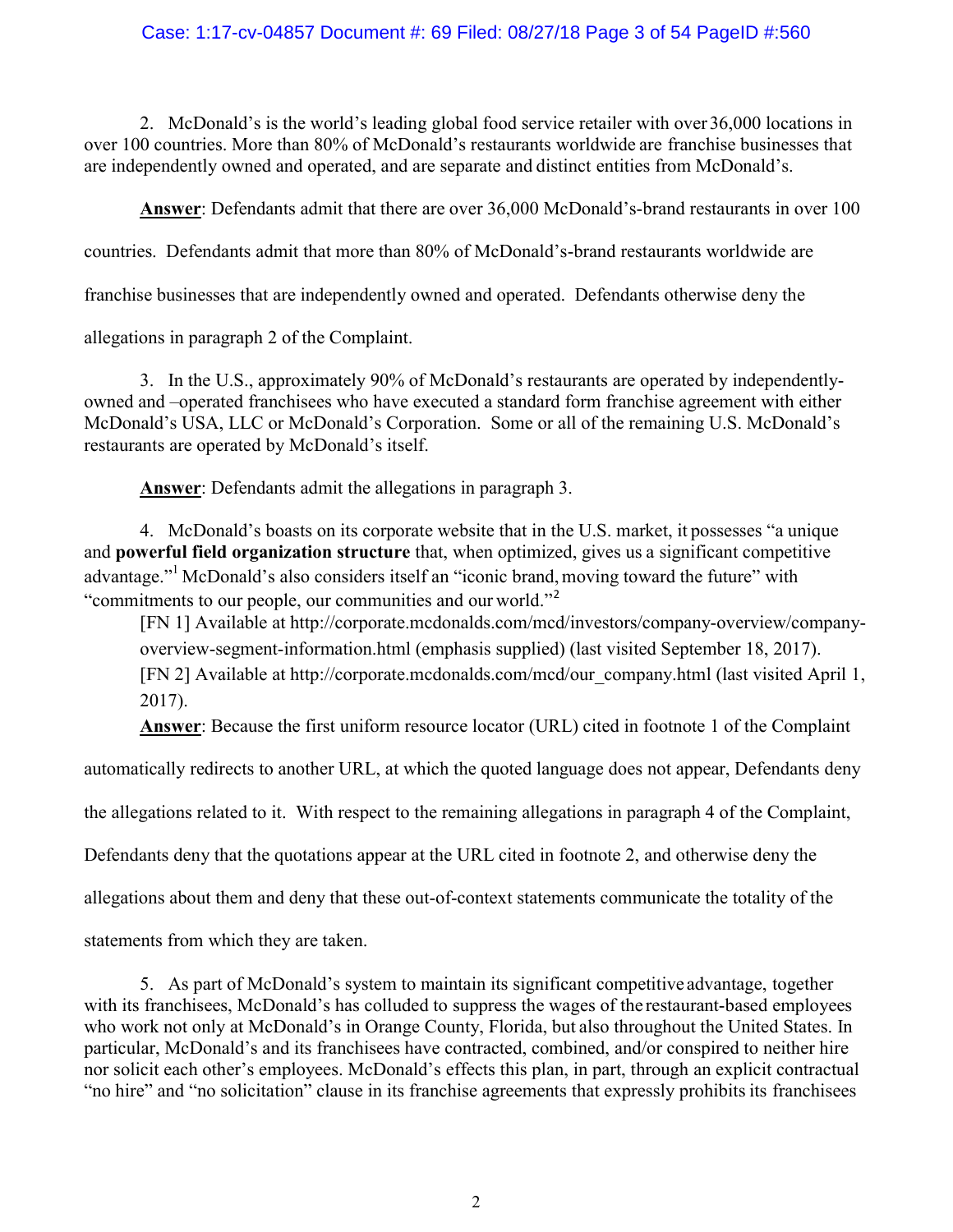### Case: 1:17-cv-04857 Document #: 69 Filed: 08/27/18 Page 4 of 54 PageID #:561

from "employ[ing] or seek[ing] to employ any person" who at the time is, or within the preceding six months has been, employed by McDonald's, by any of its subsidiaries, or by any other franchisee. This agreement, which is or was evidenced by express contractual provisions in the standard McDonald's franchise agreement, is an unreasonable restraint of trade.

Answer: Defendants deny the allegations in paragraph 5 of the Complaint.

6. As further described below, this also is or was not merely a one-way agreement by franchisees to not solicit or hire employees away from McDonald's company-owned stores or from other franchisees; rather, McDonald's itself adheres to the same agreement in the operation of its company-owned stores.

Answer: Defendants deny the allegations in paragraph 6 of the Complaint.

7. As the Department of Justice Antitrust Division and Federal Trade Commission's joint Antitrust Guidance for Human Resource Professionals (October 2016) states: "Naked wage-fixing or no-poaching agreements among employers, whether entered into directly or through a third party intermediary, are per se illegal under the antitrust laws."<sup>3</sup> The *Guidance* further elaborates:

From an antitrust perspective, firms that compete to hire or retain employees are competitors in the employment marketplace, regardless of whether the firms make the same products or compete to provide the same services. It is unlawful for competitors to expressly or implicitly agree not to compete with one another, even if they are motivated by a desire to reduce costs. $4$ 

 [FN 3] Available at https://www.justice.gov/atr/file/903511/download (last visited September 17, 2017).

 $[FN 4]$  *Id.* 

Answer: Defendants admit that the quotations in paragraph 7 appear at the URL cited in footnote

3. To the extent the allegations in paragraph 7 are legal arguments, and not fact, no response is required.

Defendants otherwise deny the allegations in paragraph 7.

8. The principle of free competition applies to the labor market as well as to trade. "In terms of suppressing competition, companies agreeing not to compete for each other's employees is the same as companies agreeing not to compete for each other's customers," says Joseph Harrington, Wharton professor of business economics and public policy, in his description of a no-poaching agreement.

Answer: Defendants lack knowledge or information sufficient to form a belief as to the truth of

the allegations in paragraph 8 of the Complaint and on that basis deny them.

9. According to Peter Cappelli, Wharton management professor and director of Wharton's Center for Human Resources, no-poaching agreements are unfair to employees and such a pact "benefits the companies at the expense of their employees." Mr. Cappelli notes that the reason such agreements are illegal and violate both anti-trust and employment laws is because "[c]ompanies could achieve the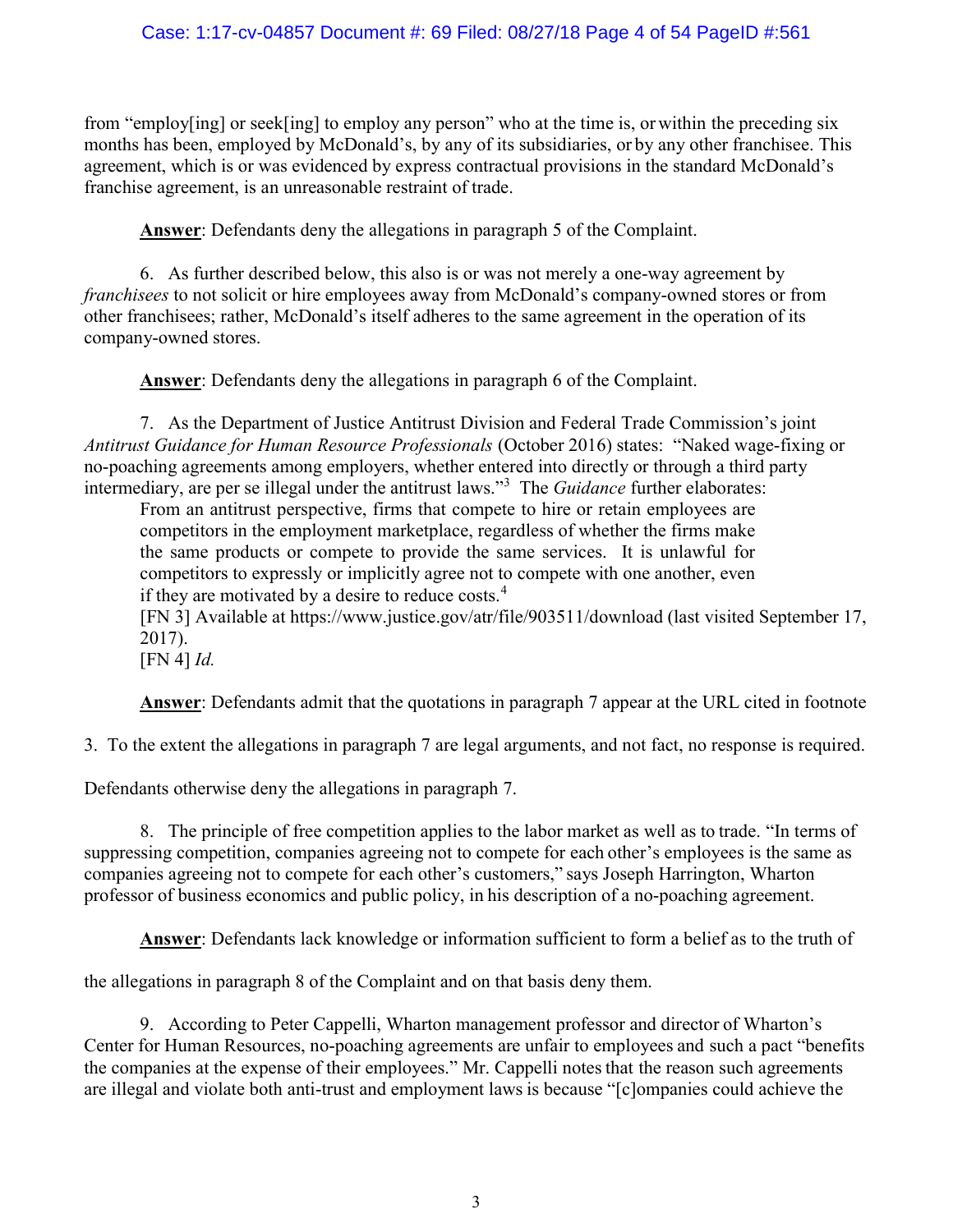### Case: 1:17-cv-04857 Document #: 69 Filed: 08/27/18 Page 5 of 54 PageID #:562

same results by making it attractive enough for employees not to leave."

Answer: Defendants lack knowledge or information sufficient to form a belief as to the truth of

the allegations in paragraph 9 of the Complaint and on that basis deny them.

10. The collusion of employers to refrain from hiring each other's employees restricts employee mobility and competition in the labor market. This raises employers' power in the market at the expense of employees and diminishes employee bargaining power for workers within franchise chains. This is especially harmful to employees of McDonald's and its franchises as those employees are usually paid below a living wage<sup>5</sup>, and their marketable skills acquired through their work at McDonald's primarily have value only to other McDonald's restaurants and do not transfer to other fast food restaurants or similar businesses.

[FN 5] In 2014, the average hourly wage of fast food employees is \$9.09 or less than \$19,000 per year for a full time worker. The poverty level of a family of four in the U.S. is \$23,850. Patrick M. Sheridan, Low Wage, health activists prepare McDonald's attack, CNN Money (May 20, 2014) http://money.cnn.com/2014/05/20/news/companies/mcdonalds-meeting (last visited May 17, 2017).

Answer: To the extent the allegations in this paragraph of the Complaint do not relate to

Defendants, Defendants lack knowledge or information sufficient to form a belief as to the truth of the

allegations and on that basis deny them. To the extent the allegations in paragraph 10 of the Complaint

relate to Defendants, Defendants deny them.

11. This no-solicitation and no-hiring agreement between and among McDonald's and McDonald's franchisees, pursuant to which McDonald's and its franchisees agreed not to recruit each other's employees (even those employees that approached another McDonald's restaurant for a job on their own volition) eliminated franchisees' and company-owned stores' incentives and ability to compete for employees, and restricted employees' mobility. This agreement, far from being a "commitment to [its] people," instead harmed employees by lowering salaries and benefits employees otherwise would have commanded in an open marketplace, and deprived such employees of better job growth opportunities.

Answer: Defendants deny the allegations in paragraph 11 of the Complaint.

12. The agreement between and among McDonald's and McDonald's franchisees is a naked restraint of trade that is per se unlawful under Section 1 of the Sherman Act, 15 U.S.C. § 1.

Answer: The allegations in paragraph 12 of the Complaint are legal arguments, not allegations

of fact, and no response is required. To the extent a response is required, Defendants deny the

allegations in paragraph 12 of the Complaint.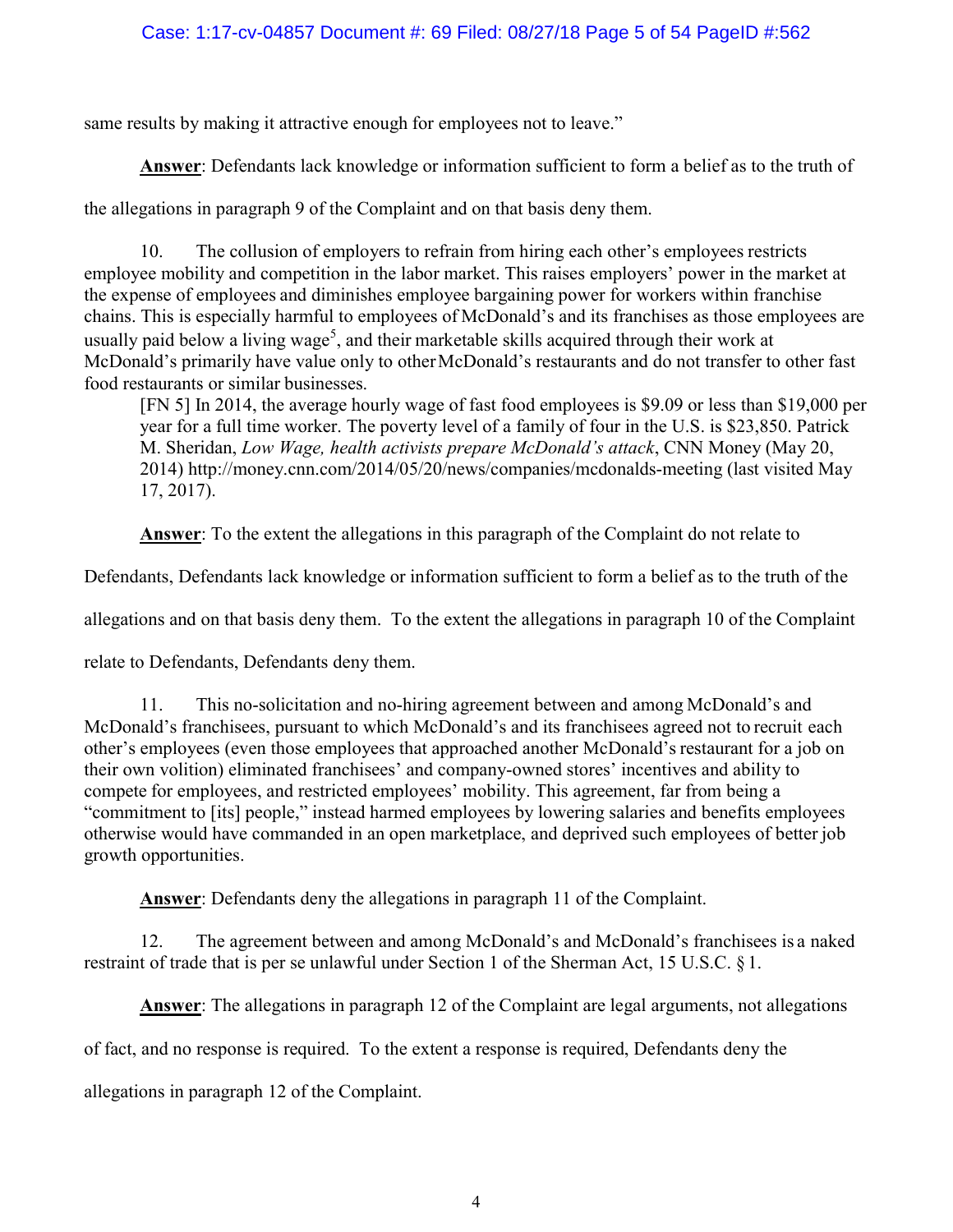# THE PARTIES

13. Plaintiff Leinani Deslandes ("Plaintiff") is a resident of Orange County, Florida. Plaintiff was an employee of Bam-B Enterprises of Central Florida, Inc., which owned and operated the McDonald's store located at 3114 South Semoran Boulevard, Apopka, Florida.

Answer: Defendants admit that Plaintiff was an employee of Bam-B Enterprises of Central

Florida, Inc., which owned and operated the McDonald's-brand restaurant located at 3114 South

Semoran Boulevard, Apopka, Florida. Defendants lack knowledge or information sufficient to form a

belief as to the truth of the remaining allegations in paragraph 13 of the Complaint and on that basis

deny them.

14. Plaintiff has suffered reduced wages, loss of professional growth opportunities, and worsened, illegal working conditions because of the express restraint of trade agreed to between and among McDonald's and its franchisees, prohibiting each from "employ[ing] or seek[ing] to employ" anyone who works (or in the last six months has worked) as an employee at McDonald's, a McDonald's subsidiary, or any other McDonald's franchise. Specifically, Plaintiff sought employment at a McDonald's corporate-owned restaurant nearby to the one where she worked that would have paid her significantly more money, but because of the no-solicitation and no-hiring agreement between and among the franchisees and Defendant McDonald's, the prospective employer could not offer her the position. Despite being qualified, Plaintiff was not hired for a position that paid more and had better growth potential simply because she was currently employed by another franchise.

Answer: To the extent the allegations in paragraph 14 of the Complaint do not relate to

Defendants, Defendants lack knowledge or information sufficient to form a belief as to the truth of the

allegations and on that basis deny them. To the extent the allegations in paragraph 14 relate to

Defendants, Defendants deny them.

15. Defendant McDonald's USA, LLC is a Delaware limited liability company with its principal place of business in Oak Brook, Illinois. It is a wholly-owned subsidiary of its parent and predecessor, McDonald's Corporation, which is a Delaware corporation with its principal place of business in Oak Brook, Illinois. McDonald's is in the business of selling food to customers primarily through independently owned and operated franchise restaurants. It has multiple McDonald's franchise restaurants in Illinois, Florida, and every state in the United States. It owns and operates multiple company-owned McDonald's restaurants in Illinois, Florida, and approximately 35 other U.S. states and territories.

Answer: Defendants admit that McDonald's USA, LLC is a Delaware limited liability company,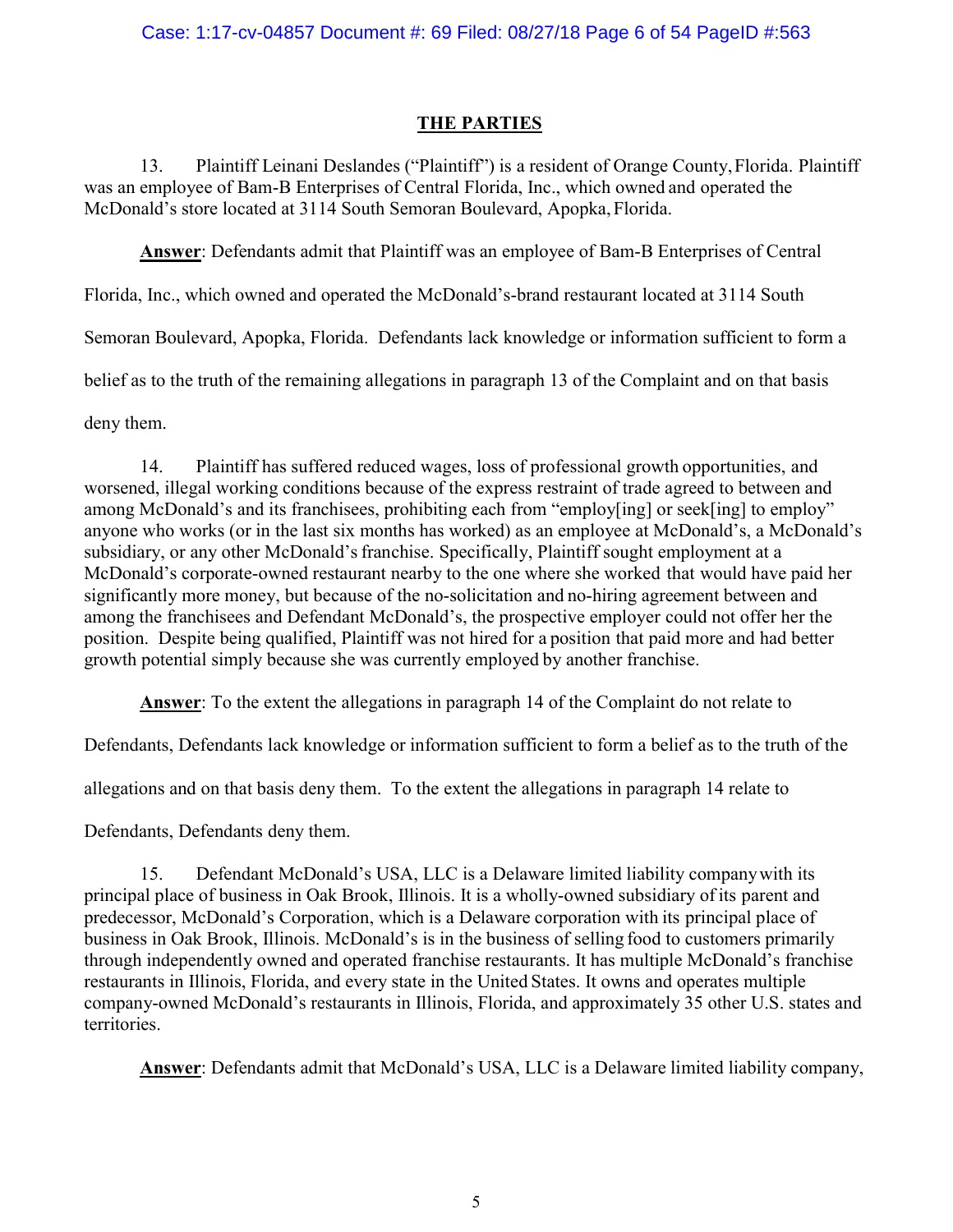#### Case: 1:17-cv-04857 Document #: 69 Filed: 08/27/18 Page 7 of 54 PageID #:564

but deny that its principal place of business is in Oak Brook, Illinois. Defendants admit that

McDonald's USA, LLC is a wholly-owned subsidiary of McDonald's Corporation, which is a Delaware

corporation, but deny that its principal place of business is in Oak Brook, Illinois. Defendants admit that

there are multiple franchise-operated McDonald's-brand restaurants in every state in the United States.

Defendants deny the remaining allegations in paragraph 15 of the Complaint.

16. Plaintiff is ignorant of the true names and capacities, whether individual, corporate, or associate, of those defendants fictitiously sued as DOES 1 through 10 inclusive and so Plaintiff sues them by these fictitious names. Plaintiff is informed and believes that the DOE defendants 1 through 10 reside in the United States, the State of Illinois, and/or the State of Florida, and are all in some manner responsible for the conduct alleged herein. Upon discovering the true names and capacities of these fictitiously named defendants, Plaintiff will amend this Complaint to show the true names and capacities of these fictitiously named defendants.

Answer: Defendants lack knowledge or information sufficient to form a belief as to the truth of

the allegations in paragraph 16 of the Complaint and on that basis deny them.

# CO-CONSPIRATORS

17. Various other corporations and persons not made defendants in this Amended Complaint, including McDonald's franchisees and the McDonald's operating companies that operate companyowned restaurants, participated as co-conspirators in the violations alleged and performed acts and made statements in furtherance of the violations alleged.

Answer: To the extent the allegations in paragraph 17 of the Complaint do not relate to

Defendants, Defendants lack knowledge or information sufficient to form a belief as to the truth of the

allegations and on that basis deny them. To the extent the allegations in paragraph 17 relate to

Defendants, Defendants deny them.

# JURISDICTION AND VENUE

18. This action is instituted under Sections 4 and 16 of the Clayton Act, 15 U.S.C. §§ 15 and 26, to recover treble damages and the costs of this suit, including reasonable attorneys' fees, against Defendant for the injuries sustained by Plaintiff by virtue of Defendant's violations of Section 1 of the Sherman Act, 15 U.S.C. § 1 and to enjoin further violations. The Court has subject matter jurisdiction under Sections 4 and 16 of the Clayton Act, 15 U.S.C. §§ 15 and 26, under Section 4 of the Sherman Act, 15 U.S.C. § 4, and under 28 U.S.C. §§ 1331, 1332, 1337 and 1367 to prevent and restrain the Defendant from violating Section 1 of the Sherman Act, 15 U.S.C. § 1.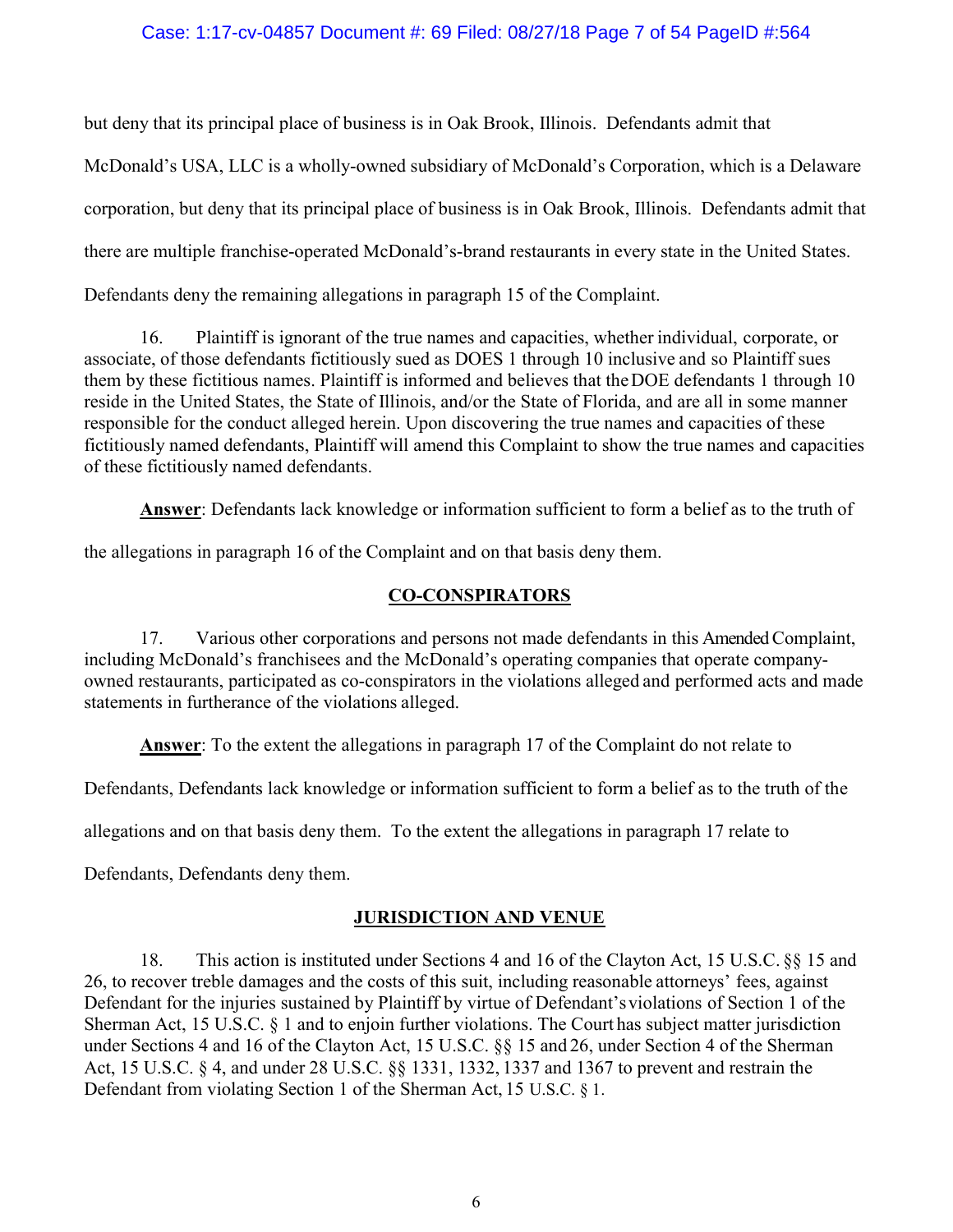Answer: Paragraph 18 of the Complaint contains Plaintiff's jurisdictional allegations, to which no response is required. To the extent a response is required, Defendants admit that this Court has jurisdiction over the subject matter of Plaintiff's claims and otherwise deny the allegations as they relate to Defendants.

19. Venue is proper in this judicial district under Sections 4, 12, and 16 of the Clayton Act, 15 U.S.C. §§ 15, 22, and 26, and under 28 U.S.C. § 1391(b)(2), (c)(2). McDonald's transacts or has transacted business in this district and has its principal place of business here. Based on information and belief, a substantial part of the events that gave rise to this action occurred here, namely, the decision to implement the no-solicit and no-hire contract, combination, or conspiracy, the drafting of the no-solicit and no-hire clause in the franchise agreements, McDonald's entry into that agreement, and the selection of Illinois law to interpret and govern that agreement. McDonald's standard franchise agreement states that the provisions and terms of the agreement are to be interpreted in accordance with and governed by the laws of the state of Illinois. It specifies that all notices are to be directed and delivered to McDonald's address at its principal place of business, in Oak Brook, Illinois.

Answer: Paragraph 19 of the Complaint contains Plaintiff's legal assertions regarding venue, to which no response is required. To the extent a response is required, Defendants admit that the franchise agreement between McDonald's USA LLC and franchisees in the U.S. states that it shall be interpreted in accordance with and governed by the laws of the state of Illinois and that all notices are to be delivered to Defendants' former principal place of business in Oak Brook, Illinois. Defendants admit that on information and belief the drafting of the franchise agreements occurred in Illinois. Defendants deny that their principal place of business currently is in Oak Brook, Illinois, and otherwise deny the allegations in paragraph 19 of the Complaint.

20. McDonald's is in the business of selling food to consumers, in part, through independently owned and operated franchise restaurants. These restaurants are in each state in the United States, and McDonald's has substantial business activities with each franchised restaurant, including entering into a contractual franchise agreement with the owner of the franchise.

Answer: To the extent paragraph 20 of the Complaint contains legal conclusions, no response is required. To the extent a response is required, Defendants admit that there are McDonald's-brand restaurants in each state of the United States, and that there are contractual franchise agreements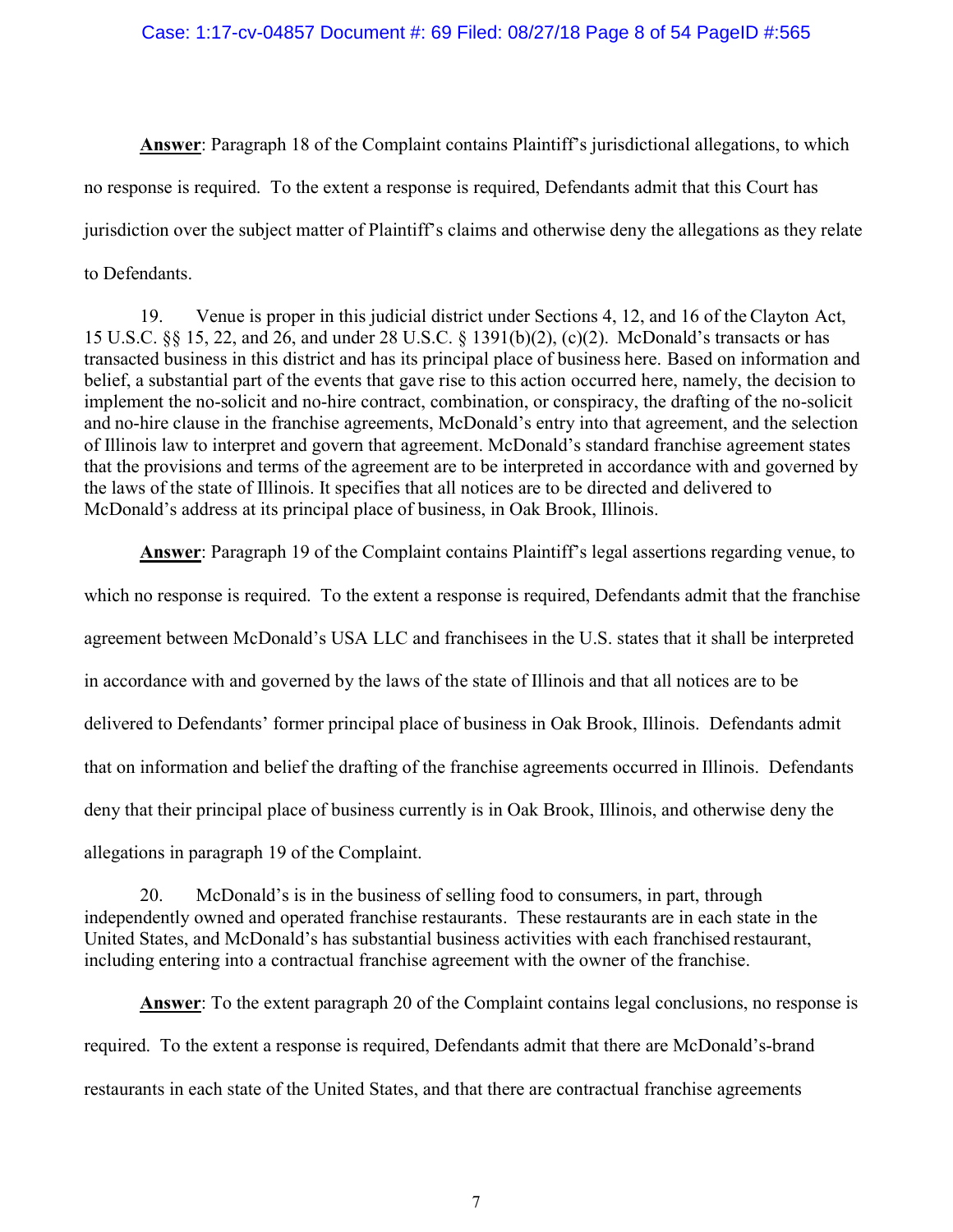### Case: 1:17-cv-04857 Document #: 69 Filed: 08/27/18 Page 9 of 54 PageID #:566

between McDonald's USA LLC and franchisees. Defendants otherwise deny the allegations in paragraph 20 of the Complaint.

21. McDonald's also sells food to consumers through its own company-owned stores. These restaurants are owned by McDonald's Operating Companies ("McOpCo's"), which are indirect or direct subsidiaries of Defendant McDonald's Corporation. More than 35 U.S. states and territories, including both Florida and Illinois, boast multiple McOpCo McDonald's restaurants. More than 1,000 McOpCo McDonald's restaurants have operated in the U.S. every year since 2010. McDonald's engages in substantial business activities with the McOpCo restaurants.

Answer: Defendants admit that some McDonald's-brand restaurants in the U.S. are owned by

McDonald's Operating Companies, which the company calls McOpCos (hereinafter "McOpCos"),

which are indirect or direct subsidiaries of McDonald's Corporation. Defendants admit that more than

1,000 McOpCo restaurants have operated in the U.S. every year since 2010. Defendants admit that

McDonald's USA, LLC engages in business activities with McOpCo restaurants. Defendants otherwise

deny the allegations in paragraph 21 of the Complaint.

22. McDonald's engages in substantial activities at issue in this Amended Complaint that are in the flow of and substantially affect interstate commerce.

Answer: To the extent paragraph 22 of the Complaint contains legal conclusions, no response is

required. To the extent a response is required, Defendants deny the allegations in paragraph 22 of the

Complaint.

### FACTS COMMON TO ALL COUNTS

### A. The McDonald's Model: "Freedom Within A Framework"

23. McDonald's is one of the world's largest restaurant chains, serving approximately 68 million customers daily in 120 countries across approximately 36,899 outlets. McDonald's primarily sells hamburgers, cheeseburgers, chicken products, french fries, breakfast items, soft drinks, milkshakes, wraps, and desserts.

Answer: Defendants admit that, world-wide, McDonald's-branded restaurants serve

approximately 68 million customers daily at approximately 36,000 outlets in 120 countries. Defendants

deny the remaining allegations in paragraph 23 of the Complaint.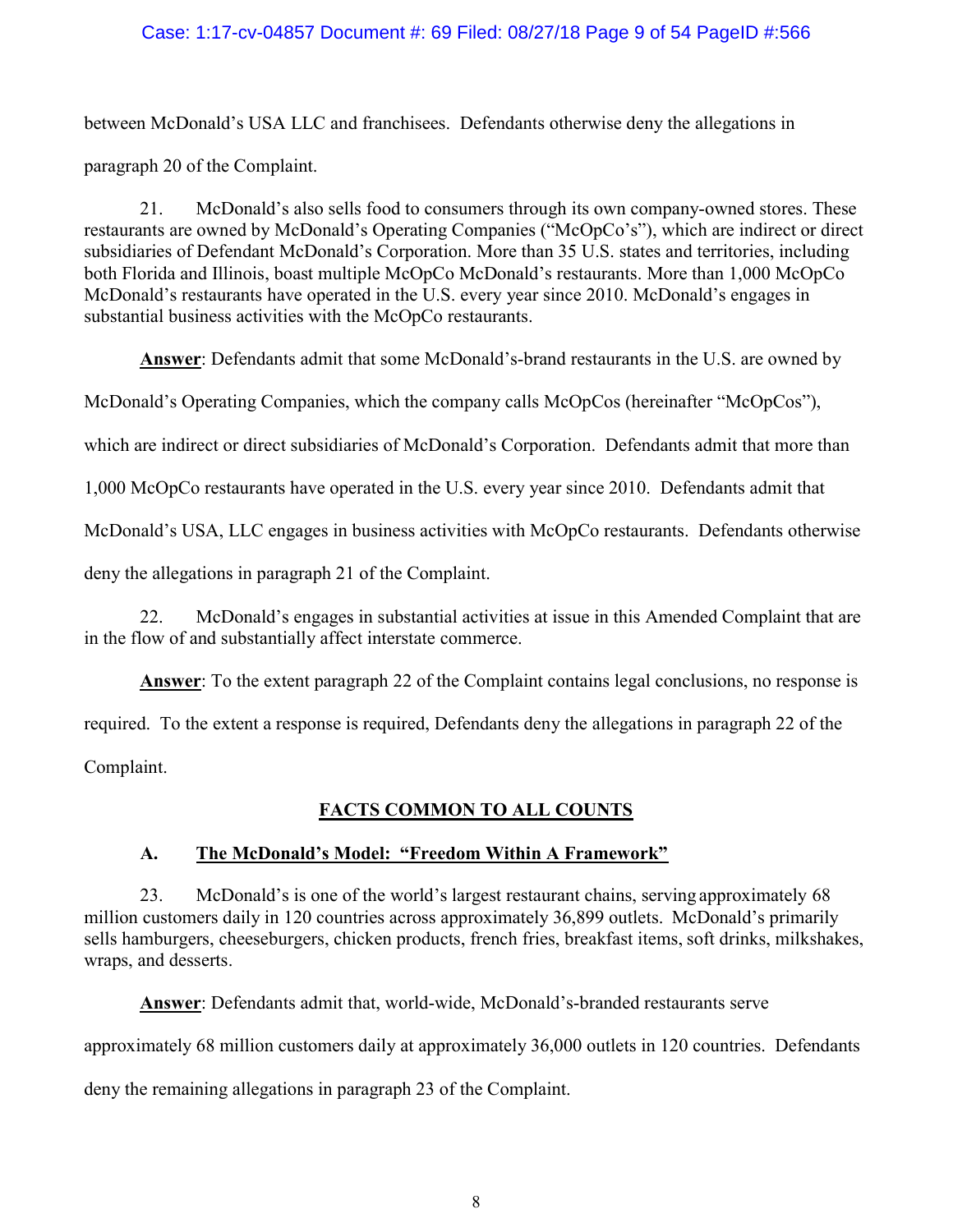#### Case: 1:17-cv-04857 Document #: 69 Filed: 08/27/18 Page 10 of 54 PageID #:567

24. A McDonald's restaurant is operated by either a franchisee, an affiliate, or, in the case of company operated-stores, by a McOpCo. McDonald's revenues come from the rent, royalties, and fees paid by the franchisees, as well as from sales in the McOpCo restaurants.

Answer: Defendants admit that some McDonald's-brand restaurants in the U.S. are operated by

franchisees and some are operated by McOpCos. Since 2005, McDonald's USA, LLC, not McDonald's

Corporation, has been the franchisor for franchisee-operated McDonald's-brand restaurants in the U.S.

Some McDonald's-brand restaurants in U.S. territories are operated by developmental licensees.

Neither McDonald's Corporation nor McDonald's USA, LLC, owns, operates, or controls the day-to-

day operations of franchisee restaurants in the U.S. or U.S. territories. Defendants deny the remaining

allegations in paragraph 24 of the Complaint.

25. Currently, McDonald's has franchised approximately 90% of its U.S. restaurants, while the remainder are owned and operated by the company. Most McDonald's franchisees are subject to a standard 20-year franchise license agreement.

Answer: Defendants admit that approximately 90% of McDonald's restaurants in the U.S. are franchised. Defendants further admit that McDonald's USA, LLC, uses a franchise agreement, which is periodically updated. Defendants further admit the term of a McDonald's USA, LLC franchise agreement is typically 20 years. Defendants deny the remaining allegations in paragraph 25 of the Complaint.

26. Any existing McDonald's franchise agreement entered into (and not later amended or superseded) prior to approximately 2005 is an agreement in which McDonald's Corporation is the franchisor. Any existing McDonald's franchise agreement entered into since approximately 2005 is an agreement in which McDonald's USA, LLC is the franchisor.

Answer: Defendants admit that since 2005, McDonald's USA, LLC has been the franchisor for franchisee-operated McDonald's-brand restaurants in the U.S. Defendants admit that McDonald's Corporation was named as the franchisor in certain franchise agreements entered into prior to 2005. Defendants deny that McDonald's Corporation currently is a franchisor and otherwise deny the remaining allegations in paragraph 26 of the Complaint.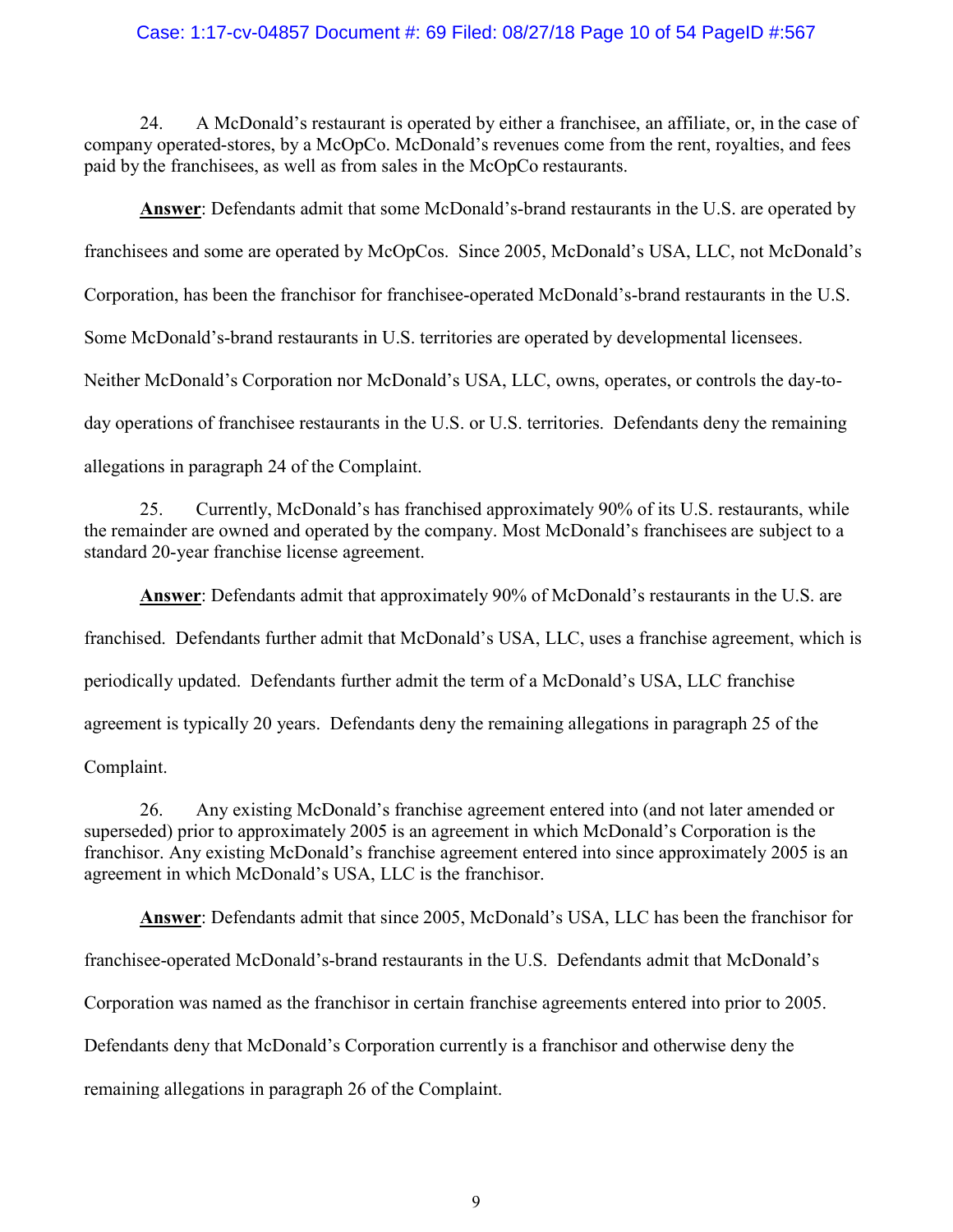#### Case: 1:17-cv-04857 Document #: 69 Filed: 08/27/18 Page 11 of 54 PageID #:568

27. Each franchise is operated by an entity that is a separate legal entity from McDonald's USA, LLC and McDonald's Corporation. Each franchise is an independently owned and independently managed business.

Answer: Defendants admit that neither McDonald's Corporation nor McDonald's USA, LLC,

own or operate franchisee restaurants in the U.S. Defendants admit that each franchise is an

independently owned and independently managed business. Defendants deny the remaining allegations,

if any, in paragraph 27 of the Complaint.

28. In McDonald's ownership and operation of the McOpCo company-owned restaurants, McDonald's acts as a competitor of independently-owned and –operated McDonald's franchisee restaurants.

Answer: Defendants deny the allegations in paragraph 28 of the Complaint.

29. There are approximately 420,000 employees that work for McDonald's or its franchise restaurants in the United States. McDonald's had a net income of \$4.686 billion for the fiscal year 2016. McDonald's current valuation is over \$90 billion.

Answer: Defendants admit that there were approximately 375,000 employees of McDonald's

Corporation, including employees of its corporate office and company-owned restaurants, as of year-end

2016. Defendants admit that McDonald's Corporation had a net income of approximately \$4.686 billion

during the 2016 fiscal year. Defendants admit that, as of the date of this Answer, McDonald's

Corporation's market capitalization is over \$90 billion. Defendants lack knowledge or information

sufficient to form a belief as to the truth of the remaining allegations in paragraph 29 of the Complaint

and on that basis deny them.

30. According to a BBC report published in 2012, McDonald's franchises are the world's second largest private employer, with 1.5 million employees working for franchises.

Answer: Defendants lack knowledge or information sufficient to form a belief as to the truth of

the allegations in paragraph 30 of the Complaint and on that basis deny them.

31. According to Fast Food Nation by Eric Schlosser (2001), nearly one in eight workers in the United States has at some time been employed by a McDonald's restaurant.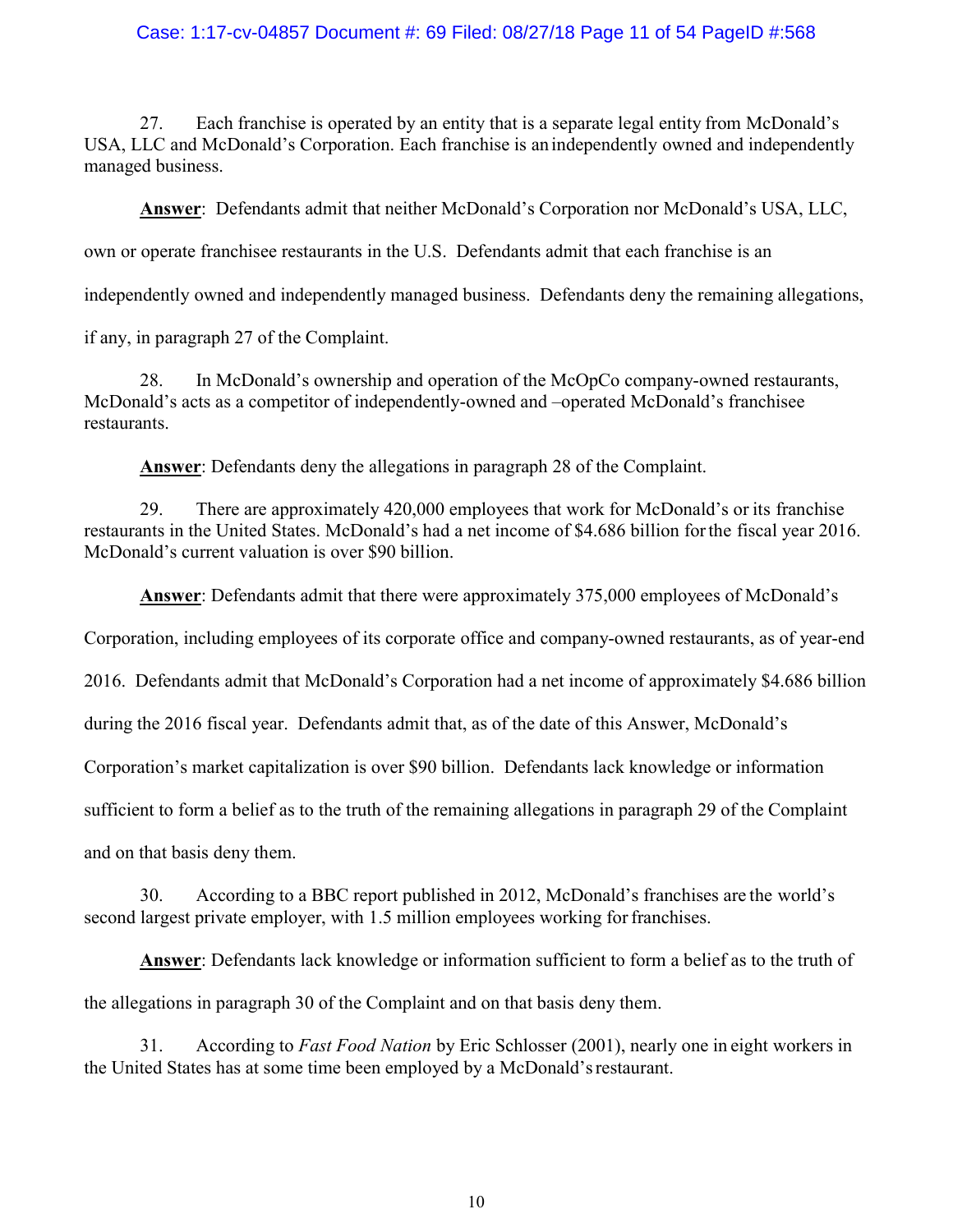#### Case: 1:17-cv-04857 Document #: 69 Filed: 08/27/18 Page 12 of 54 PageID #:569

Answer: Defendants lack knowledge or information sufficient to form a belief as to the truth of

the allegations in paragraph 31 of the Complaint and on that basis deny them.

32. Overall, franchising is very important to McDonald's profitability. The chart below illustrates the margins McDonald's receives from this part of its business:

| <b>Franchised margins</b>                 |          |         |          |
|-------------------------------------------|----------|---------|----------|
| In millions                               | 2012     | 2011    | 2010     |
| U.S.                                      | \$3,594  | \$3,436 | \$3.239  |
| Europe                                    | 2,352    | 2,400   | 2,063    |
| <b>APMEA</b>                              | 924      | 858     | 686      |
| <b>Other Countries &amp;</b><br>Corporate | 567      | 538     | 476      |
| Total                                     | \$7.437  | \$7.232 | \$ 6.464 |
| Percent of revenues                       |          |         |          |
| U.S.                                      | 83.9%    | 83.9%   | 83.4%    |
| Europe                                    | 79.0     | 79.1    | 78.2     |
| <b>APMEA</b>                              | 88.8     | 89.5    | 89.3     |
| <b>Other Countries &amp;</b>              |          |         |          |
| Corporate                                 | 85.6     | 86.1    | 86.0     |
| Total                                     | $83.0\%$ | 83.0%   | 82.4%    |

Answer: Defendants admit that the excerpted chart in paragraph 32 of the Complaint is derived from public filings, but deny that it is a full and accurate representation of those filings. Defendants admit that franchising is very important to Defendants' profitability.

33. In McDonald's operated restaurants/franchises, the company develops and refines operating standards, marketing concepts, and product and pricing strategies.

Answer: Defendants admit that McOpCos develop and refine operating standards, marketing concepts, and product and pricing strategies in restaurants that they own and/or operate. To the extent the allegations in paragraph 33 of the Complaint state otherwise, Defendants deny them.

34. McDonald's also regularly leases to the franchisee the property where the McDonald's franchise is operated.

Answer: Defendants admit that McDonald's USA, LLC leases property to certain franchisees,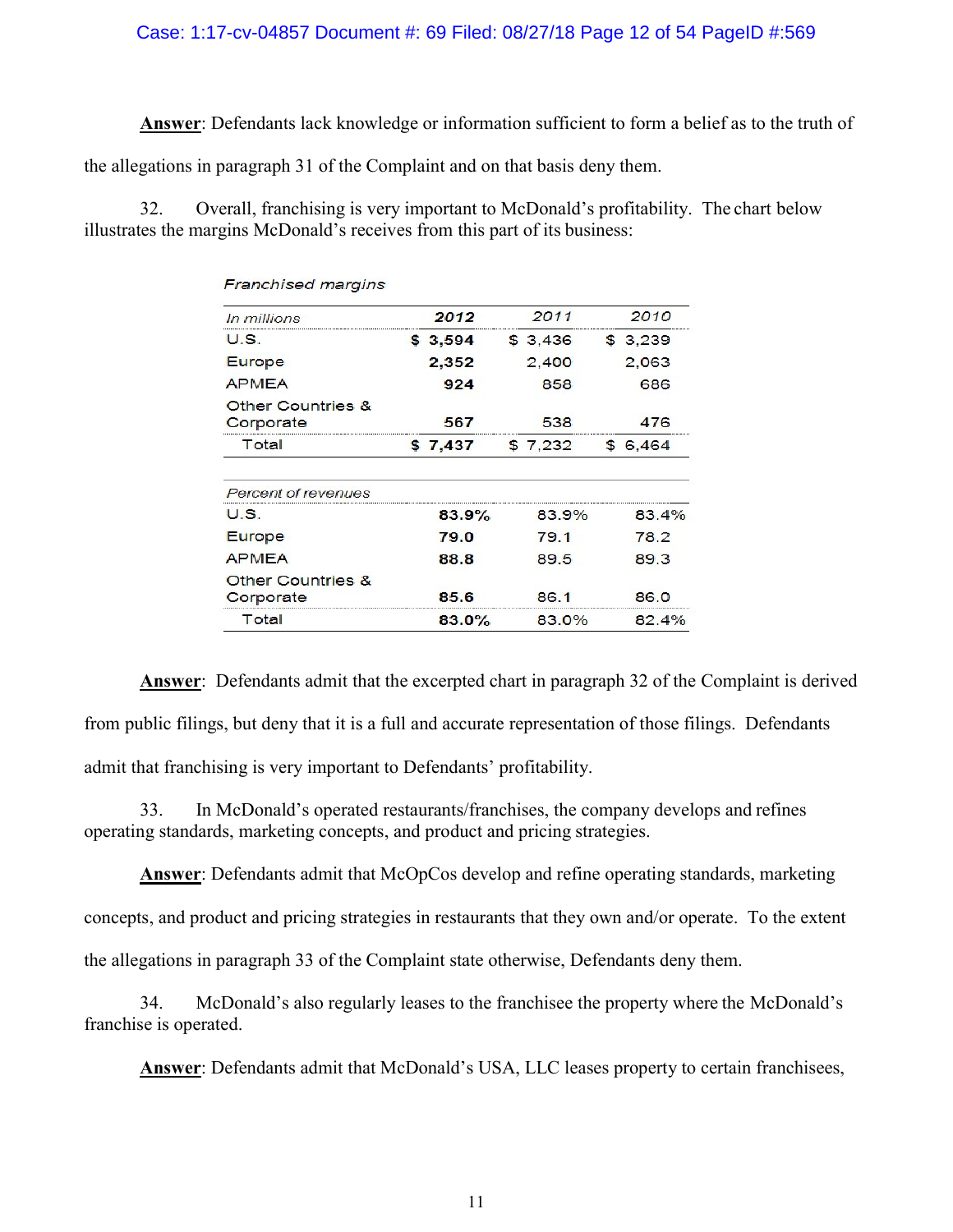#### Case: 1:17-cv-04857 Document #: 69 Filed: 08/27/18 Page 13 of 54 PageID #:570

including the property on which franchisee-operated restaurants are located. Defendants otherwise deny the allegations in paragraph 34.

35. McDonald's license agreements and operator's lease agreement both provide that the franchisees are independent of McDonald's and are responsible for all obligations and liabilities of the business, and responsible for the day-to-day operations of the business.

Answer: To the extent paragraph 35 of the Complaint states a legal conclusion, no response is required. To the extent a response is required, Defendants admit that franchisees in the U.S. are responsible for all obligations and liabilities of the premises, as that term is defined in the operative lease agreement, that franchisees in the U.S. are responsible for all obligations and liabilities of the restaurant and its business, as those terms are defined in the operative franchise agreement, and that franchisees are responsible for the day-to-day operations of the business. Defendants otherwise deny the allegations in paragraph 35 of the Complaint.

36. The franchise agreement specifies that McDonald's franchisees have no exclusive, protected, or territorial rights in the contiguous market area of their restaurant location(s). Franchisees are informed and McDonald's discloses that franchisees may face competition from other franchisees, new franchisees, and new McDonald's restaurants owned and operated by McDonald's itself.

Answer: Defendants admit that certain U.S. franchise agreements state that the agreements do not grant or infer an exclusive, protected, or other territorial right in the contiguous market area of a franchised restaurant business. Defendants admit that certain U.S. franchise disclosure documents state that franchisees may face competition from other franchisees, outlets owned by McDonald's USA, LLC, or other channels of distribution or competitive brands that McDonald's USA, LLC controls. Defendants deny the remaining allegations in paragraph 36 of the Complaint.

37. Franchise agreements entered into with McDonald's franchisees before the initiation of this lawsuit included express language that contractually prohibited franchisees from employing, or seeking to employ, any person who is at the time employed by McDonald's, any of its subsidiaries, or any of its other franchises, unless the employee has left that employment for a period in excess of six (6) months. The same franchise agreements contractually prohibited franchisees from inducing, directly or indirectly, such persons to leave such employment.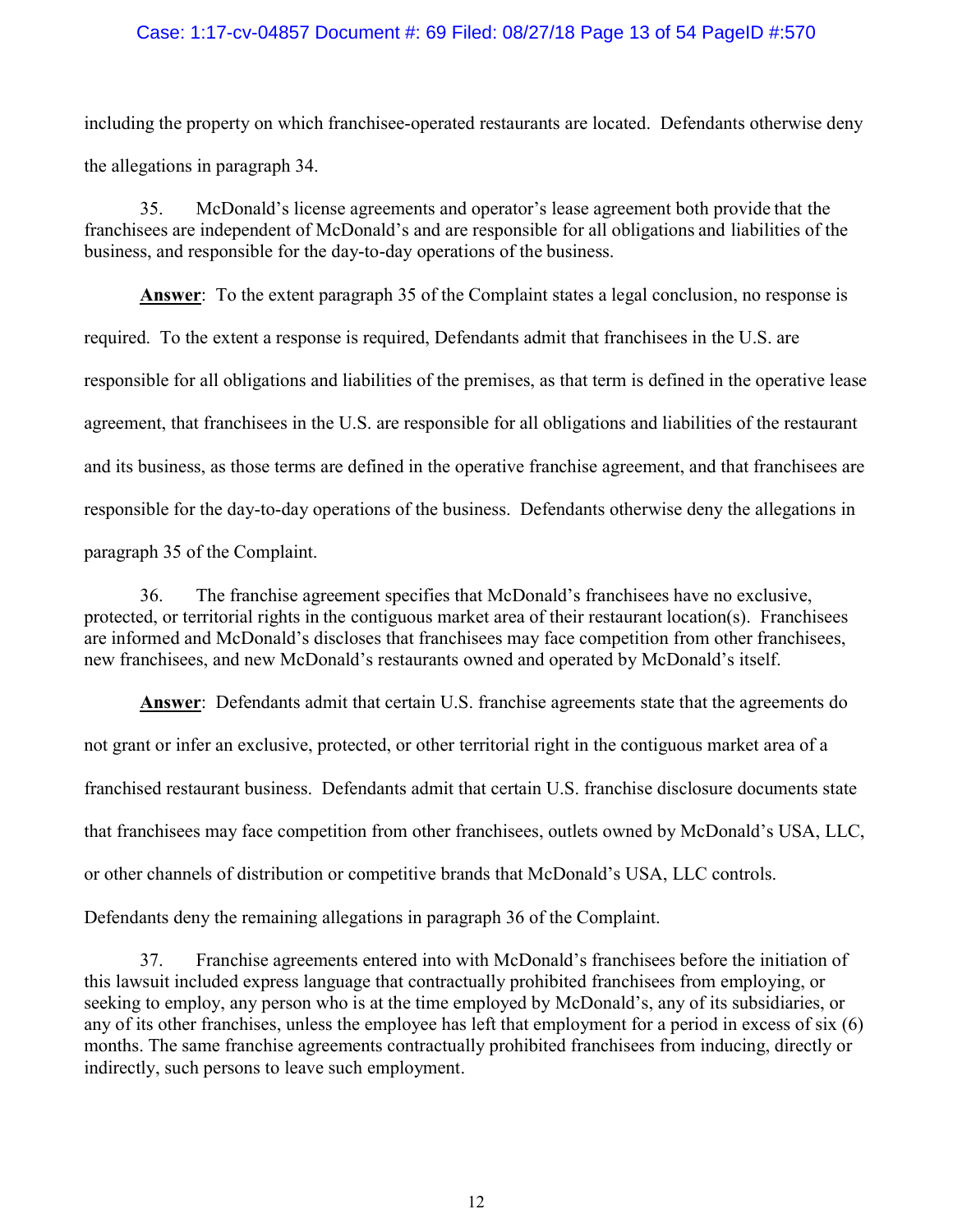Answer: Defendants deny the allegations in paragraph 37 of the Complaint.

38. As described herein, McDonald's has treated this as a bilateral prohibition, precluding McDonald's company-owned stores from hiring persons employed by franchisees.

Answer: Defendants deny the allegations in paragraph 38 of the Complaint.

# B. McDonald's Has Continually Sought to Cut Employee Wages

39. Since the late 1990s, McDonald's has continually attempted to reduce labor costs. This included replacing employees with electronic kiosks which would perform actions such taking orders and accepting money. In 1999, McDonald's first tested "E-Clerks" in suburban Chicago, Illinois, and Wyoming, Michigan, with the devices being able to "save money on live staffers" and attracting larger purchase amounts than average employees.

Answer: Defendants lack knowledge or information sufficient to form a belief as to whether E-

Clerks were first tested in 1999 in suburban Chicago, Illinois, Wyoming, and Michigan and on that basis

deny those allegations. To the extent the remaining allegations in paragraph 39 of the Complaint do not

relate to Defendants, Defendants lack knowledge or information sufficient to form a belief as to the truth

of the allegations and on that basis deny them; to the extent those allegations relate to Defendants,

Defendants deny them.

40. A study conducted by Anzalone Liszt Grove Research and released by Fast Food Forward showed that approximately eighty-four percent (84%) of all fast food employees working in New York City in April 2013 had been paid less than their legal wages by their employers.

Answer: Defendants lack knowledge or information sufficient to form a belief as to the truth of

the allegations in paragraph 40 of the Complaint and on that basis deny them.

41. From 2007 to 2011, fast food workers in the U.S. drew an average of \$7 billion of public assistance annually resulting from receiving low wages.

Answer: Defendants lack knowledge or information sufficient to form a belief as to the truth of

the allegations in paragraph 41 of the Complaint and on that basis deny them.

42. Because McDonald's franchise employees were paid less than a living wage, McResource, the McDonald's intranet website, advised employees to break their food into smaller pieces to feel fuller, seek refunds for unopened holiday purchases, sell possessions online for quick cash, and to "quit complaining" as "stress hormone levels rise by 15 percent after ten minutes of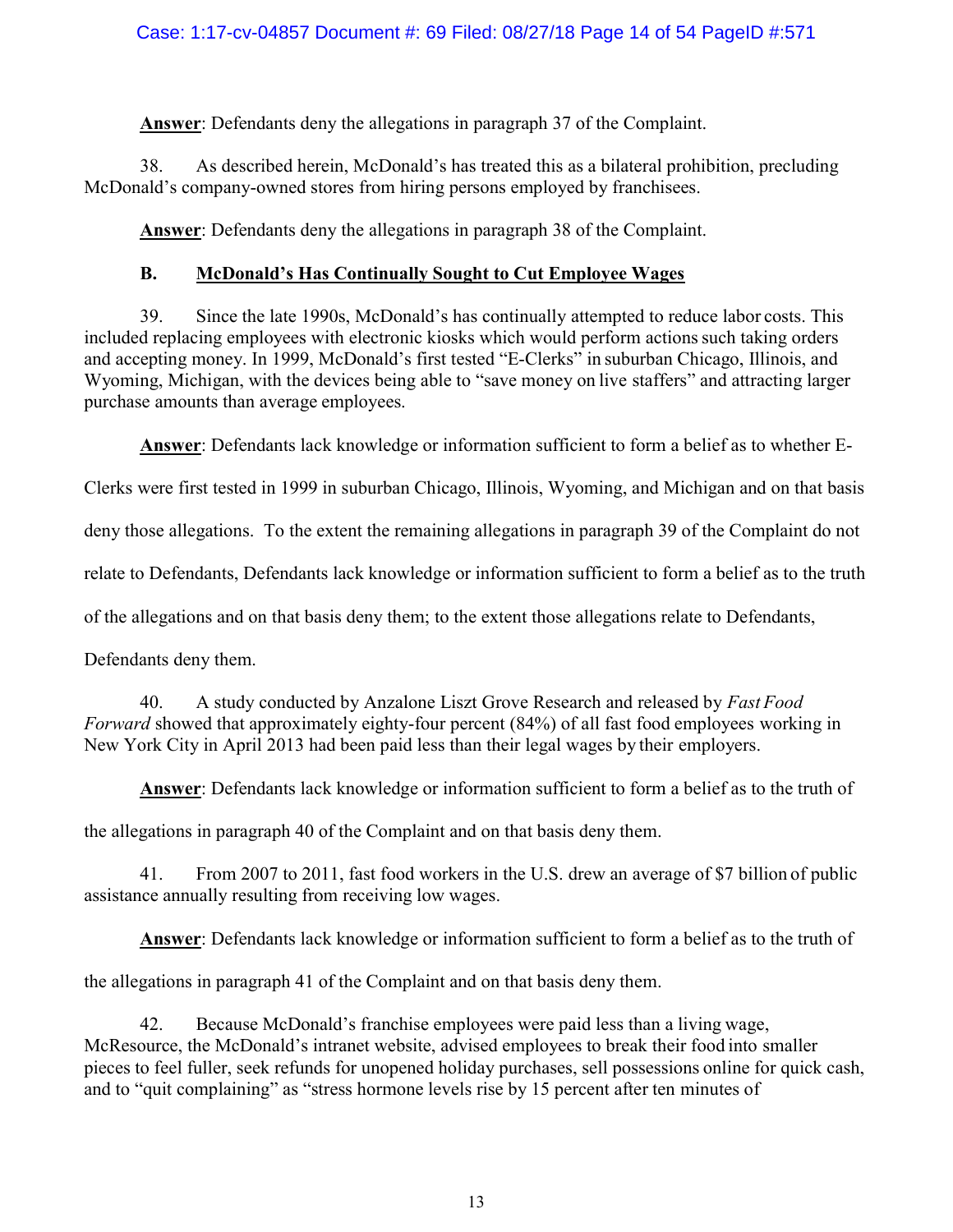### Case: 1:17-cv-04857 Document #: 69 Filed: 08/27/18 Page 15 of 54 PageID #:572

complaining."<sup>6</sup>

[FN 6] Susanna Kim, McDonald's Defends Telling Workers to 'Quit Complaining' to Reduce Stress, ABC News (November 21, 2013) http://abcnews.go.com/Business/mcdonaldsdefendsemployees-tips-deemed-offensive-clueless-sdovcacy/story?id=20954354 (last visited April 1, 2017).

**Answer:** To the extent the allegations in paragraph 42 of the Complaint do not relate to

Defendants, Defendants lack knowledge or information sufficient to form a belief as to the truth of the

allegations and on that basis deny them. To the extent the allegations in paragraph 42 relate to

Defendants, Defendants deny them.

43. In December 2013, McDonald's shut down the McResource website amidst negative publicity and criticism.

Answer: Defendants admit that McResource was deactivated in December 2013. Defendants

deny the remaining allegations in paragraph 43 of the Complaint.

44. The *Roosevelt Institute* accuses some McDonald's restaurants of actually paying less than the minimum wage to entry positions due to "rampant" wage theft.<sup>7</sup>

[FN 7] Harmony Goldberg, How McDonald's gets away with rampant wage theft, Salon, (April 6, 2015),

http://www.salon.com/2014/04/06/how\_mcdonalds\_gets\_away\_with\_rampant\_wage\_theft\_partn er/ (last visited April 1, 2017).

Answer: To the extent the allegations in paragraph 44 of the Complaint do not relate to

Defendants, Defendants lack knowledge or information sufficient to form a belief as to the truth of the

allegations and on that basis deny them. To the extent the allegations in paragraph 44 relate to

Defendants, Defendants deny them.

45. For example, in South Korea, McDonald's pays part-time employees \$5.50 per hour and is accused of paying less with arbitrary schedules, adjustments and pay delays, thereby taking full advantage when there are little to no legal protection of employees.

Answer: Defendants lack knowledge or information sufficient to form a belief as to the truth of

the allegations in paragraph 45 of the Complaint and on that basis deny them.

46. In late 2015, anonymous aggregated data collected by *Glassdoor* concluded that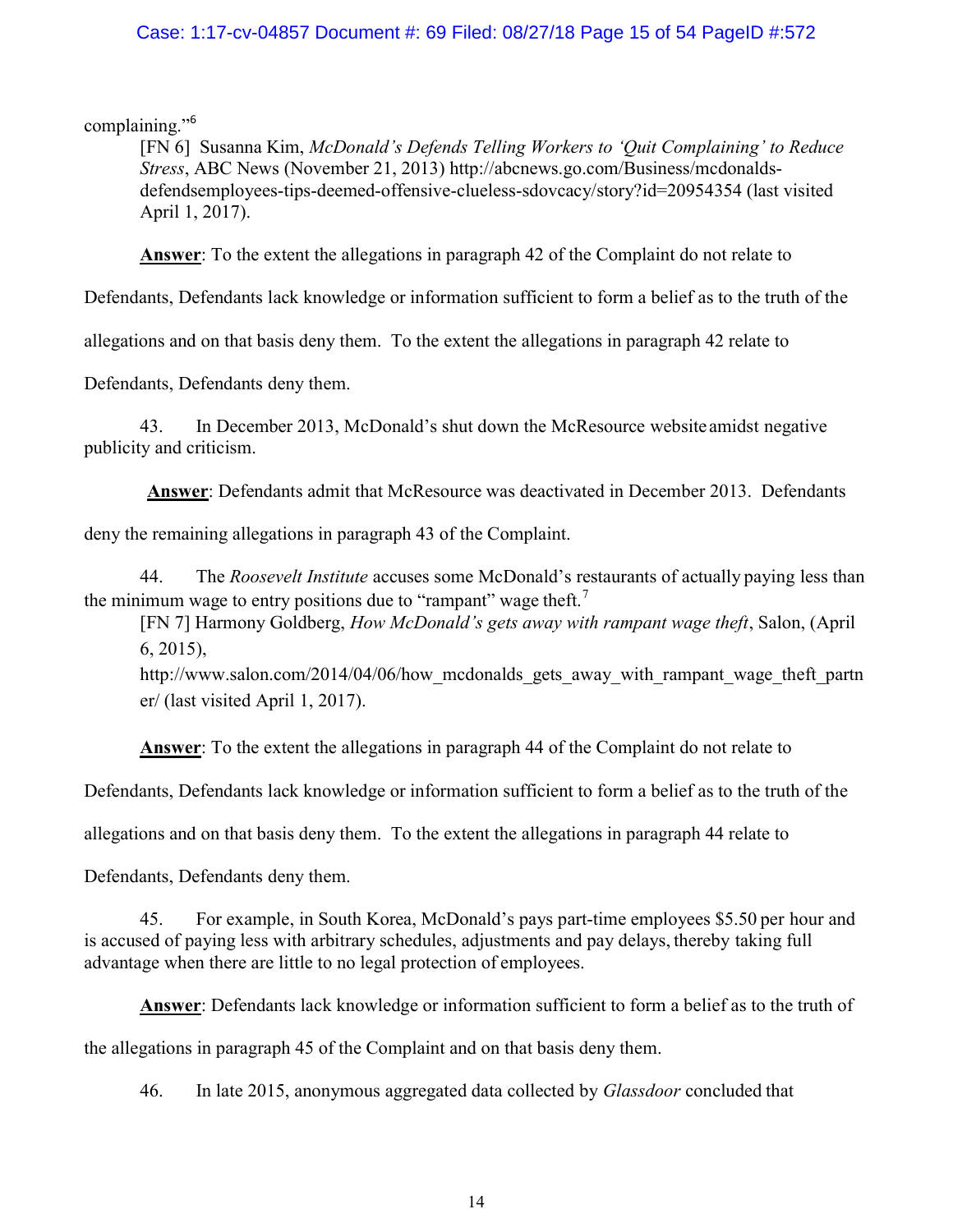### Case: 1:17-cv-04857 Document #: 69 Filed: 08/27/18 Page 16 of 54 PageID #:573

McDonald's pays entry-level employees in the United States between \$7.25 per hour and \$11 per hour, with an average of \$8.69 per hour. Shift managers are paid an average of \$10.34 per hour. Assistant managers are paid an average of \$11.57 per hour.

Answer: Defendants lack knowledge or information sufficient to form a belief as to the truth of

the allegations in paragraph 46 of the Complaint and on that basis deny them.

47. In 2015, McDonald's CEO, Steve Easterbrook, earned an annual salary of \$7.9 million, a 368% raise over his 2014 salary; all while low-wage McDonald's workers are striking around the world for a livable income.

Answer: Defendants lack knowledge or information sufficient to form a belief as to the

motivations McDonald's workers have had in labor disputes and on that basis deny those allegations.

Defendants deny the remaining allegations in paragraph 47 of the Complaint.

48. McDonald's workers have on occasion decided to strike over pay, with most of the employees on strike seeking to be paid \$15.00. McDonald's has helped franchise owners beat back union-backed strikes calling for living wages.

Answer: Defendants deny the allegations in paragraph 48 of the Complaint.

49. When interviewed about the strikes, former McDonald's CEO Ed Rensi argued that increasing employee wages would take away from entry-level jobs: "It's cheaper to buy a \$35,000 robotic arm than it is to hire an employee who's inefficient making \$15 per hour bagging french fries."<sup>8</sup> McDonald's attitude towards working conditions is not much better than its attitude toward wages. In March 2015, McDonald's workers in 19 U.S. cities filed 28 health and safety complaints with OSHA, which allege that low staffing, lack of protective gear, poor training and pressure to work fast have resulted in injuries. The complaints also allege that, because of a lack of first aid supplies, workers were told by management to treat burn injuries with condiments such as mayonnaise and mustard.

[FN 8] Kate Taylor, McDonald's ex-CEO just revealed a terrifying reality for fast-food workers, Insider (May 25, 2016), http://www.businessinsider.com/mcdonalds-ex-ceo-takes-on-minimumwage-2016-5 (last visited April 1, 2017).

Answer: Defendants lack knowledge or information sufficient to form a belief as to the truth of

the allegations respecting the alleged OSHA complaints filed in March 2015 and on that basis deny

them. Defendants deny the remaining allegations in paragraph 49 of the Complaint.

50. Despite the objections of McDonald's, the term "McJob" was added to Merriam-Webster's Collegiate Dictionary in 2003. The term is defined as "a low-paying job that requires little skill and provides little opportunity for advancement."<sup>9</sup>

[FN 9] Available at https://www.merriam-webster.com/dictionary/McJob (last visited September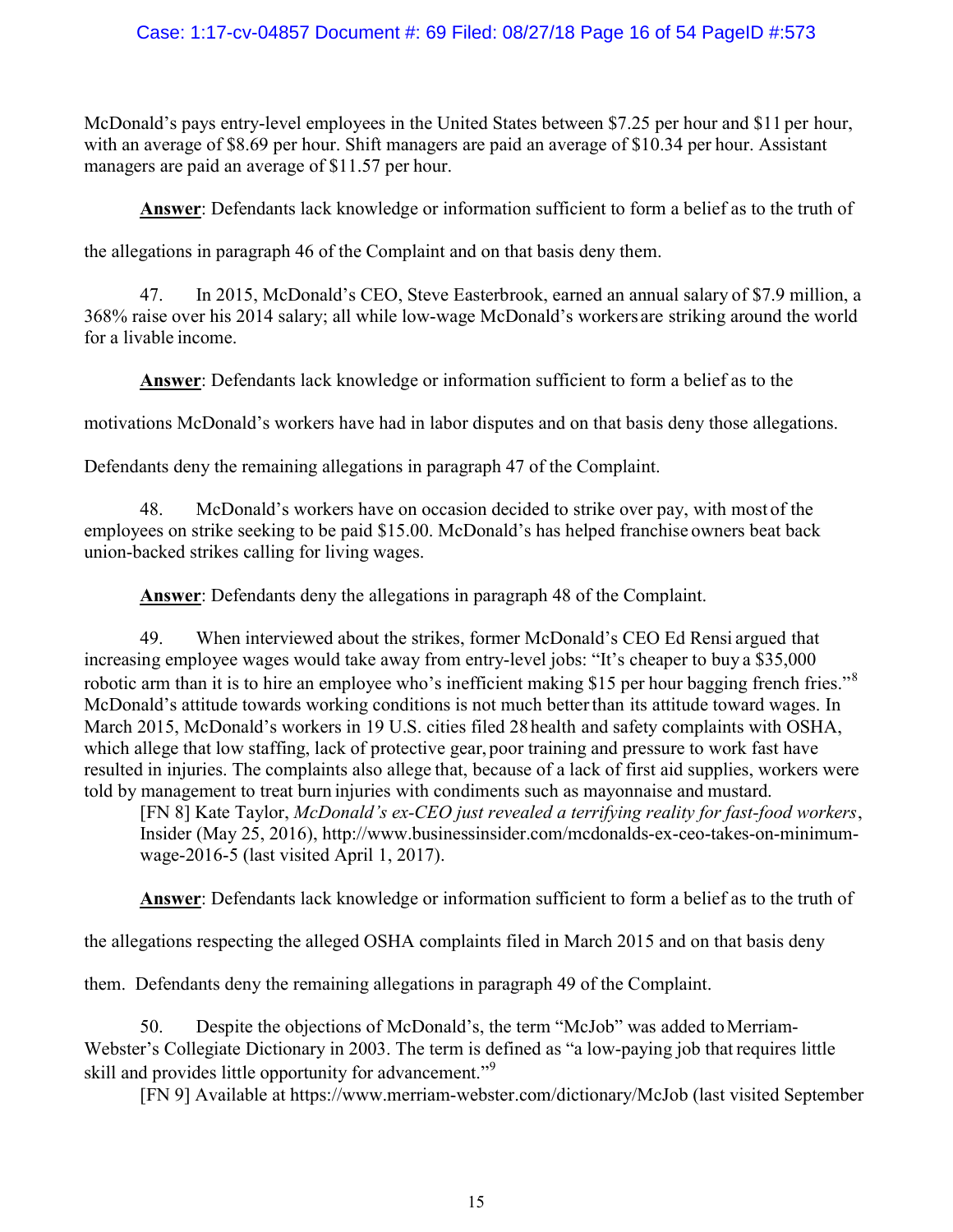18, 2017).

Answer: Defendants admit that the term "McJob" was added to Merriam-Webster's Collegiate Dictionary in 2003 and admits that the quoted language in paragraph 50 of the Complaint appears at the URL cited in footnote 9. Defendants deny the remaining allegations in paragraph 50 of the Complaint.

### C. Plaintiff and the Putative Class Members Work as Employees at McDonald's McOpCo Restaurants or at McDonald's Franchise Restaurants

51. Like other fast food chains in the industry, McDonald's restaurants maintain teams of staff in order to oversee operations and guide entry-level employees through daily responsibilities.

Answer: To the extent the allegations in paragraph 51 of the Complaint do not relate to Defendants, Defendants lack knowledge or information sufficient to form a belief as to the truth of the allegations and on that basis deny them. To the extent the allegations in paragraph 51 relate to Defendants, Defendants admit that on information and belief each McDonald's-brand restaurant is staffed by employees. Defendants otherwise deny the allegations in paragraph 51 of the Complaint.

52. Specific job titles falling under the category of "management" include shift or swing manager, assistant manager, and store manager.

Answer: Because the term "management" is undefined in paragraph 52, Defendants lack knowledge or information sufficient to form a belief as to the truth of the allegation in paragraph 44 of the Complaint and on that basis deny it. Defendants admit that at certain points in time, employees in McOpCo restaurants have held jobs with titles that include the term manager, which includes shift, swing, and general manager. Defendants deny the remaining allegations in paragraph 52 of the Complaint.

53. Swing managers may work part-time or full-time, depending on the needs of the specific location.

Answer: Defendants admit that certain McOpCo restaurants have a position called swing manager. Defendants further admit that a given employee in the swing manager position may work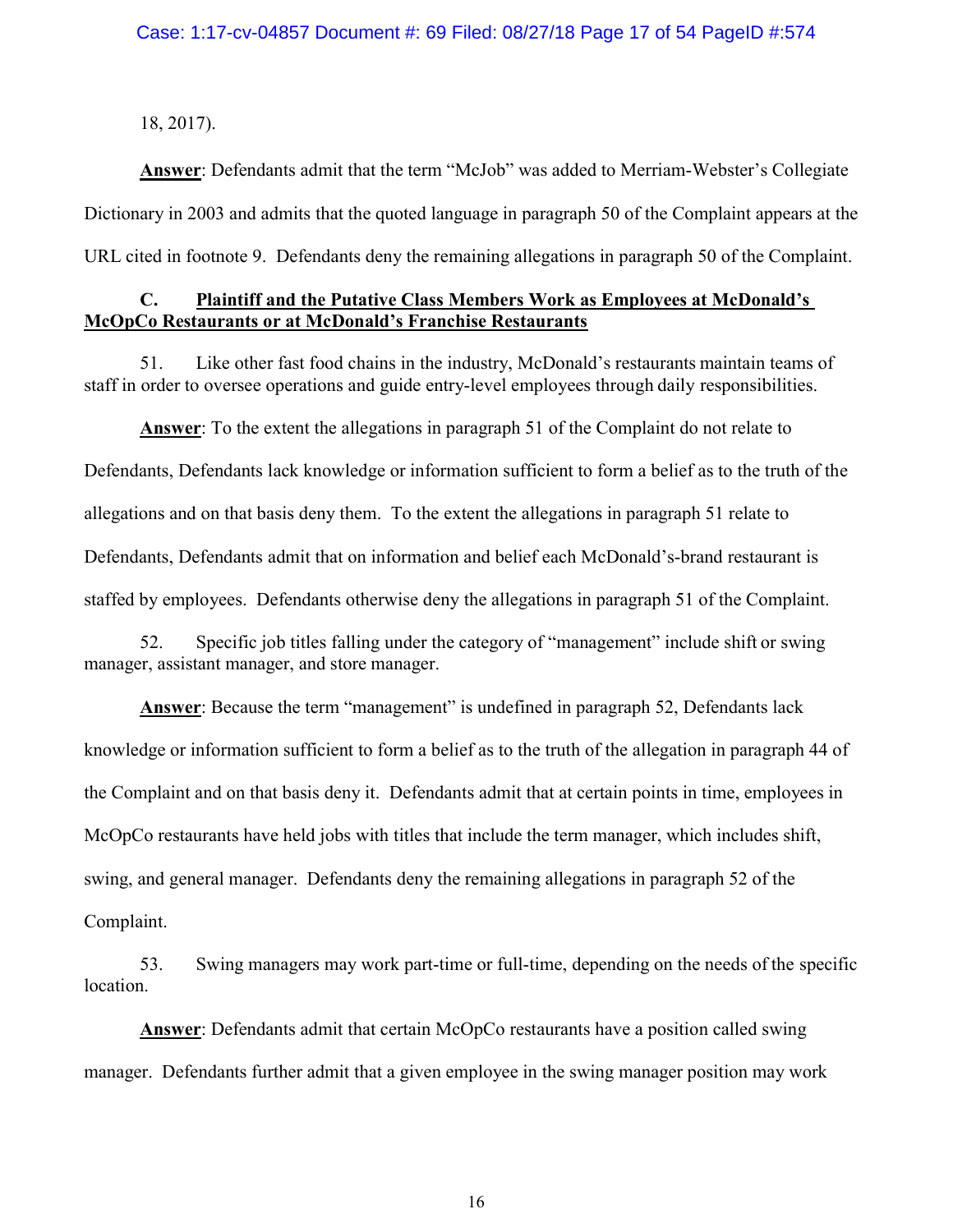#### Case: 1:17-cv-04857 Document #: 69 Filed: 08/27/18 Page 18 of 54 PageID #:575

fewer than forty hours per week depending on the needs of the specific restaurant in which that employee works and that employee's own needs. Defendants lack knowledge or information sufficient to form a belief as to the truth of the allegations in paragraph 53 of the Complaint as those allegations apply to individual franchise restaurants or franchisees generally and on that basis deny them.

54. Assistant managers and store managers usually work full-time schedules of 40 hours or more per week. Processing payroll, updating time sheets, demonstrating protocol, tracking supply and shipment orders and communicating with the company regional offices are additional job duties of assistant and store managers.

Answer: Defendants admit that general managers at McOpCo restaurants may work 40 hours or more per week in certain circumstances and may perform the following job duties: Processing payroll, updating time sheets, demonstrating protocol, tracking supply and shipment orders, and communicating with the company regional offices. Defendants lack knowledge or information sufficient to form a belief as to the truth of the allegations in paragraph 54 of the Complaint as they apply to individual franchise restaurants or franchisees generally, and on that basis deny them.

55. Wages and salaries for employees of franchised stores are not dictated in any way by McDonald's, but average pay scales start out at \$8.00 per hour for inexperienced shift managers and eventually rise to roughly \$12.00 per hour for highly qualified or tenured shift managers.

Answer: Defendants admit that wages and salaries for employees of franchised stores are not dictated in any way by Defendants. Defendants lack knowledge or information sufficient to form a belief as to the truth of the remaining allegations in paragraph 55 of the Complaint as they relate to franchised stores and on that basis deny them.

56. Assistant manager positions yield annual salary options slightly varied by location but usually falling between \$20,000 and \$30,000.

Answer: Defendants deny the allegations in paragraph 56 of the Complaint to the extent they relate to McOpCo restaurants. Defendants lack knowledge or information sufficient to form a belief as to the truth of the remaining allegations in paragraph 56 of the Complaint as they relate to franchised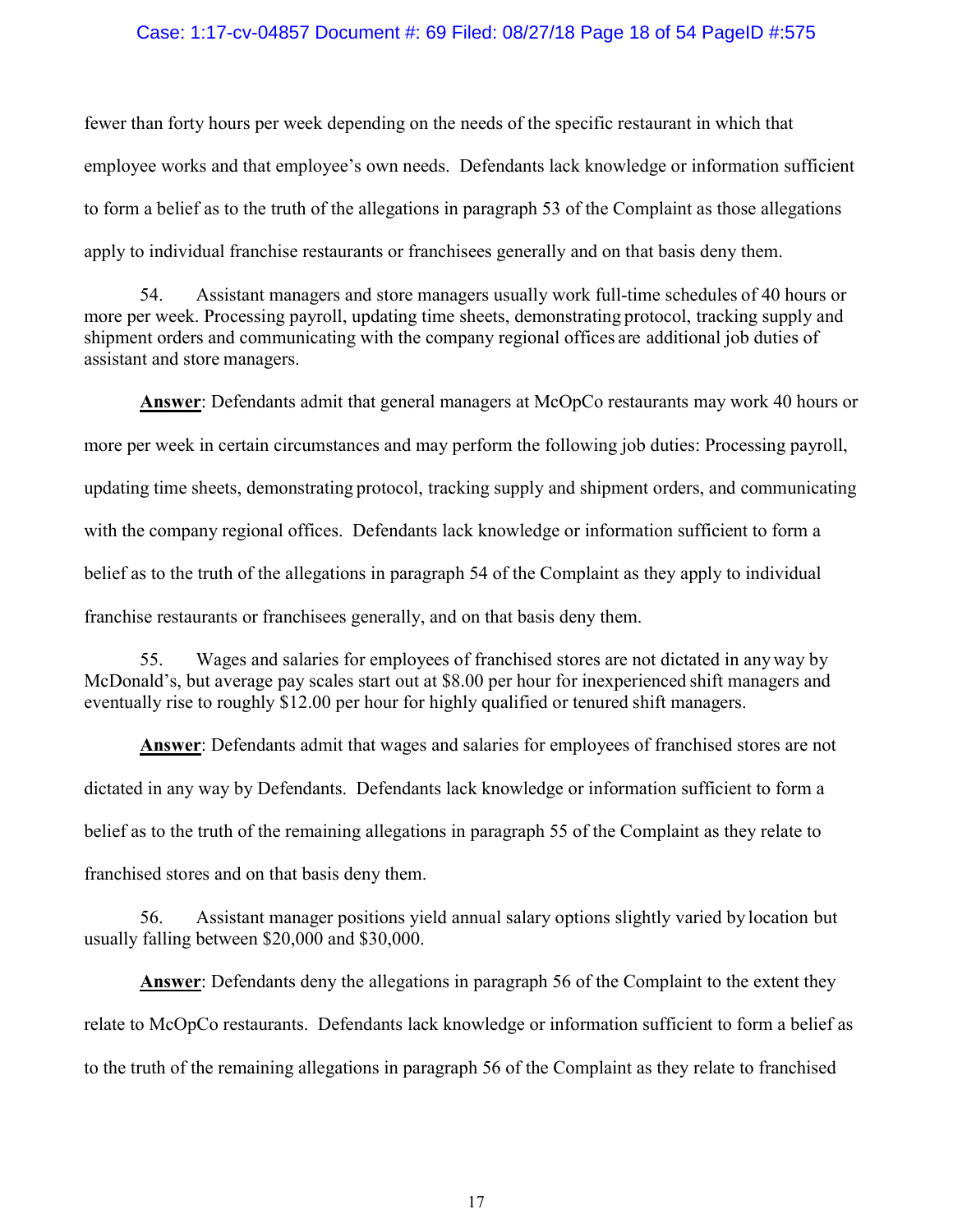stores and on that basis deny them.

57. Store managers may begin at \$30,000 per year and receive raises or pay increases.

Answer: Defendants deny the allegations in paragraph 57 of the Complaint as they relate to McOpCo restaurants. Defendants lack knowledge or information sufficient to form a belief as to the truth of the remaining allegations in paragraph 57 of the Complaint as they relate to franchised stores and on that basis deny them.

58. Each franchise (and McDonald's itself, for the McOpCo restaurants) is its own economic decision-maker on employment issues, so wages are not uniform among the competing franchisee and McOpCo stores. Low wages, however, are consistent across the McDonald's empire of company and franchise-owned restaurants, and have allowed McDonald's shareholders and executives, and thousands of its franchise owners, to become very wealthy while full-time, hardworking employees have to seek government benefits just to put food on their own tables. A significant reason that gross inequity exists between McDonald's and franchise owners on the one hand, and their employees on the other, is that McDonald's is stifling employee wages through its no-hire prohibition.

Answer: Defendants admit that each franchise and each McOpCo restaurant is its own economic decision-maker on employment issues. Based on information and belief, Defendants admit that wages are not uniform at each franchise-operated or McOpCo restaurant in the U.S. Defendants admit that McDonald's USA, LLC is a decision-maker on employment decisions for McOpCo restaurants.

Defendants deny the remaining allegations in paragraph 58 of the Complaint.

# PLAINTIFF DESLANDES

59. In 2009, Plaintiff began working for Bam-B at its franchised McDonald's-brand restaurant in Apopka, Florida. At all relevant times herein, Plaintiff was paid on an hourly basis and properly recorded all of her hours worked.

Answer: Defendants admit that Plaintiff worked for Bam-B at its franchised McDonald's-brand restaurant in Apopka, Florida. Defendants lack knowledge or information sufficient to form a belief as

to the truth of the remaining allegations in paragraph 59 of the Complaint and on that basis deny them.

60. Between 2009 and 2010, Plaintiff received various promotions and raises and did exemplary work.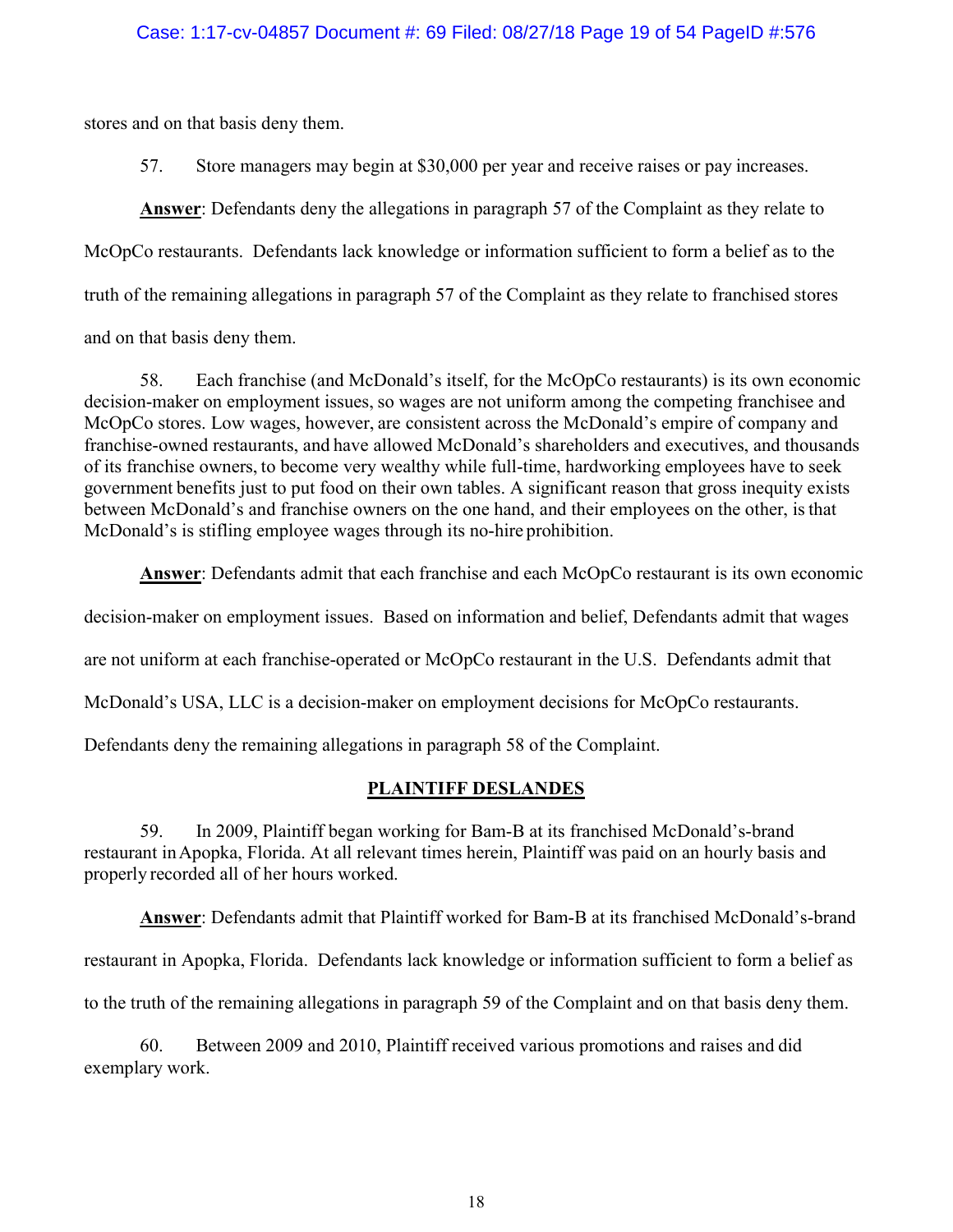### Case: 1:17-cv-04857 Document #: 69 Filed: 08/27/18 Page 20 of 54 PageID #:577

Answer: Defendants lack knowledge or information sufficient to form a belief as to the truth of

the allegations in paragraph 60 of the Complaint and on that basis deny them.

61. Plaintiff started as an entry-level crew person earning \$7.00 per hour. After about three months, Plaintiff was promoted to Shift Manager earning \$10.00 per hour.

Answer: Defendants lack knowledge or information sufficient to form a belief as to the truth of

the allegations in paragraph 61 of the Complaint and on that basis deny them.

62. In 2011, Plaintiff was promoted to Department Manager of Guest Services earning \$12.00, where she was responsible for guest services and managing the cash. There were two other Department Managers on her level. One was in charge of employees and human resources, and the other was in charge of kitchen and ordering.

Answer: Defendants lack knowledge or information sufficient to form a belief as to the truth of

the allegations in paragraph 62 of the Complaint and on that basis deny them.

63. After becoming Department Manager, Plaintiff began course work to become eligible for a General Manager position. McDonald's offers proprietary training programs necessary in order to advance through the McDonald's system. Plaintiff took on required weeklong training courses, online classes, and phone conferences put on by McDonald's. In continuing her knowledge, expertise, and education in the McDonald's system, Plaintiff tolerated a difficult work environment at Bam-B, where Bam-B required her to work overtime, but failed to pay overtime wages; provided her difficult shifts in which she had to sacrifice time with her children to meet management expectations; and failed to provide raises and bonuses.

Answer: On information and belief, Defendants admit that there are training courses, online

classes, and phone conferences for employees of McDonald's-brand restaurants. Defendants otherwise

lack knowledge or information sufficient to form a belief as to the truth of the allegations in paragraph

63 of the Complaint and on that basis deny them.

64. Before Plaintiff could become a General Manager, she had to complete one final weeklong proprietary McDonald's training course at McDonald's "Hamburger University" in Illinois. The training was scheduled for April 2015; however, before Plaintiff could go, her supervisors found out she was several months pregnant and they cancelled her training. Plaintiff was not due until more than six months later. It was clear that this franchise that had suppressed her wages and abused the overtime laws was now going to hinder her McDonald's system education and promotion because she was pregnant.

Answer: Defendants admit that to work as a general manager at a McDonald's restaurant, an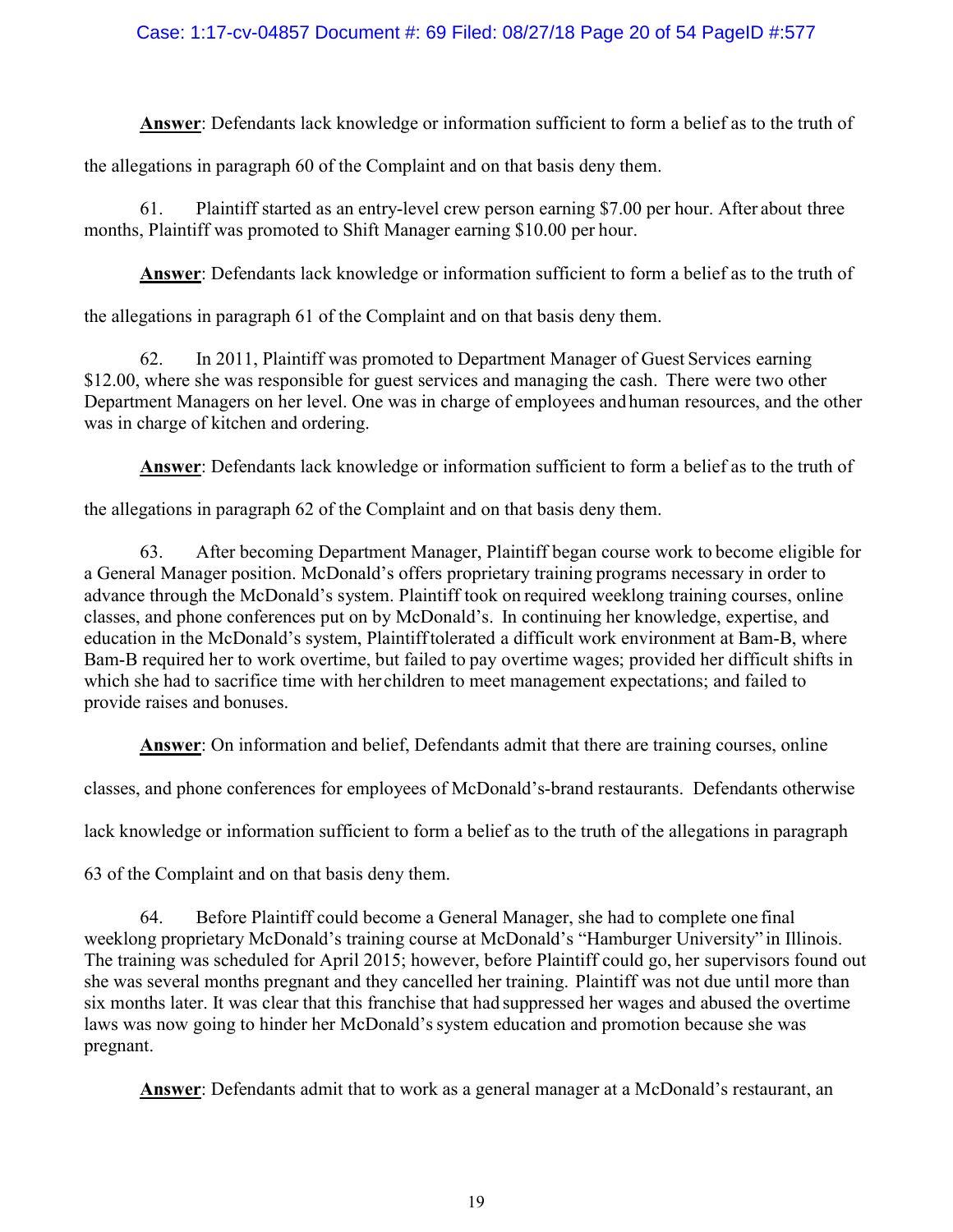### Case: 1:17-cv-04857 Document #: 69 Filed: 08/27/18 Page 21 of 54 PageID #:578

individual must complete training at Hamburger University. Defendants further admit that the Hamburger University is in Illinois. Defendants lack knowledge or information sufficient to form a belief as to the truth of the remaining allegations in paragraph 64 of the Complaint and on that basis deny them.

65. Plaintiff immediately decided to look for another managerial job that would appreciate her skills, not violate overtime law, not discriminate against her because she was pregnant, and would give her the pay and promotion opportunities she deserved based on her performance. For reasons that are further described below, the experience and education Plaintiff developed over the previous four years at Bam-B and in McDonald's training had significant value in the McDonald's organization made up of thousands of different franchises and McOpCo restaurants, but they did not translate to restaurants outside of the McDonald's system.

Answer: Defendants deny that the experience and education employees develop working at a

McDonald's-brand restaurant do not translate to restaurants outside of the McDonald's system.

Defendants otherwise lack knowledge or information sufficient to form a belief as to the truth of the

allegations in paragraph 65 of the Complaint and on that basis deny them.

66. Soon thereafter, Plaintiff located a departmental manager opening at a nearby McDonald's restaurant, located at 451 S. Goldenrod Road, in Orlando. That McDonald's restaurant is a McOpCo restaurant, owned by McDonald's Restaurants of Florida, Inc. Defendant McDonald's USA, LLC is the immediate parent of McDonald's Restaurants of Florida, Inc., and Defendant McDonald's Corporation is the ultimate parent.

Answer: Defendants admit that a restaurant operated by McDonald's Restaurants of

Florida, Inc., exists at 451 S. Goldenrod Road in Orlando, Florida. Defendants admit that McDonald's

USA, LLC is the immediate parent of McDonald's Restaurants of Florida, Inc., and that McDonald's

corporation is the ultimate parent of McDonald's Restaurants of Florida, Inc. Defendants otherwise lack

knowledge or information sufficient to form a belief as to the truth of the allegations in paragraph 66 of

the Complaint and on that basis deny them.

67. For performing the same job Plaintiff had fulfilled at Bam-B, the McOpCo restaurant position in Orlando started at \$13.75 per hour, a substantial 15 percent raise for Plaintiff, and after a 90 day probation period, the pay would increase to \$14.75 per hour, which would have been a 23 percent increase in pay from her stagnated \$12.00 per hour at Bam-B. Further, the McOpCo McDonald's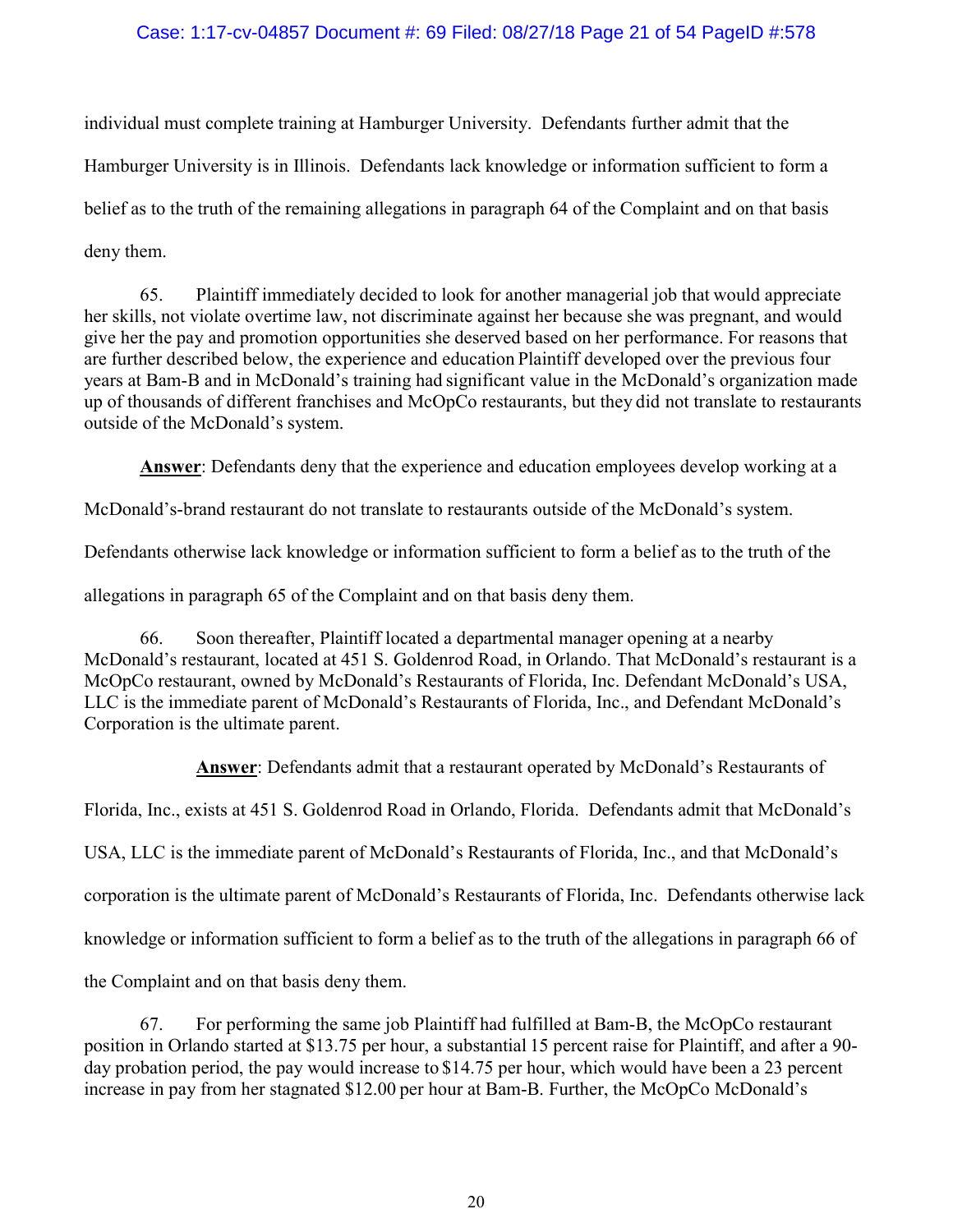### Case: 1:17-cv-04857 Document #: 69 Filed: 08/27/18 Page 22 of 54 PageID #:579

restaurant did not appear to be violating overtime laws, which would either give Plaintiff an additional effective increase in pay, or give her more time with her family.

Answer: Defendants lack knowledge or information sufficient to form a belief as to the truth of

the allegations in paragraph 67 of the Complaint and on that basis deny them.

68. This appeared to be a very good opportunity to leave a business that was underpaying employees, denying promotions and raises, and violating labor laws. Plaintiff applied for this position online. She spoke with the manager of the McOpCo McDonald's restaurant, who called Plaintiff and expressed a desire to hire Plaintiff with more pay, better promotion opportunities, and a better shift. Plaintiff informed the manager that she was currently employed at Bam-B's restaurant and that she wanted to leave. The next day, Plaintiff received a call from a McDonald's corporate employee, who explained that the McOpCo restaurant could not even interview (much less hire) Plaintiff because she was currently employed by a McDonald's franchisee and it could not hire employees working at other McDonald's franchises unless she was "released" by the Bam-B franchise.

Answer: To the extent paragraph 68 alleges that Defendants "violat [ed] labor laws," the

assertion is a legal conclusion to which no response is required; to the extent a response is required,

Defendants deny the allegation as it relates to them. Defendants admit that a McDonald's corporate

employee informed Plaintiff during a telephone call that a McDonald's-owned restaurant would not

interview or consider hiring Plaintiff until Plaintiff informed her current McDonald's franchisee

employer about her application to work at the McDonald's-owned restaurant and the franchisee

employer provided a release. Defendants lack knowledge or information sufficient to form a belief as to

the truth of the remaining allegations in paragraph 68 of the Complaint and on that basis deny them.

69. The next day Plaintiff reported for her 8 a.m. to 4 p.m. shift and asked her supervisors at Bam-B to "release" her so that she could pursue this opportunity. Her supervisors informed her that her request was denied and they would not release her because she was "too valuable." She continued working for Bam-B, unable to use her skills, expertise and education at McDonald's to secure a raise or promotion. However, Plaintiff had a family to feed; therefore, she continued to work for Bam-B.

Answer: Defendants lack knowledge or information sufficient to form a belief as to the truth of

the allegations in paragraph 69 of the Complaint and on that basis deny them.

70. In January 2016, Plaintiff finally quit her job with Bam-B because she continued to work without raises, promotions or promotion opportunities,  $10$  all while Bam-B continued to engage in violation of overtime laws. It was clear that things were not going to change, and Bam-B was not going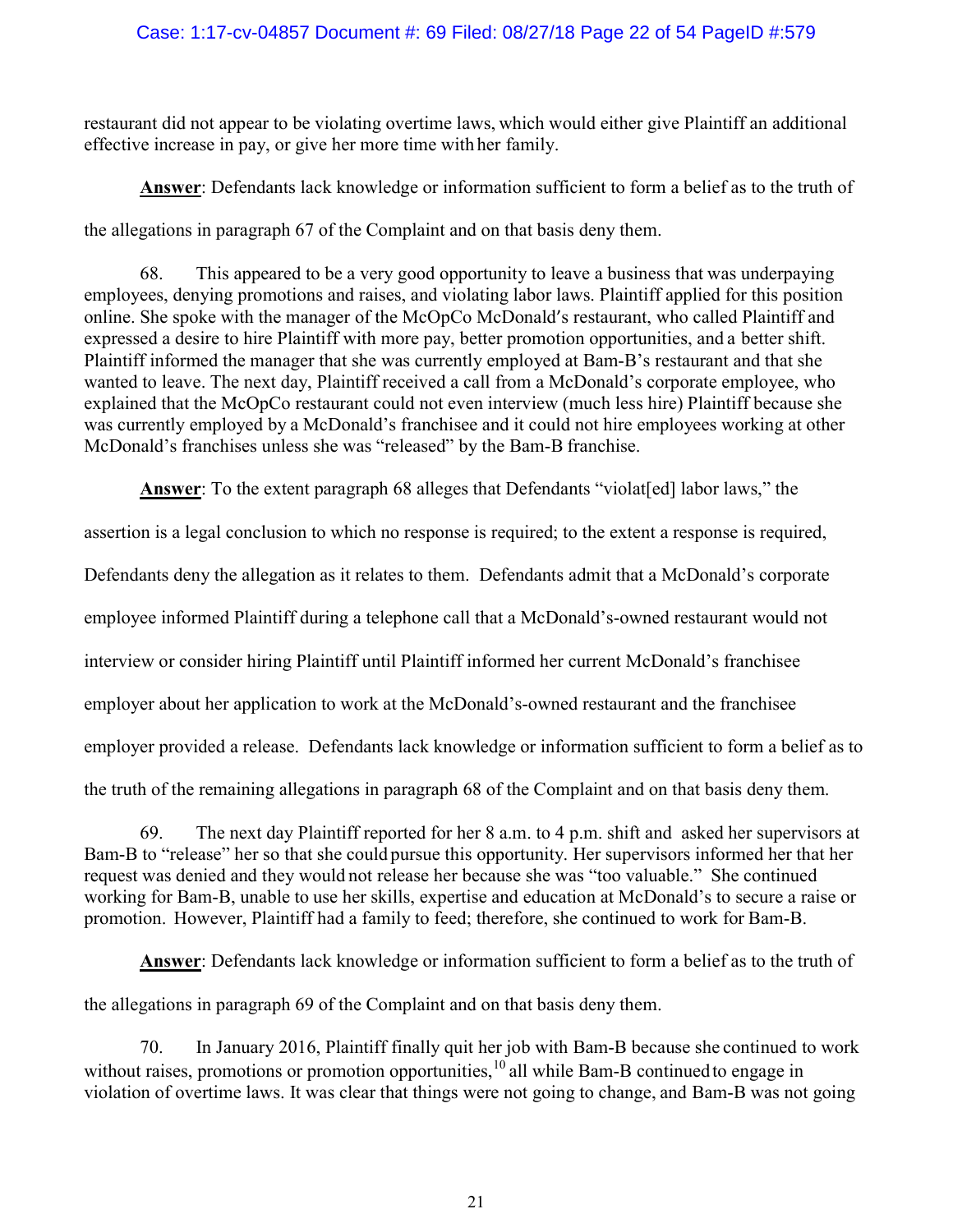### Case: 1:17-cv-04857 Document #: 69 Filed: 08/27/18 Page 23 of 54 PageID #:580

to release her to use her skills, education and experience at another McDonald's location.

[FN 10] Plaintiff never received any further opportunity to complete her Hamburger University training to become a General Manager (despite the fact she was assigned to perform many of the general manager duties as there was a constant rotation of general managers).

Answer: Defendants lack knowledge or information sufficient to form a belief as to the truth of

the allegations in paragraph 70 of the Complaint and on that basis deny them.

71. Plaintiff's training was in McDonald's management, which is only valuable and transferrable within the McDonald's system. Plaintiff knew it would be futile to obtain employment in another McDonald's store. The no-solicit and no-hire prohibition plus disenchantment with the McDonald's organization for allowing this to happen, meant that she had to start work with a new organization, back at an entry level position. Plaintiff consequently took employment with Hobby Lobby, a retail store, at a significantly lower pay rate of \$10.25 per hour.

Answer: Defendants deny that training provided to employees of Defendants or employees of

McDonald's franchisees are "only valuable and transferable within the McDonald's system."

Defendants lack knowledge or information sufficient to form a belief as to the truth of the remaining

allegations in paragraph 71 of the Complaint and on that basis deny them.

### D. McDonald's Model Is Designed to Encourage Franchise Competition With Regard to Sales

72. While McDonald's implemented policies to actively thwart competition for employees between and among it and franchises in order to suppress employee wages, it encouraged competition between franchises in food sales that benefitted McDonald's and it emphasized that franchisees are independent of McDonald's.

Answer: Defendants deny the allegations in paragraph 72 of the Complaint.

73. McDonald's public disclosures and agreements with McDonald's franchisees emphasize that McDonald's franchisees operate separately from each other and from McDonald's.

Answer: Defendants lack knowledge or information sufficient to identify the documents

referenced in paragraph 73 of the Complaint and therefore deny the related allegations.

74. McDonald's standard franchise agreements itself contains a provision with the header "Franchisee Not an Agent of McDonald's" (emphasis in original), that characterizes franchisees as "independent contractors." Pursuant to that provision, McDonald's and franchisees agree that, "Franchisee shall have no authority, express or implied, to act as agent of McDonald's or any of its affiliates for any purpose. . . . Further, Franchisee and McDonald's are not and do not intend to be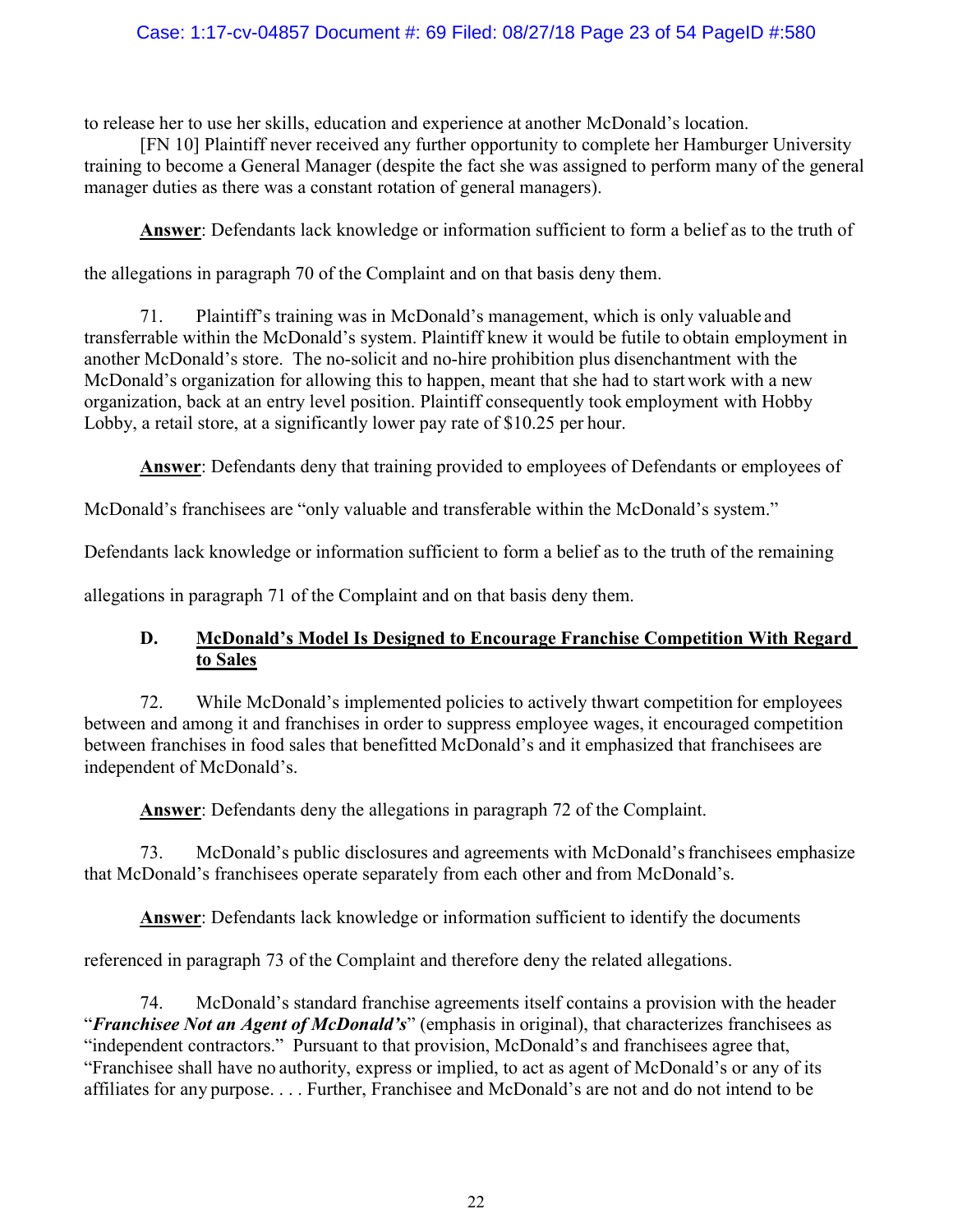# Case: 1:17-cv-04857 Document #: 69 Filed: 08/27/18 Page 24 of 54 PageID #:581

partners, associates, or joint employers in any way and McDonald's shall not be construed to be jointly liable for any acts or omissions of Franchisee under any circumstances."

Answer: Defendants admit that certain U.S. franchise agreements include the quoted language,

but deny that the allegations of paragraph 74 accurately relay and reflect the content of those

agreements.

75. Unlike other franchise business models, McDonald's does not permit its franchisees an exclusive geographic territory within which they will not face competition from other McDonald's restaurants, including McOpCo restaurants. The McDonald's Franchise Disclosure Document ("FDD") states at the outset that franchisees "should not have any expectation that the economic and demographic factors that exist at your McDonald's restaurant location will remain constant. In addition, other McDonald's restaurants (including those that we develop in the future) may have an effect on the sales of your McDonald's restaurant, since customers typically patronize various McDonald's restaurants depending on their travel patterns and other factors."

Answer: Defendants admit that certain U.S. franchise disclosure documents include the quoted

language, but deny that the allegations of paragraph 75 accurately relay and reflect the content of those

documents, and otherwise deny the allegations in paragraph 75 of the Complaint.

76. McDonald's FDD specifies that the Franchise Agreement "does not contain any exclusive grant, exclusive area, exclusive territorial rights, protected territory, or any right to exclude, control, or impose conditions on the location or development of future McDonald's restaurants at any time. You will not receive an exclusive territory."

Answer: Defendants admit that certain U.S. franchise disclosure documents include the quoted

language, but deny that the allegations of paragraph 76 accurately relay and reflect the content of those

documents. Defendants otherwise deny the allegations in paragraph 76 of the Complaint.

77. The FDD further stresses that the franchisee "may face competition from other franchisees, from outlets that we own, or from other channels of distribution or competitive brands that we control[,] and that "[t]he sales and customer trading patterns . . . . do not represent any continuing franchisee entitlement or expectation. McDonald's may establish other franchisee or … McOpCo company-owned outlets that may alter customer trading patterns and affect the sales of, and compete with, your location." The FDD notes that McDonald's reserves the right to use McDonald's trademarks and to sell similar goods and services through "any other channel of distribution."

Answer: Defendants admit that certain U.S. franchise disclosure documents include the quoted

language, but deny that the allegations of paragraph 77 accurately relay and reflect the content of those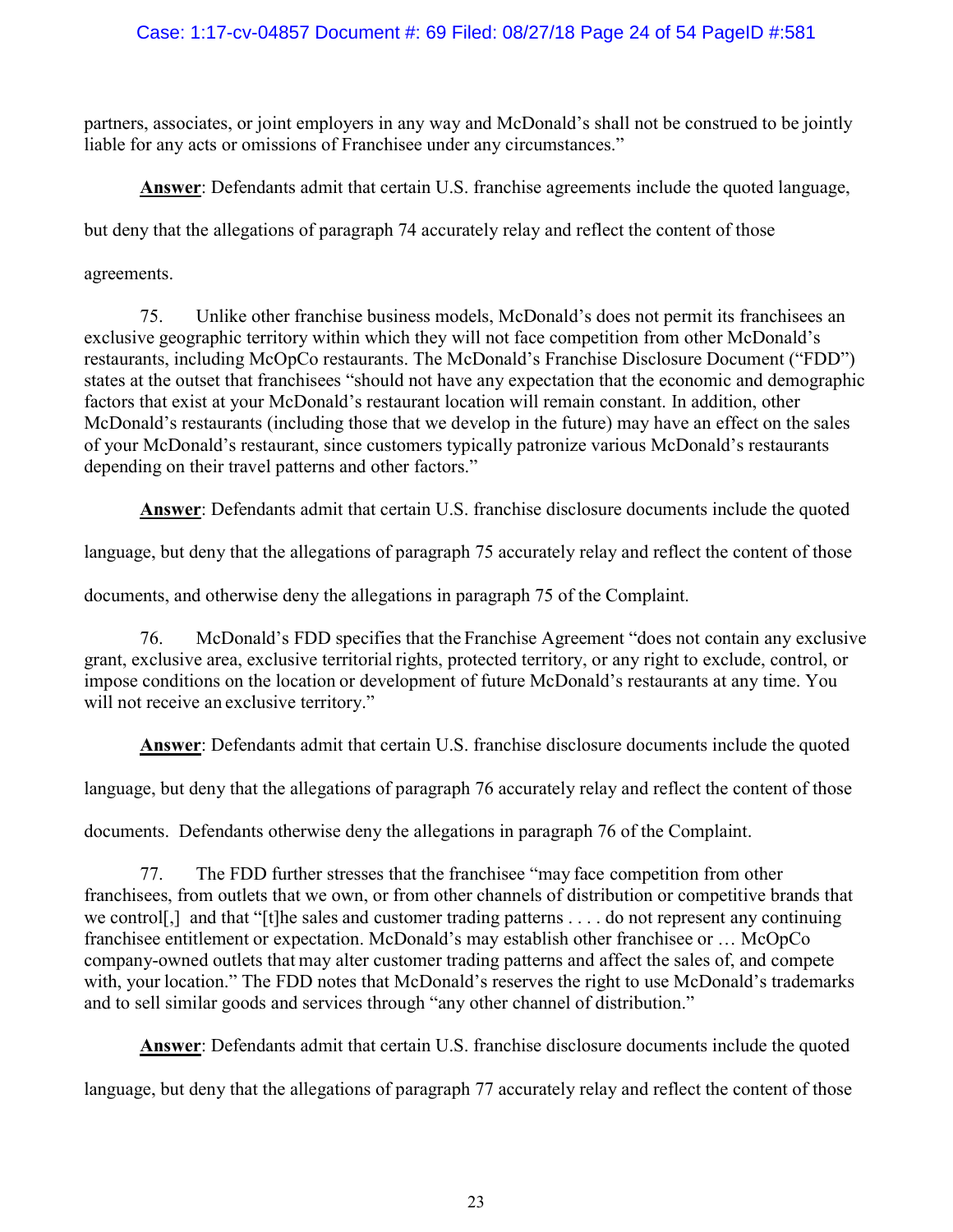### Case: 1:17-cv-04857 Document #: 69 Filed: 08/27/18 Page 25 of 54 PageID #:582

documents. Defendants otherwise deny the allegations in paragraph 77 of the Complaint.

78. McDonald's standard franchise agreement itself specifies that the franchisee is authorized to use the McDonald's system (for a specified period of time) only at the particular restaurant specified therein. It also states that the franchisee has no "'exclusive,' 'protected,' or other territorial rights in te contiguous market area" of the specified location.

Answer: Defendants admit that certain U.S. franchise agreements include the quoted language,

but deny that the allegations of paragraph 78 accurately relay and reflect the content of those

agreements. Defendants deny the remaining allegations in paragraph 78 of the Complaint.

79. While franchisees are required to pay to McDonald's a percentage of gross sales revenues, franchisees are free to negotiate purchasing terms with approved suppliers and to seek approval of new suppliers.

Answer: Defendants admit the allegations in paragraph 79 of the Complaint.

80. Franchisees may also compete with each other by allowing customers to use certain credit and debit cards or certain gift cards, neither of which is a system-wide requirement.

Answer: Defendants admit that there is not a system-wide requirement that franchisees allow

customers to use certain credit and debit cards or certain gift cards. Defendants lack knowledge or

information sufficient to form a belief regarding the truth of the allegations as they apply to third parties

and on that basis deny the remaining allegations in paragraph 80 of the Complaint.

81. A franchisee's profitability is a function of a number of inputs, including its cost of labor, which McDonald's specifically identifies as a franchisee operating expense. Franchisees are required to enroll present and future managers at McDonald's training centers, the travel cost and expense of which is borne by franchisees.

Answer: Defendants admit that a franchisee's profitability is a function of a number of inputs,

one of which is the cost of labor. Defendants admit that labor costs are an operating expense for

franchisees. Defendants admit that franchisees' managers must enroll in training consistent with the

franchisees' obligations under the applicable franchise agreement.

82. According to McDonald's Senior Director of U.S. Franchising, franchisees are responsible for the day-to-day operations of their restaurants, including employment matters and legal compliance.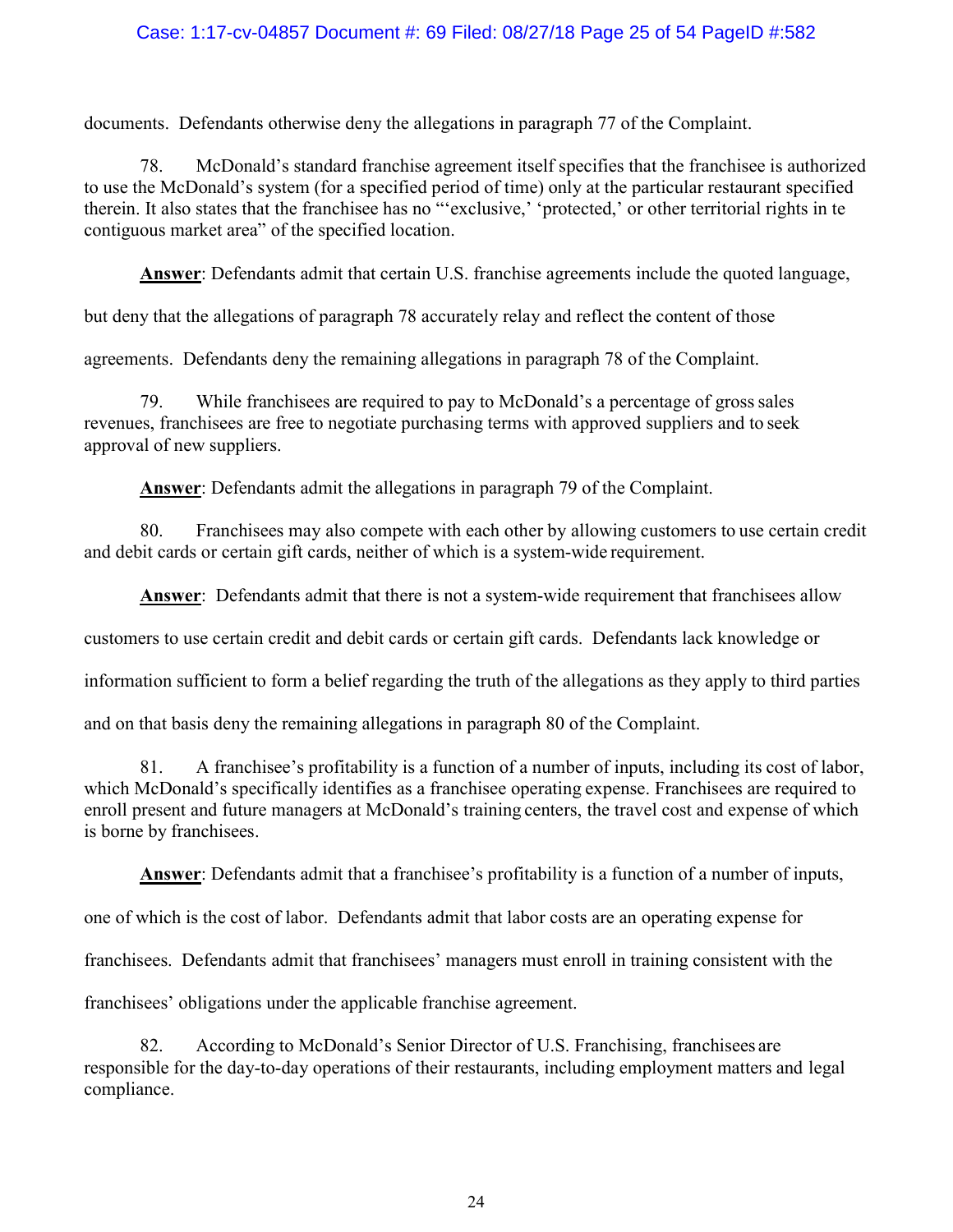### Case: 1:17-cv-04857 Document #: 69 Filed: 08/27/18 Page 26 of 54 PageID #:583

Answer: Defendants lack knowledge or information sufficient to form a belief as to whether a Senior Director of U.S. Franchising made the statement alleged in paragraph 82 of the Complaint and on that basis deny that such a statement was made. Defendants admit that franchisees are responsible for the day-to-day operations of their restaurants, including employment matters and legal compliance.

83. But for the no-hire agreement, each McDonald's franchise (and McDonald's itself in its McOpCo stores) is its own economic decision-maker with respect to hiring, firing, staffing, promotions and employee wages. But for the no-hire agreement, each McDonald's franchise (and McDonald's itself) would compete with each other for the best-performing employees.

Answer: The allegations in paragraph 83 of the Complaint are legal conclusions to which no response is required. To the extent a response is required, Defendants deny the allegations in paragraph 83 of the Complaint.

### E. The "No Hire" Agreement

84. While independent business owners should be encouraged to compete with each other for employees, McDonald's and its franchisees have agreed not to compete among each other for employees.

Answer: Defendants lack knowledge or information sufficient to form a belief as to the truth of

the allegation that "independent business owners should be encouraged to compete with each other for

employees" and on that basis deny it. Defendants deny the remaining allegations in paragraph 84 of the

Complaint.

85. Franchises are made available on standardized terms, so a franchisee who enters into a franchise agreement knows that the same terms it has agreed-to also apply to other franchisees.

Answer: Defendants lack knowledge or information sufficient to form a belief as to the allegation regarding franchisees' knowledge and on that basis deny it. Defendants otherwise deny the allegations in paragraph 85 of the Complaint.

86. Until sometime in 2017, McDonald's and its franchisees entered into express contractual agreements forbidding competition for employees among franchisees and McDonald's company-owned stores. In particular, the standard language in McDonald's franchise agreements with all its franchisees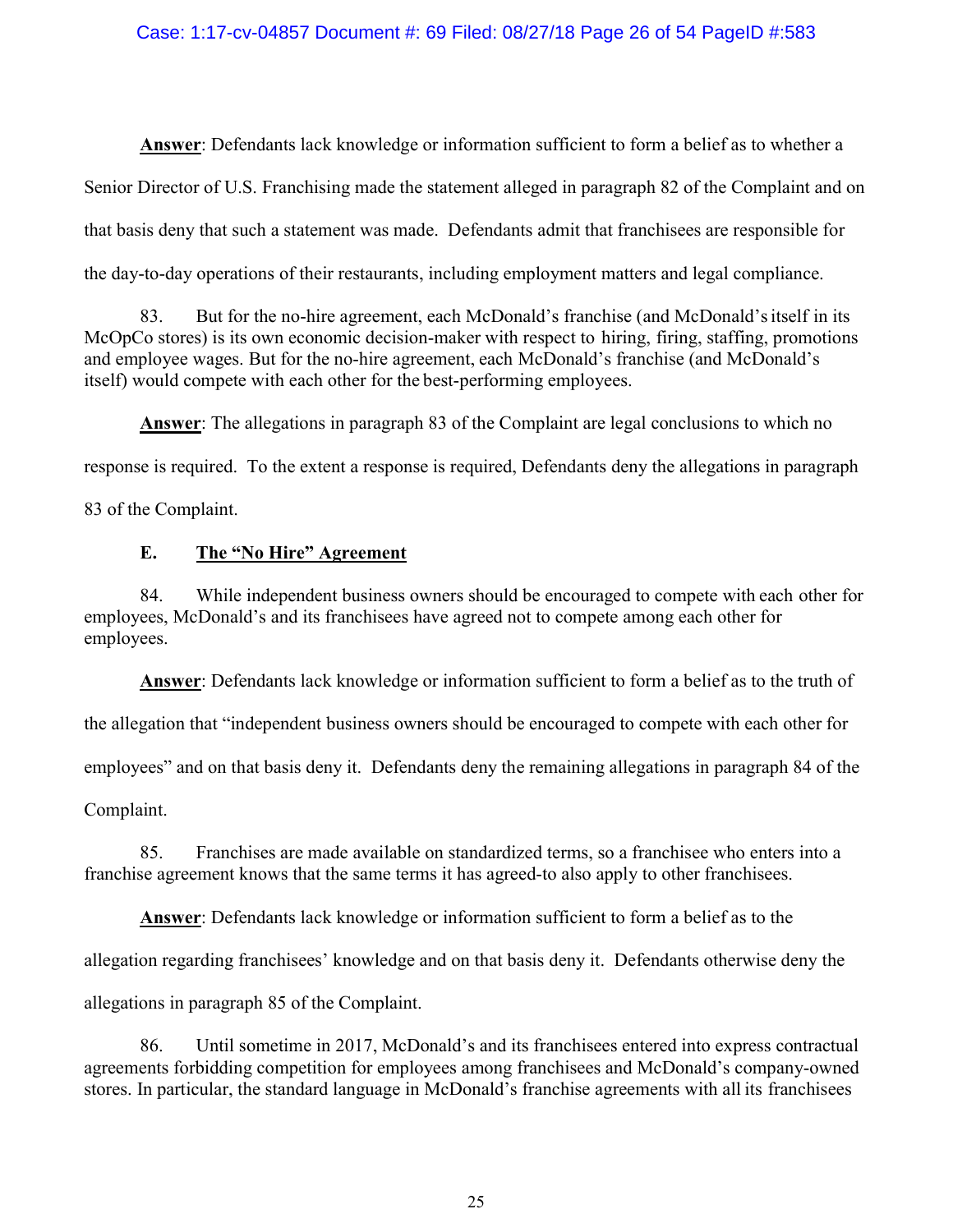who executed franchise agreements prior to sometime in 2017 includes an express "no-solicit" and "nohire" provision that prohibits franchisees from hiring employees of other McDonald's franchisees or of McDonald's or its subsidiaries.

Answer: Defendants deny the allegations in paragraph 86 of the Complaint.

87. The relevant provision from the McDonald's franchise agreement states:

Interference With Employment Relations of Others. During the term of this Franchise, Franchisee shall not employ or seek to employ any person who is at the time employed by McDonald's, any of its subsidiaries, or by any person who is at the time operating a McDonald's restaurant or otherwise induce, directly or indirectly, such person to leave such employment. This paragraph [] shall not be violated if such person has left the employ of any of the foregoing parties for a period in excess of six (6) months.

Answer: Defendants admit that certain U.S. franchise agreements include the quoted language,

but deny that the allegations of paragraph 87 accurately relay and reflect the content of those

agreements.

88. As described above, this provision was interpreted and enforced by McDonald's itself as applying not only to franchisee hiring, but also to McDonald's hiring in its company-owned McOpCo stores. Plaintiff applied for a position with a McOpCo store in Orlando, Florida, and was informed by a McDonald's corporate representative that the McOpCo store could neither interview nor hire her unless she was "released" by her employer, Bam-B.

Answer: Defendants admit that Plaintiff applied for a position with a McOpCo store in Orlando,

Florida. Defendants admit that a McDonald's corporate employee informed Plaintiff during a telephone

call that a McDonald's-owned restaurant would not interview or consider hiring Plaintiff until Plaintiff

informed her current McDonald's franchisee employer about her application to work at the McDonald's-

owned restaurant and the franchisee employer provided a release. Defendants otherwise deny the

allegations in paragraph 88 of the Complaint.

89. According to the standard franchise agreement, any breach of this no-hire and nosolicitation provision would give McDonald's the right to seek judicial enforcement of its rights and remedies, including injunctive relief, damages, or specific performance. An uncured breach qualifies as sufficient reason for McDonald's to withhold approval of its consent to any assignment or transfer of the franchisee's interest in the franchise, and repeated breaches could constitute grounds for termination of the franchise.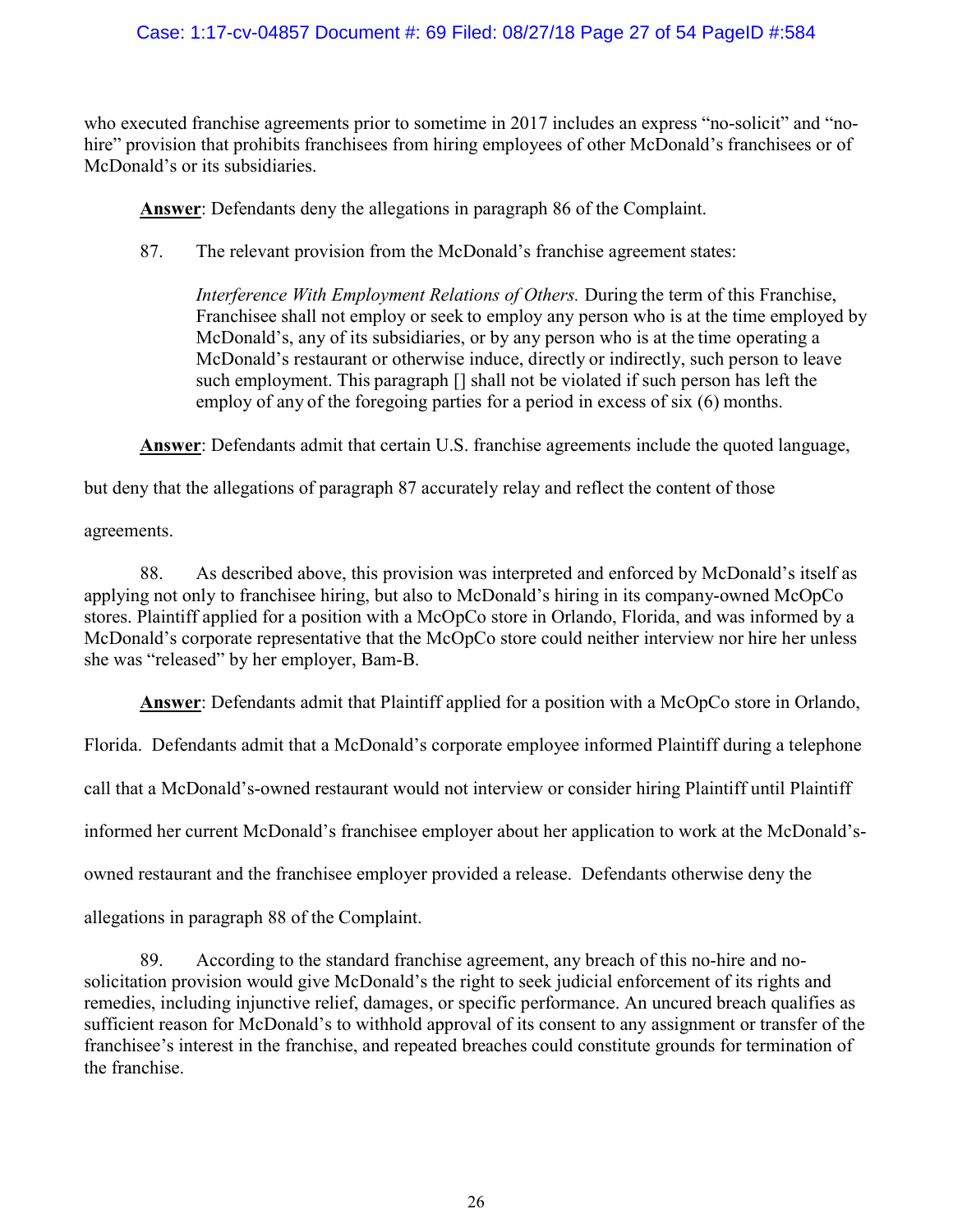#### Case: 1:17-cv-04857 Document #: 69 Filed: 08/27/18 Page 28 of 54 PageID #:585

Answer: Defendants admit that certain U.S. franchise agreements state that an uncured breach of the terms and conditions of the agreement shall be sufficient reason for McDonald's USA, LLC to withhold approval of its consent to any assignment or transfer of the breaching franchisee's interest in the franchise, and that repeated breaches of the franchise terms and conditions may constitute grounds for termination of the franchise, but deny that the allegations of paragraph 89 accurately relay and reflect the content of those agreements. Defendants otherwise deny the allegations in paragraph 89 of the Complaint.

90. The no-hire and no-solicitation provision quoted above appeared in the standard McDonald's franchise agreement appended to its 2013 FDD (with "Issuance Date" of May 1, 2013, "as amended October 25, 2013").

Answer: Defendants admit that McDonald's USA, LLC's Franchise Disclosure Document with an issuance date of May 1, 2013 and amendment date of October 25, 2013 includes the language quoted in paragraph 87.

91. The no-hire and no-solicitation provision quoted above also appeared (unchanged) in the standard McDonald's franchise agreement appended to its 2014 FDD, amended in 2015 (with "Issuance Date" of May 1, 2014, "as amended" on both November 6, 2014 and January 25, 2015).

Answer: Defendants admit that McDonald's USA, LLC's Franchise Disclosure Document with

an issuance date of May 1, 2014 and amendment dates of November 6, 2014 and January 25, 2015

includes the language quoted in paragraph 87.

92. In 2017, apparently after the filing of this lawsuit, McDonald's removed the no-hire and no-solicitation provision from its standard franchise agreement. The no-hire and no-solicitation provision is no longer a part of the standard McDonald's franchise agreement appended to McDonald's current FDD. The current FDD states an "Issuance Date" of May 1, 2017, "as amended August 1, 2017." The current FDD disclosure of "Litigation – Pending Cases" includes a one-paragraph description of this lawsuit, which was filed on June 28, 2017.

Answer: Defendants admit that the provision quoted in paragraph 87 of the Complaint is no

longer contained in U.S. franchise agreements. Defendants admit that certain U.S. franchise disclosure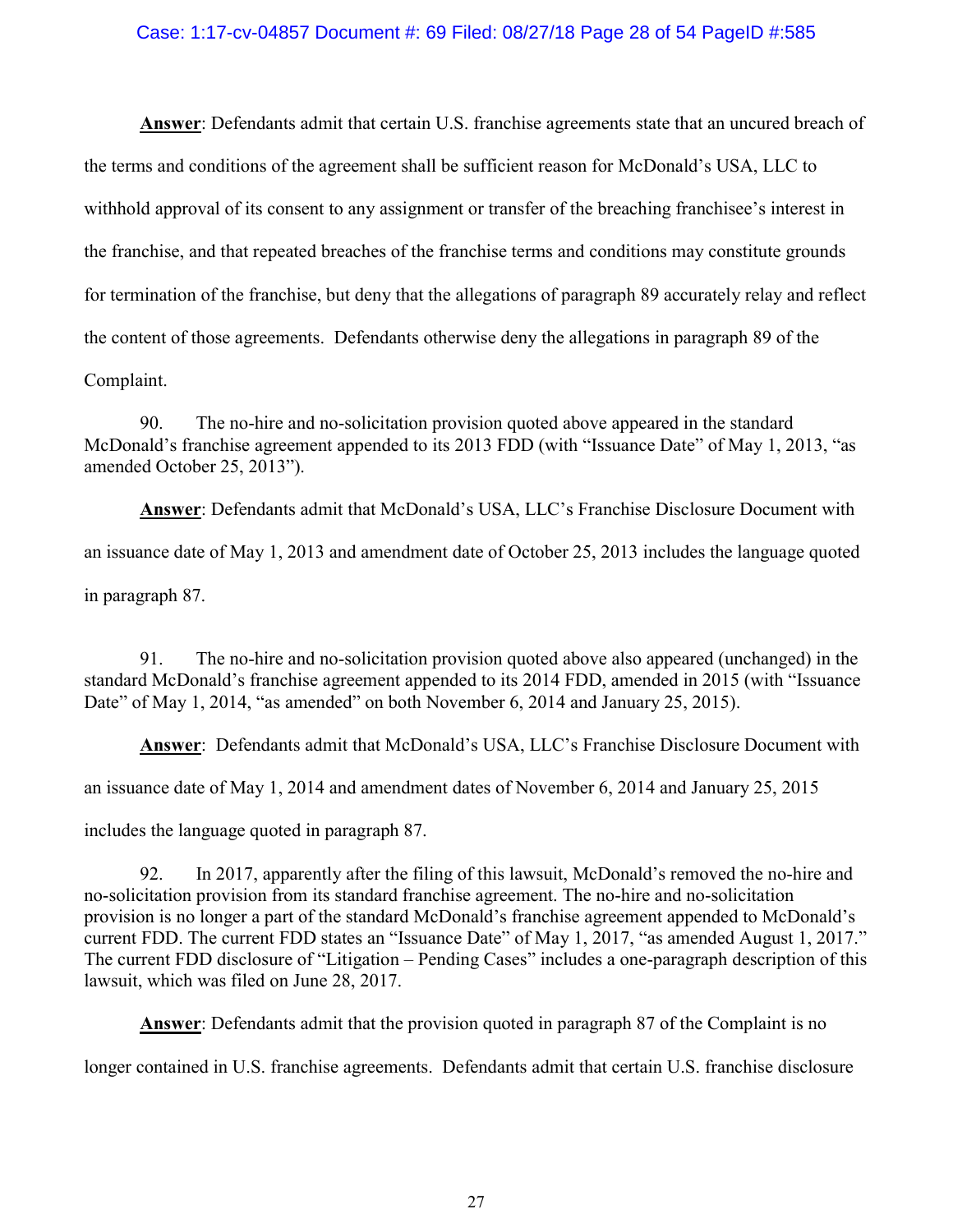### Case: 1:17-cv-04857 Document #: 69 Filed: 08/27/18 Page 29 of 54 PageID #:586

documents issued May 1, 2017 and amended August 1, 2017 include a description of this lawsuit, which was filed on June 28, 2017. Defendants otherwise deny the allegations in paragraph 92 of the Complaint.

93. At the beginning of 2017, McDonald's had more than 13,000 restaurants operating under existing franchise agreements. None of these franchisees executed the form of standard franchise agreement first issued in 2017 after the filing of this lawsuit. The franchise agreement executed by each such franchisee included the no-solicitation and no-hire provision quoted above.

Answer: Defendants admit that at the end of 2016, more than 13,000 franchised McDonald's-

brand restaurants existed in the United States. Defendants otherwise deny the allegations in paragraph

93 of the Complaint.

94. Any new provisions of the 2017 standard franchise agreement (including the absence of the express no-hire and no-solicitation provision) do not govern McDonald's contractual franchise relationship with existing franchisees. Those franchisees are governed by the franchise agreements that they previously executed with McDonald's, typically with 20-year terms. Execution of a new franchise agreement typically requires the franchisee to pay a new franchise fee (currently \$45,000) for a new term, if approved by McDonald's.

Answer: Defendants deny the allegations in paragraph 94 of the Complaint.

95. The franchise agreement itself contains an integration clause stating that the agreement "constitutes the entire agreement between the parties and supersedes all prior and contemporaneous, oral or written, agreements or understandings of the parties." It states further that nothing in the agreement "is intended to disclaim the representations made in the [FDD] furnished to the Franchisee."

Answer: Defendants admit that certain U.S. franchise agreements include the quoted language,

but deny that the allegations of paragraph 95 accurately relay and reflect the content of those

agreements. Defendants otherwise deny the allegations in paragraph 95 of the Complaint.

96. The FDD confirms that there are "No modifications generally" of the agreement, but that operations and training manuals may be subject to change. Further, "Only the terms of the Franchise Agreement are binding (subject to state law)." The FDD also specifies that "Internal policies which McDonald's may apply and modify periodically in connection with decisions to develop new restaurants are not part of the Franchise Agreement and do not involve any contract right granted to [the franchisee]." Franchisees that executed franchise agreements prior to 2017 continue to be bound by the terms of those agreements.

Answer: Defendants admit that certain U.S. franchise disclosure documents contain the quoted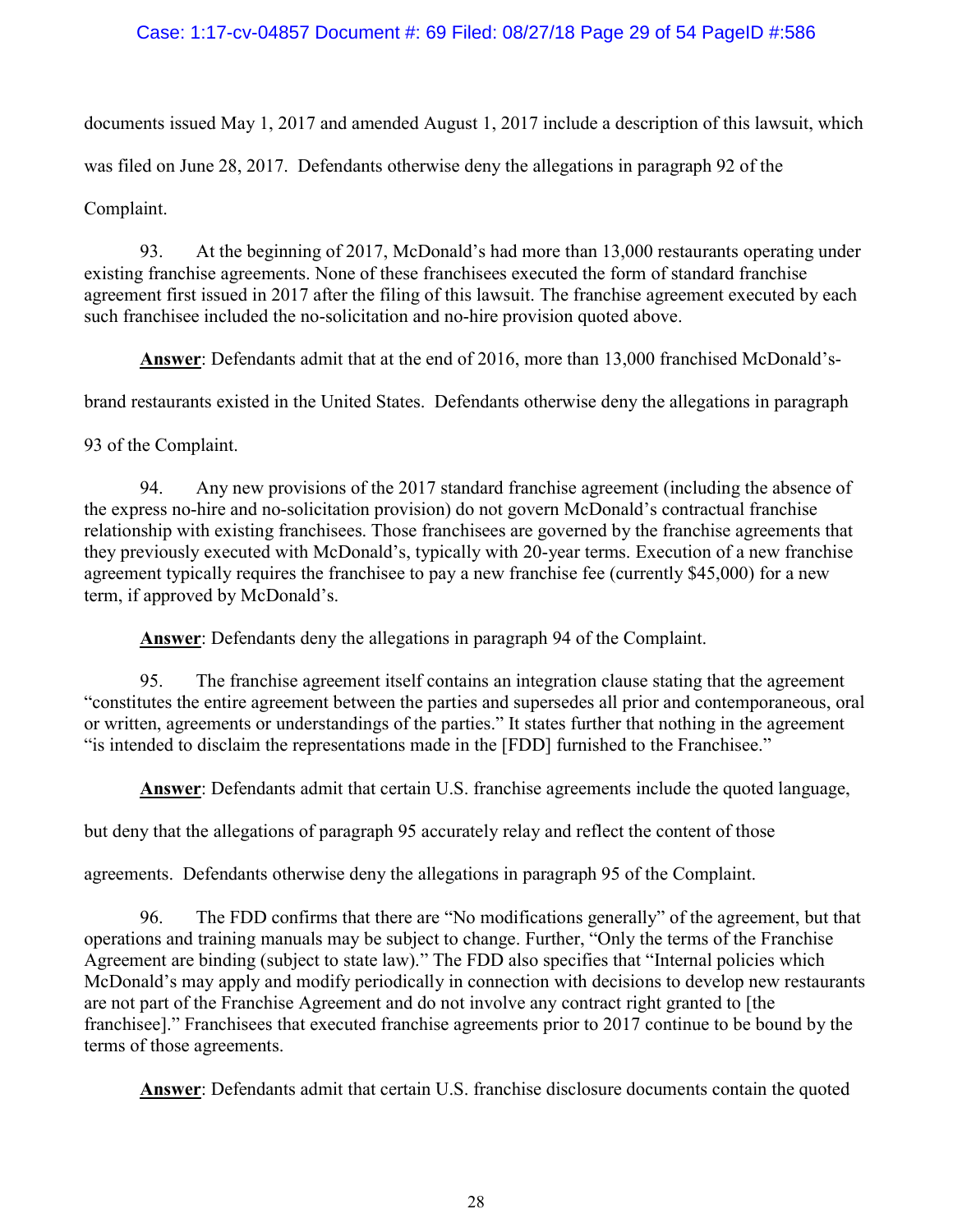### Case: 1:17-cv-04857 Document #: 69 Filed: 08/27/18 Page 30 of 54 PageID #:587

language, but deny that the allegations of paragraph 96 accurately relay and reflect the content of those documents. Defendants otherwise deny the allegations in paragraph 96 of the Complaint.

# F. Other Evidence of a Horizontal Agreement among Competing Franchisees and McDonald's

97. Public corporate filings reveal that McDonald's admits that its success depends in part on its "System's ability to recruit, motivate and retain a qualified workforce to work in our restaurants in an intensely competitive environment" and the "[i]ncreased costs associated" with retaining qualified employees applies to its franchisees.

Answer: Defendants admit that certain of McDonald's Corp.'s public filings include the quoted

language in paragraph 97 but deny that they accurately relay and reflect the full content of those filings.

98. Employment applications available online for McDonald's restaurants ask applicants whether they have worked for McDonald's before. That question is separate and apart from the history of employment portion on the application. This helps the prospective employer easily flag current employees employed by competing McDonald's franchisees or McOpCo stores and prevents violation of the no-hire provision.

Answer: Defendants admit that certain applications for employment at McDonald's-brand

restaurants available online ask applicants whether they have worked for McDonald's in addition to

asking applicants for their employment background more generally. Defendants deny the remaining

allegations in paragraph 98 of the Complaint.

99. The "no-solicit" and "no-hire" agreement embodies norms that are widely accepted across the fast-food industry and familiar to franchisees. In advising new restaurant owners on how to hire their first general manager, one industry expert instructs that, "you have to be careful that you do not earn a reputation for stealing other people's employees."

Answer: Defendants lack knowledge or information sufficient to form a belief as to the truth of

the allegations in paragraph 99 of the Complaint and on that basis deny them.

100. The potential for broader collusion in franchise chains is clearly enhanced when nopoaching agreements are in place. Collusion is promoted when the no-poach agreements can be easily generated and monitored among a concentrated group of competitors who all stand to gain profits from the collusion while maintaining similar costs.

**Answer:** Defendants deny the allegations in paragraph 100 of the Complaint.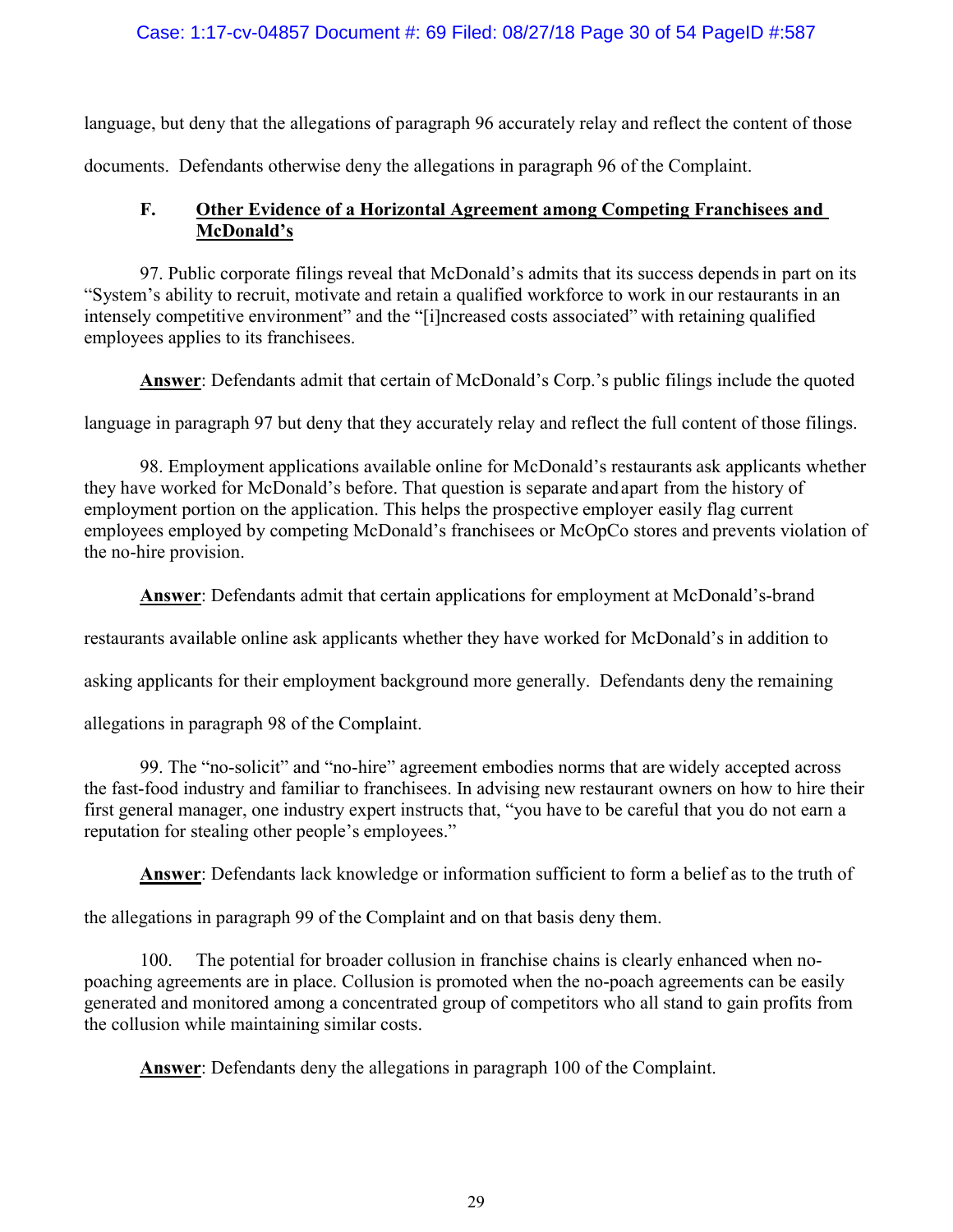#### Case: 1:17-cv-04857 Document #: 69 Filed: 08/27/18 Page 31 of 54 PageID #:588

101. Plaintiff was a direct victim of the "no-solicit" and "no-hire" agreement, in that it was adhered to by both a McOpCo McDonald's restaurant and by an independent franchise owner (Bam-B) in order to prevent Plaintiff from using competition to obtain a living wage, promotion opportunities, and find comparable and/or better employment. It was a McDonald's corporate employee (and not the manager of the Orlando McOpCo restaurant at which she applied) who informed Plaintiff that she could not be hired or even interviewed for the McOpCo restaurant position due to her employment at another McDonald's location.

Answer: Defendants deny the allegations in paragraph 101 of the Complaint.

### G. The "No-Hire" Agreement Is Against the Independent Interests of the Franchisees and of the McOpCo Restaurants in their Capacity as Competitors

102. This no-hire provision is short-sighted and ultimately not in the independent interest of the franchisees or the McOpCo restaurants in their capacity as competitors of each other, even though it is in the collective interest of the conspirators as a whole when acting together. Employees are critical to the success of McDonald's franchisees and McOpCo restaurants.

Answer: Defendants admit that employees are critical to the success of McDonald's franchisees

and McOpCo restaurants. Defendants deny the remaining allegations in paragraph 102 of the

Complaint.

103. It is the sales in franchise-operated restaurants that brings the most revenue to McDonald's, so McDonald's profits hinge on the success or failure of its franchisees. A significant component of making the franchise profitable is hiring qualified, motivated, and superior employees.

Answer: Defendants admit that franchise-operated restaurants cumulatively bring the most

revenue to Defendants. Defendants lack knowledge or information sufficient to form a belief as to

whether a significant component of making a franchise profitable is hiring qualified, motivated, and

superior employees and on that basis denies it. Defendants deny the remaining allegations in paragraph

103 of the Complaint.

104. Therefore, it is in the independent interest of each McDonald's franchisee to compete for the most talented and experienced restaurant employees.

Answer: To the extent this paragraph involves allegations regarding the independent interests of third-parties, Defendants lack knowledge or information sufficient to form a belief as to the truth of the allegations in paragraph 104 of the Complaint and on that basis deny them.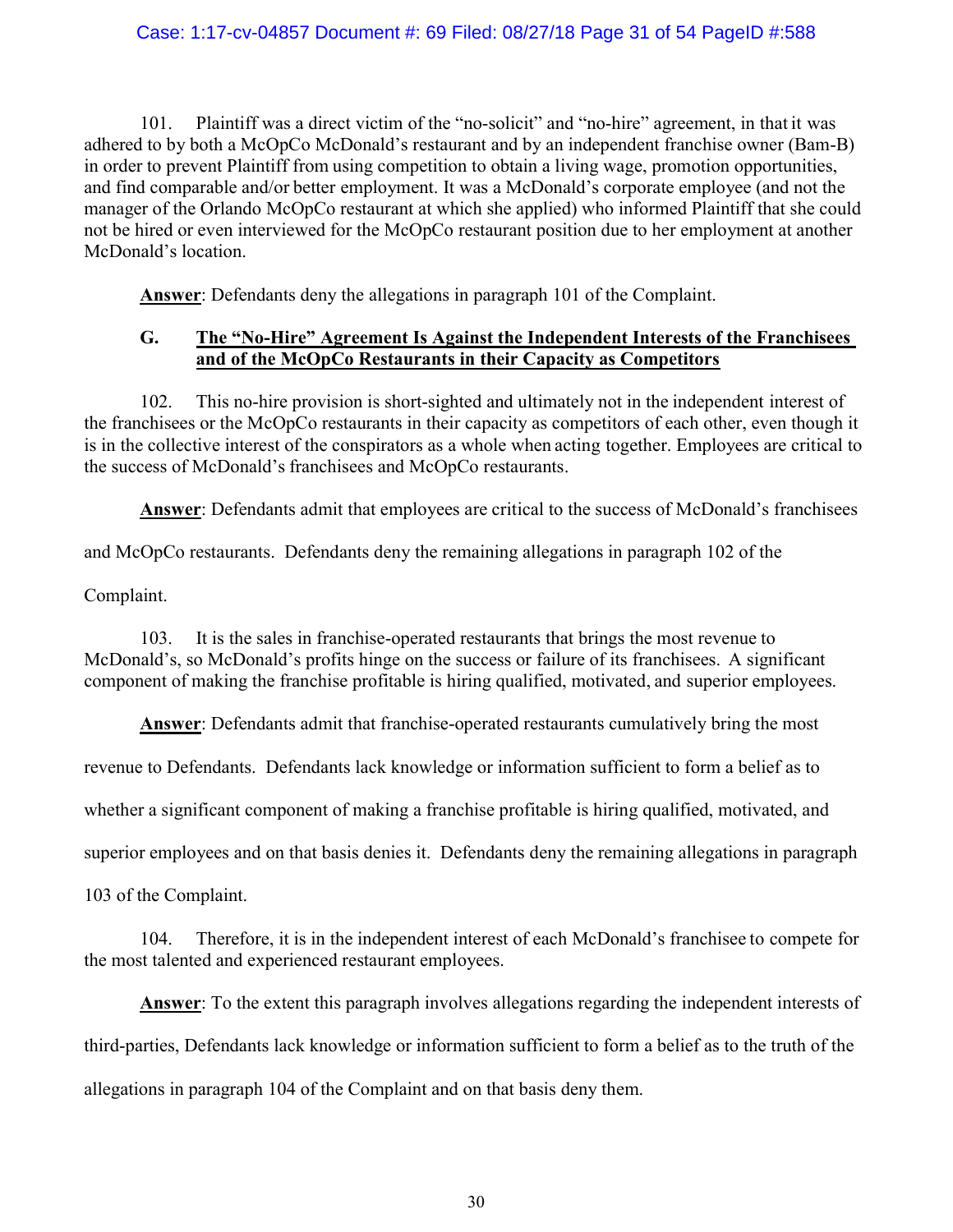### Case: 1:17-cv-04857 Document #: 69 Filed: 08/27/18 Page 32 of 54 PageID #:589

105. By adhering to the no-hire agreement, franchisees and McOpCo restaurants artificially restrict their own ability to hire other employees in a manner that is inconsistent with their own unilateral economic interests. By acting in concert, however, they also artificially protect themselves from having their own employees poached by other franchises or locations that see additional value in those employees, such as their training, experience and/or work ethic. This allows franchisees or McOpCo restaurants to retain their best employees without having to pay market wages to these employees or compete in the market place relative to working conditions and promotion opportunities.

Answer: Defendants deny the allegations in paragraph 105 of the Complaint.

106. The "no-hire" agreement does not serve the interests of ensuring that McDonald's restaurants produce a quality product.

Answer: Defendants deny the allegations in paragraph 106 of the Complaint.

107. The "no-hire" agreement does not serve employees because it does not incentivize McDonald's franchisees and McOpCo restaurants to invest in higher wages, benefits, and working conditions. It also dis-incentivizes employees to perform their best work as their opportunities by doing so are limited. Alternatively, competition among employers helps actual and potential employees through higher wages, better benefits, or other terms of employment.

Answer: Defendants deny the allegations in paragraph 107 of the Complaint.

108. The "no-hire" agreement does not serve fast-food customers because it does not incentivize McDonald's franchisees or McOpCo restaurants to invest in training workers to improve the McDonald's food, experience and service.

Answer: Defendants deny the allegations in paragraph 108 of the Complaint.

109. Consumers can gain from competition among employers because a more competitive workforce may create more or better goods and services. Furthermore, unemployment has reached a 16 year low and job openings are at an all-time high, yet wage growth has remained surprisingly sluggish with fast-food workers relying on public assistance to supplement their income. Higher wages will lessen the strain on public benefits, benefiting all consumers.

Answer: Defendants lack knowledge or information sufficient to form a belief as to the truth of

the allegations in paragraph 109 of the Complaint and on that basis deny them.

### H. Employment with Non-McDonald's Brands is Not a Reasonable Substitute for McDonald's Employees

110. Consistent with Plaintiff's experience, online reviews for employment at McDonald's restaurants report that there was little or no way "to advance after working for nearly two years;" "management told [employees] they were easily replaceable;" "advancement never an option" and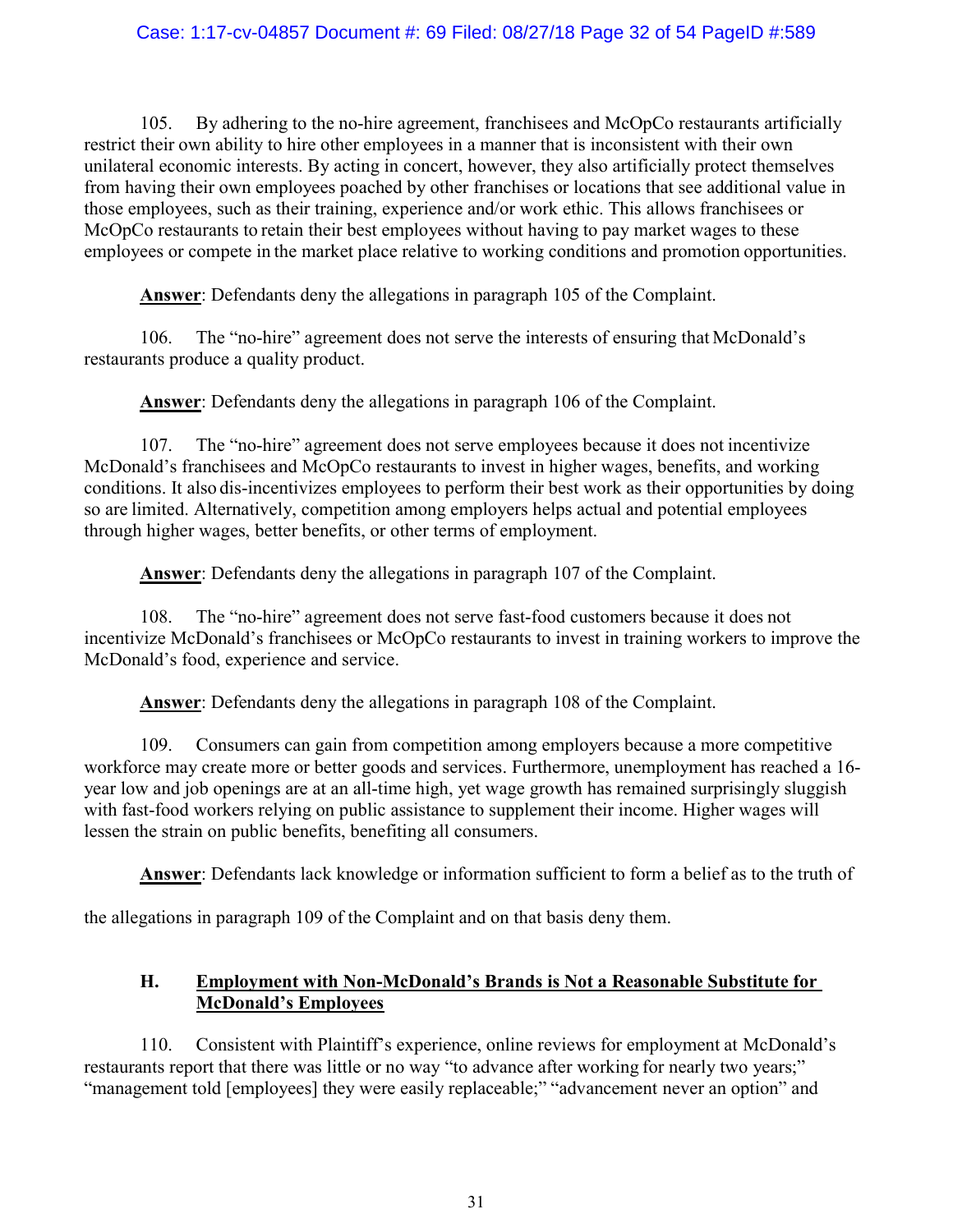### Case: 1:17-cv-04857 Document #: 69 Filed: 08/27/18 Page 33 of 54 PageID #:590

working at McDonald's offered "no real opportunity for advancement." That is all made possible by the "no-hire" prohibition. If franchisees and McOpCo restaurants had to either pay and promote good employees, or lose them to competitor locations, they would be forced to pay competitive wages and provide competitive promotion opportunities. However, because of the no-hire prohibition, and because the education, training and experience within the McDonald's enterprise are unique to McDonald's and not transferrable to other restaurants, McDonald's franchisees and McOpCo restaurants do not have to compete with non-McDonald's businesses for their employees except at the entry-level position.

Answer: Defendants lack knowledge or information to identify the on-line reviews quoted in

paragraph 110 of the Complaint and on that basis denies the allegations about them. Defendants

otherwise deny the remaining allegations in paragraph 110 of the Complaint.

111. Training, education, and experience within the McDonald's system are not transferrable to other restaurants for a number of reasons. McDonald's franchises utilize McDonald's own proprietary computer systems and platforms, including proprietary applications and data systems, which new franchises must purchase through McDonald's approved suppliers. Franchises electronically submit their store financial information to McDonald's via a separate proprietary web-based system. Experience with these systems is of little value to other restaurants.

Answer: Defendants admit that certain McDonald's franchises utilize proprietary hardware and

software for the point-of-sale system and that many franchisees elect to use proprietary in-store-

processor software, which is purchased through McDonald's-approved suppliers. Defendants deny the

remaining allegations in paragraph 111 of the Complaint.

112. McDonald's franchises also utilize proprietary store operating procedures, McDonald's methods of inventory control and bookkeeping/accounting procedures, and McDonald's-prescribed equipment. Training is also accomplished through proprietary curricula and systems. According to McDonald's Franchise Disclosure Document, training is designed to provide the "specific skill sets in the various facets of the conduct of a McDonald's restaurant, including such areas as equipment, standards, controls, and leading people." The Disclosure informs that it takes "approximately two years" to complete all of the learning plans from Shift Manager through General Manager.

Answer: Defendants admit that certain franchises may elect to use proprietary store operating

procedures, methods of inventory control, bookkeeping/accounting procedures, and equipment.

Defendants further admit that employee training is also accomplished at times through proprietary

curricula and systems. Defendants admit that the quoted language appears in certain McDonald's

franchise disclosure documents, but deny that the allegations of paragraph 112 accurately relay and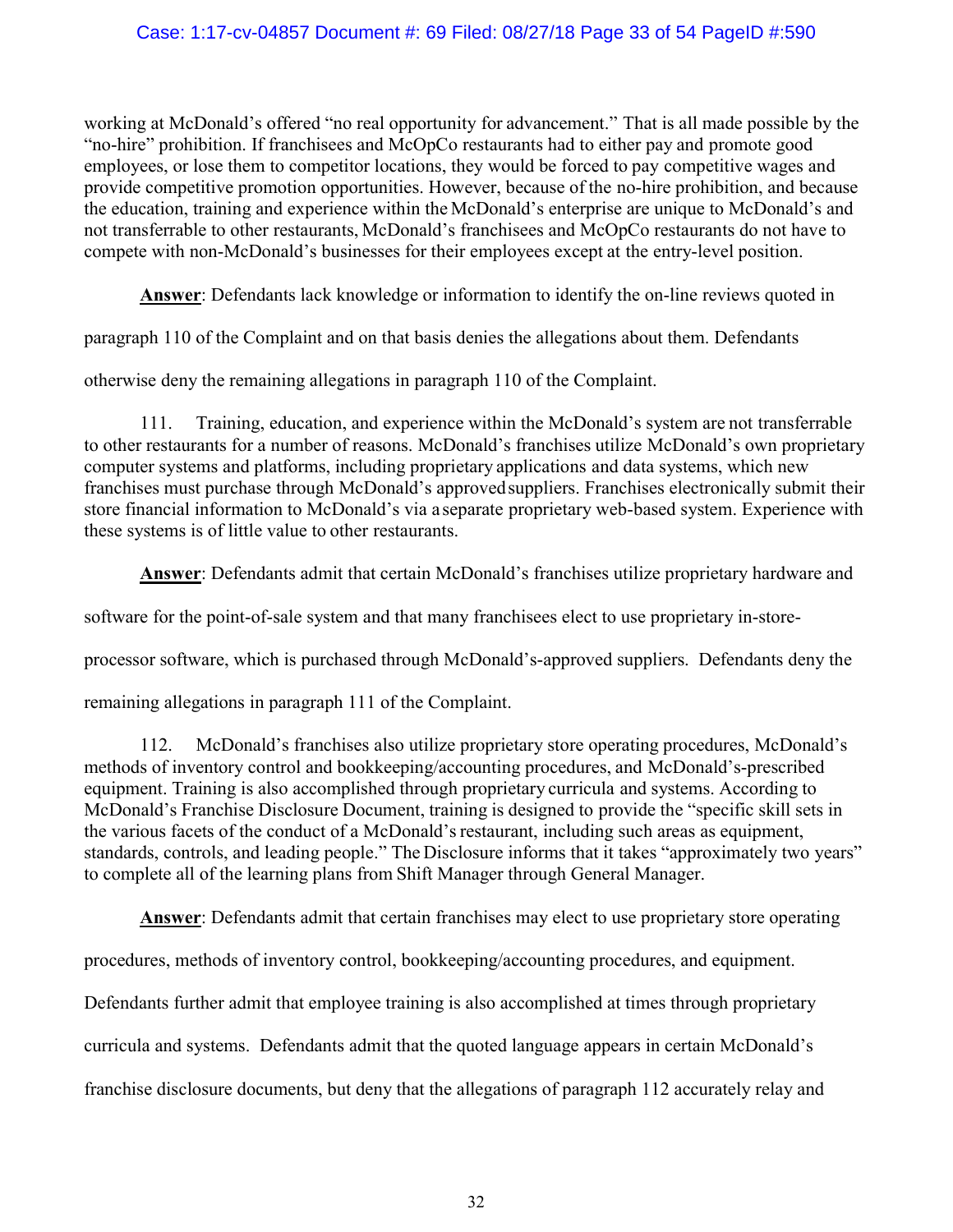### Case: 1:17-cv-04857 Document #: 69 Filed: 08/27/18 Page 34 of 54 PageID #:591

reflect the content of those agreements. Defendants deny the remaining allegations in paragraph 112 of

the Complaint.

113. A no-hire agreement like this one reduces workers' outside options and lowers their quit rate, increasing the share of net-returns captured by employers. Further, a franchise-wide no-hire agreement increases the specificity of human capital investment, as training that is productive throughout the franchise chain can only be used at one franchisee under the agreement.

Answer: Defendants deny the allegations in paragraph 113 of the Complaint.

114. Because Plaintiff was unable to transfer her skills and experience to a competing franchise restaurant at significantly more money, her only option was to quit and start over at an entrylevel job and salary in another industry.

Answer: Defendants lack knowledge or information sufficient to form a belief as to the truth of

the allegations in paragraph 114 of the Complaint and on that basis deny them.

### I. Plaintiff and the Class Members Have Suffered Antitrust Injury

115. Because of the "no-solicit" and "no-hire" agreement, Plaintiff and the putative class have suffered injury in the form of reduced wages and worsened working conditions.

Answer: The assertions in paragraph 115 of the Complaint are legal conclusions to which no

response is required. To the extent a response is required, Defendants deny the allegations in paragraph

115 of the Complaint.

116. Suppressed wages due to employers' agreement not to compete with each other is injury of the type the antitrust laws were intended to prevent and flows from that which makes the "no-hire" and "no-solicit" agreement unlawful.

Answer: The assertions in paragraph 116 of the Complaint are legal conclusions to which no

response is required. To the extent a response is required, Defendants deny the allegations in paragraph

116 of the Complaint.

### CLASS ALLEGATIONS

117. Plaintiff brings this action on her own behalf, and on behalf of a nationwide class pursuant to Federal Rules of Civil Procedure, Rules 23(a), 23(b)(2), and/or 23(b)(3).

Nationwide Class: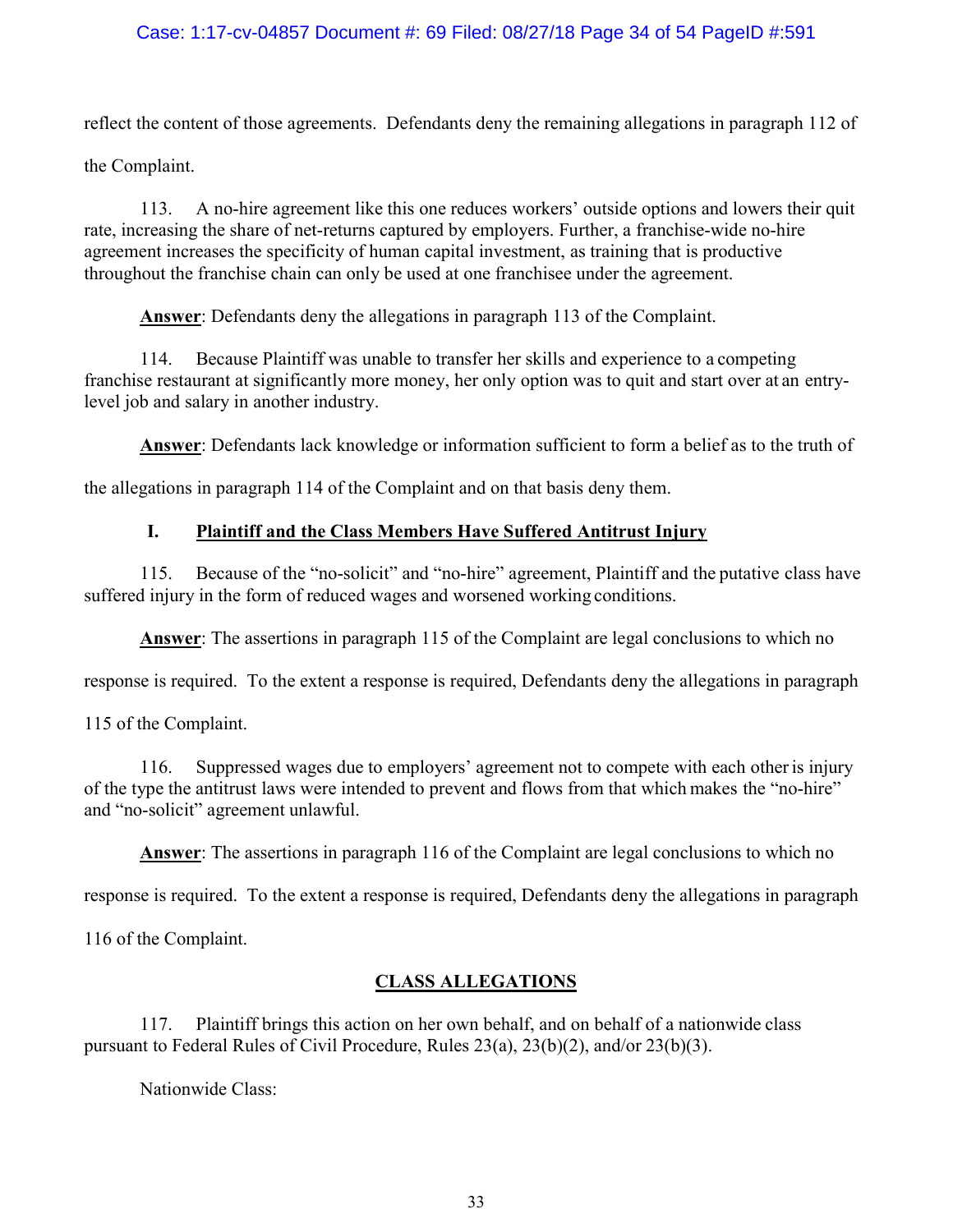#### Case: 1:17-cv-04857 Document #: 69 Filed: 08/27/18 Page 35 of 54 PageID #:592

All persons in the United States who are current or former employees and/or managers at all McDonald's restaurants whether operated by McDonald's itself or by a McDonald's Franchisee.

Answer: To the extent paragraph 117 of the Complaint states legal conclusions, Defendants are not required to respond. To the extent that Plaintiff alleges that a nationwide market exists for "current or former employees and/or managers at all McDonald's restaurants," the Court's June 25, 2018 Order stated that the "relevant market for employees to do the type of work alleged in this case is likely to cover a relatively-small geographic area," ECF No. 53 at 16, and therefore no response to that allegation is required. To the extent a further response is required, Defendants admit that Plaintiff purports to bring this action under Federal Rule of Civil Procedure 23 on behalf of herself and others. Defendants deny any other allegations in paragraph 117 of the Complaint and specifically deny that there exists a class that is certifiable under Federal Rule of Civil Procedure 23, that Plaintiff's class definitions are proper, or that Plaintiff is an adequate class representative.

118. Alternatively, Plaintiff brings this action on her own behalf, and on behalf of a Class of Florida residents pursuant to Rule 23(a), 23(b)(2), and/or 23(b)(3).

#### Florida Class:

All persons in the State of Florida who are current or former employees and/or managers at all McDonald's restaurants whether operated by McDonald's itself or by a McDonald's Franchisee.

Answer: To the extent paragraph 118 of the Complaint states legal conclusions, Defendants are not required to respond. To the extent a further response is required, Defendants admit that Plaintiff purports to bring this action under Federal Rule of Civil Procedure 23 on behalf of herself and others. Defendants deny any other allegations in paragraph 118 of the Complaint and specifically deny that there exists a class that is certifiable under Federal Rule of Civil Procedure 23, that Plaintiff's class definitions are proper, or that Plaintiff is an adequate class representative.

119. Except where necessary to differentiate, the Nationwide Class, the Florida Class, and their members shall be referred to herein as the "Class," the "Classes" or "Class Members." Excluded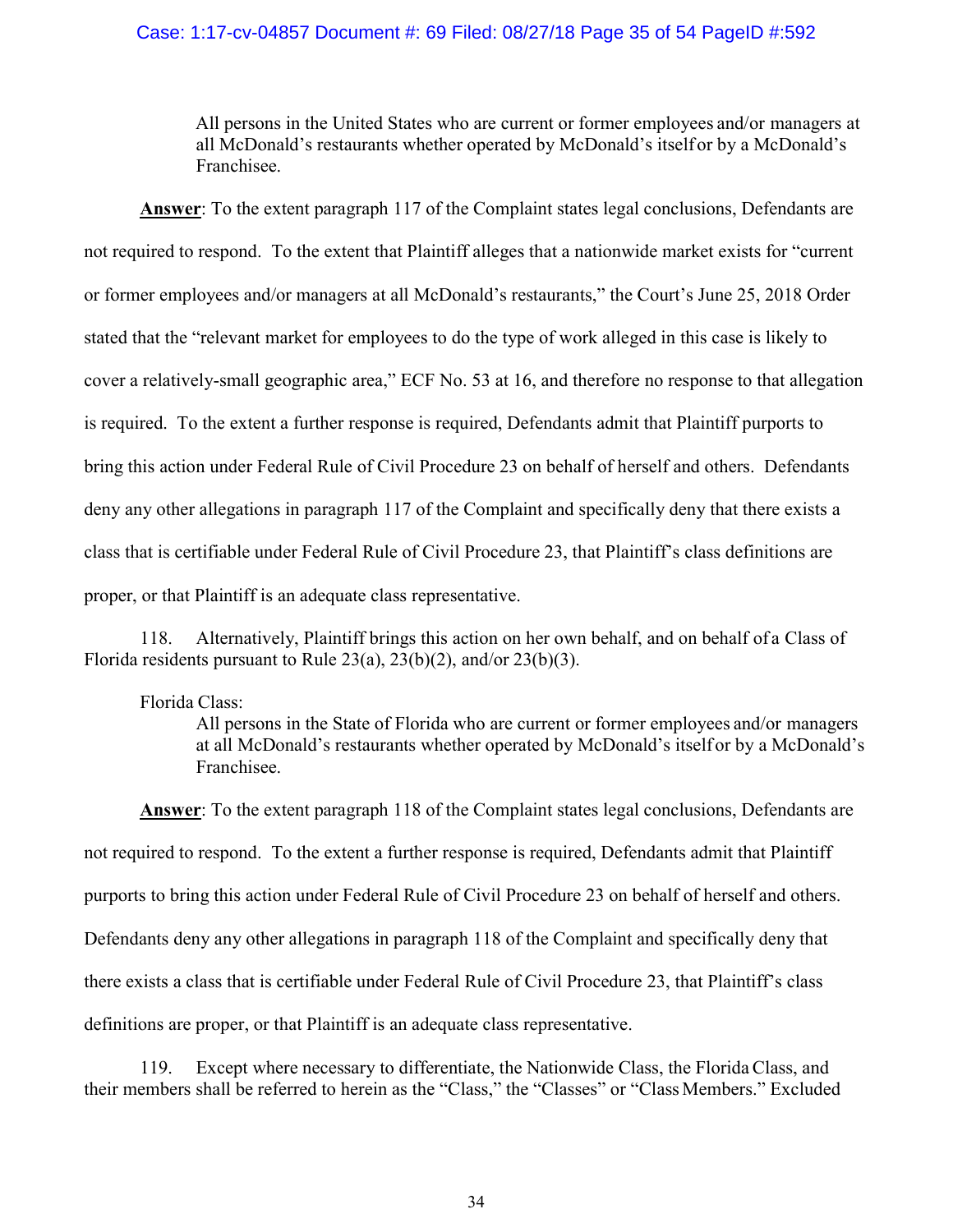### Case: 1:17-cv-04857 Document #: 69 Filed: 08/27/18 Page 36 of 54 PageID #:593

from the Classes are Defendant McDonald's, its affiliates, officers and directors, and the Judge(s) assigned to this case. Plaintiff reserves the right to modify, change, or expand the Class definitions on discovery and further investigation.

Answer: To the extent paragraph 119 of the Complaint states legal conclusions, Defendants are not required to respond. To the extent a further response is required, Defendants admit that Plaintiff purports to bring this action on behalf of herself and others and that Plaintiff purports to exclude the Court, Defendants, and Defendants' affiliates, officers, and directors from the putative classes. Defendants deny any other allegations in paragraph 119 of the Complaint and specifically deny that there exists a class that is certifiable under Federal Rule of Civil Procedure 23, that Plaintiff's class definitions are proper, or that Plaintiff is an adequate class representative.

120. Numerosity: Upon information and belief, the Classes are so numerous that joinder of all members is impractical; there are over 14,000 McDonald's restaurants in the United States. While the exact number and identities of the individual Members of the Classes are unknown at this time, such information being in the sole possession of Defendant and obtainable by Plaintiff only through the discovery process, Plaintiff believes, and on that basis alleges, that thousands of Class Members are the subjects of the Class.

Answer: To the extent paragraph 120 of the Complaint states legal conclusions, Defendants are

not required to respond. Defendants admit that there are over 14,000 McDonald's-branded restaurants

in the United States. Defendants deny the remaining allegations in paragraph 120 of the Complaint.

121. Existence and Predominance of Common Questions of Fact and Law: Common questions of fact and law exist as to all Members of the Class. These questions predominate over the questions affecting individual Class Members. These common legal and factual questions include, but are not limited to, whether:

- a. Defendant engaged in unlawful contracts, combinations, and/or conspiracies in restraint of trade and commerce;
- b. Defendant's conduct constituted unfair competition;
- c. Defendant's conduct constituted unlawful, unfair, and fraudulent business acts and practices;
- d. Defendant violated the Sherman Antitrust Act, 15 U.S.C. §§ 1, et seq.;
- e. Defendant violated the Illinois Antitrust Act, 740 ILCS 10/1, et seq.;
- f. Defendant violated the Illinois Consumer Fraud and Deceptive Business Practices Act, 815 ILCS 505/1, et seq.;
- g. Defendant should be required to disclose the existence of such agreements, contracts, combinations, and/or conspiracies;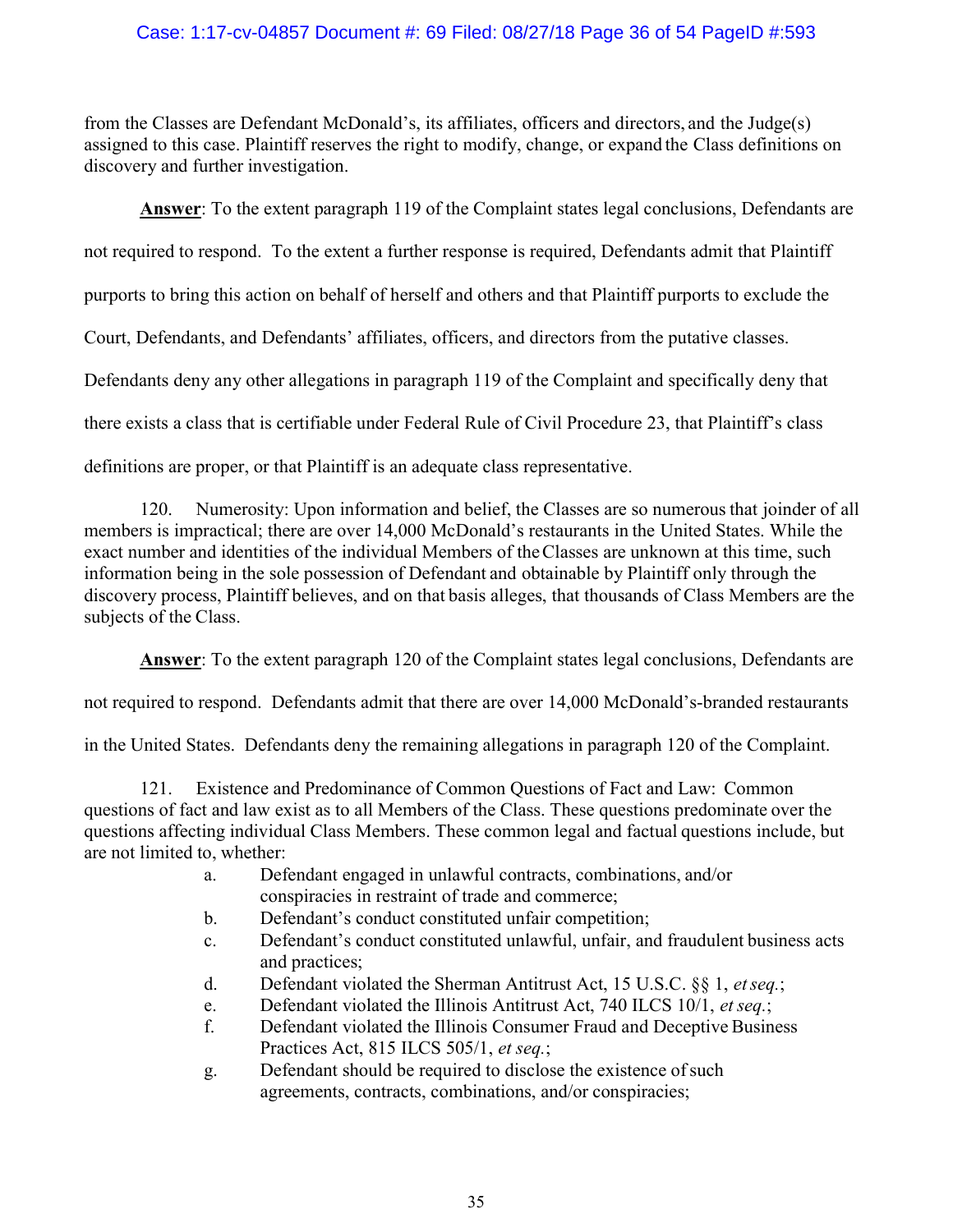### Case: 1:17-cv-04857 Document #: 69 Filed: 08/27/18 Page 37 of 54 PageID #:594

- h. Plaintiff and Class Members are entitled to damages, restitution, restitutionary disgorgement, equitable relief, and/or other relief; and
- i. The amount and nature of such relief to be awarded to Plaintiff and the Class.

Answer: To the extent paragraph 121 of the Complaint states legal conclusions, Defendants are

not required to respond. To the extent a further response is required, Defendants deny the allegations in

paragraph 121 of the Complaint.

122. Typicality: All of Plaintiff's claims are typical of the claims of the Class inasmuch as Plaintiff was a McDonald's franchisee restaurant manager/employee, and each Member of the Class either was or is a McDonald's owned or franchisee restaurant employee/manager subject to the same agreements and rules as Plaintiff. Further, Plaintiff and all the Members of the Class sustained the same monetary and economic injuries of being subjected to artificial suppression of compensation, wages, benefits, and growth opportunity, and the remedy sought for each is the same in which Plaintiff seeks relief against Defendant for herself and all absent Class Members.

Answer: To the extent paragraph 122 of the Complaint states legal conclusions, Defendants are

not required to respond. To the extent a further answer is required, Defendants deny the allegations of

paragraph 122, except that Defendants admit that Plaintiff was a manager and employee at a franchised

McDonald's restaurant.

123. Adequacy: Plaintiff is an adequate representative because her interest does not conflict with the interest of the Classes that she seeks to represent, she has retained counsel competent and highly experienced in complex Class Action litigation, and she intends to prosecute this action vigorously. The interest of the Class will be fairly and adequately protected by Plaintiff and her counsel.

Answer: To the extent paragraph 123 of the Complaint states legal conclusions, Defendants are

not required to respond. To the extent a further response is required, Defendants deny the allegations in

paragraph 123 of the Complaint.

124. Superiority: A class action is superior to all other available means of fair and efficient adjudication of the claims of Plaintiff and members of the Classes. The injuries suffered by each individual Class Member are relatively small in comparison to the burden and expense of the individual prosecution of the complex and extensive litigation necessitated by Defendant's conduct. It would be virtually impossible for members of the Classes individually to redress effectively the wrongs done to them. Even if the Members of the Classes could afford such individual litigation, the court system could not. Individualized litigation presents a potential for inconsistent or contradictory judgments. Individualized litigation increases the delay and expense to all parties, and to the court system, presented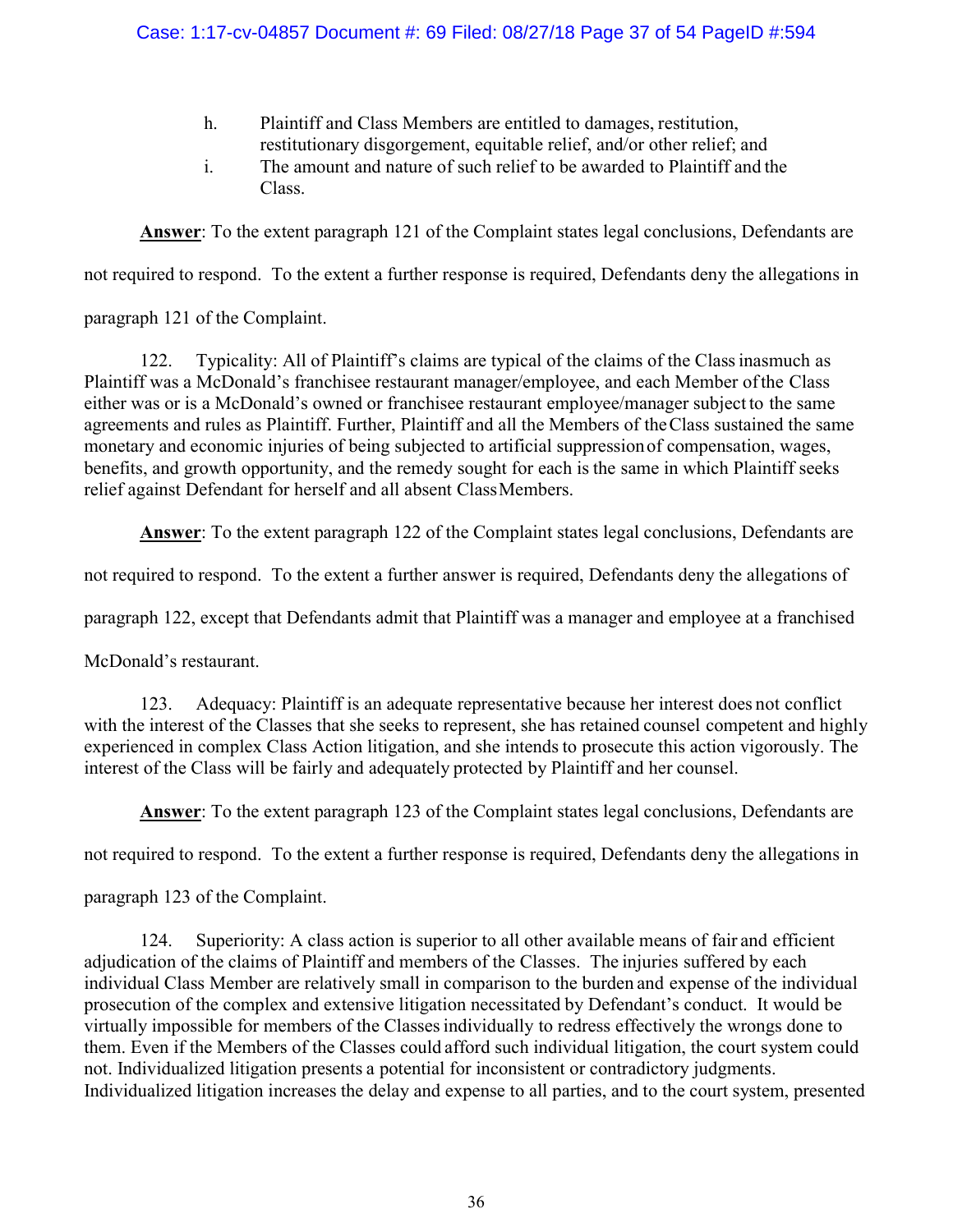### Case: 1:17-cv-04857 Document #: 69 Filed: 08/27/18 Page 38 of 54 PageID #:595

by the complex legal and factual issues of the case. By contrast, the class action device presents far fewer management difficulties, and provides the benefits of single adjudication, an economy of scale, and comprehensive supervision by a single court. Upon information and belief, Members of the Classes can be readily identified and notified based on, inter alia, Defendant's employment records and franchisees' records.

Answer: To the extent paragraph 124 of the Complaint states legal conclusions, Defendants are

not required to respond. To the extent a further response is required, Defendants deny the allegations in

paragraph 124 of the Complaint.

125. Defendant has acted, and refuses to act, on grounds generally applicable to the Classes, thereby making appropriate final equitable relief with respect to the Classes as a whole.

Answer: To the extent paragraph 125 of the Complaint states legal conclusions, Defendants are

not required to respond. To the extent a further response is required, Defendants deny the allegations in

paragraph 125 of the Complaint.

### CLAIMS FOR RELIEF

# COUNT 1: VIOLATIONS OF SECTION 1 OF THE SHERMAN ACT

### 15 U.S.C § 1, et seq.

126. Plaintiff, on behalf of herself and all others similarly situated, re-alleges and incorporates by reference the allegations contained in the preceding and succeeding paragraphs of this Complaint, and further alleges against Defendant as follows:

Answer: Defendants incorporate its responses to paragraphs 1 through 125 of Plaintiff's

Complaint herein as if separately pled.

127. Beginning no later than 2013, Defendant entered into and engaged in unlawful contracts, combinations in the form of trust or otherwise, and/or conspiracies in restraint of trade and commerce in violation of Section 1 of the Sherman Act, 15 U.S.C. § 1, et seq.

Answer: To the extent paragraph 127 of the Complaint states legal conclusions, Defendants are

not required to respond. To the extent a further response is required, Defendants deny the allegations in

paragraph 127 of the Complaint.

128. Defendant engaged in predatory and anticompetitive behavior by restricting competition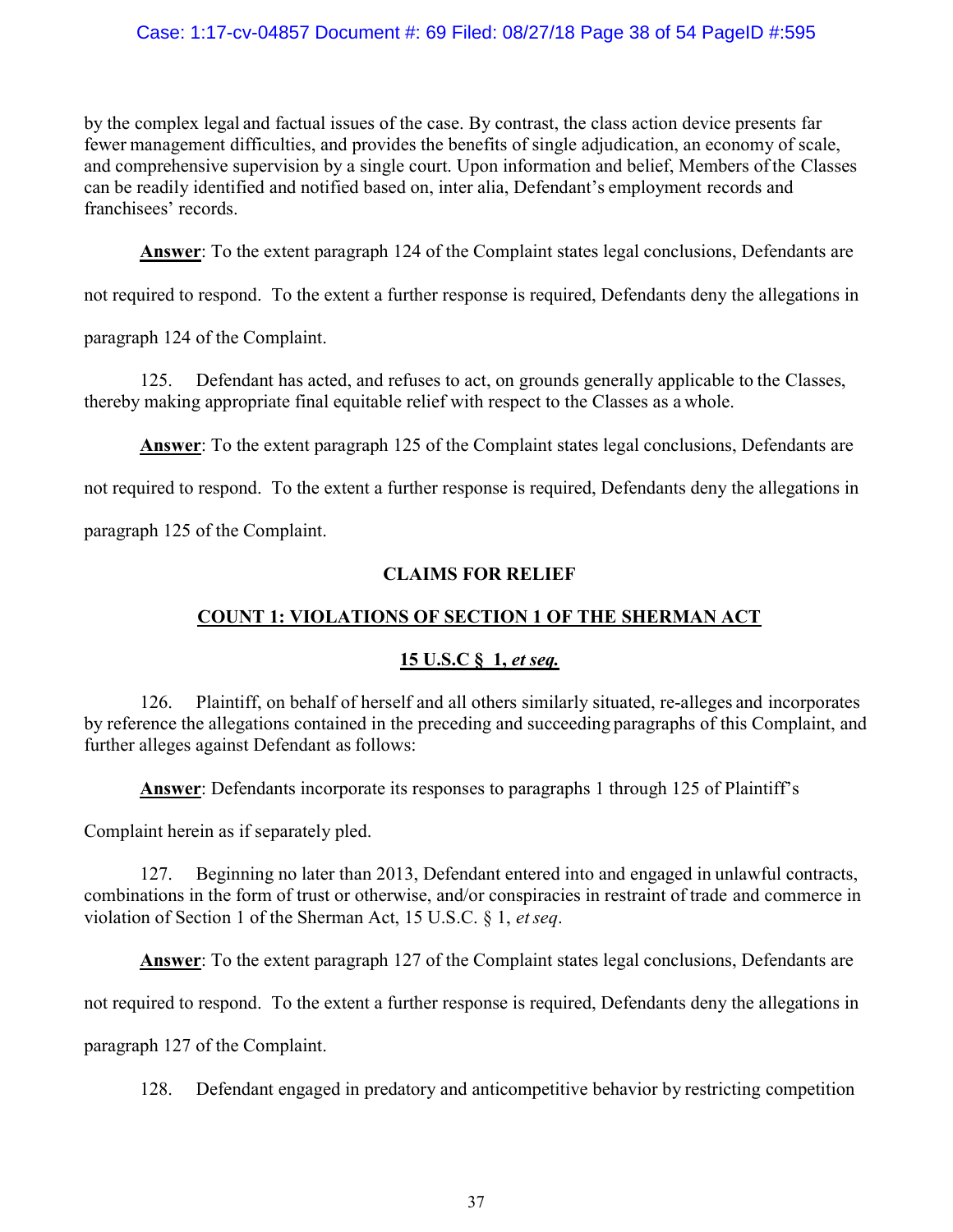### Case: 1:17-cv-04857 Document #: 69 Filed: 08/27/18 Page 39 of 54 PageID #:596

among and between business franchisees and itself in McOpCo restaurants, which unfairly suppressed employee wages, and unreasonably restrained trade.

Answer: To the extent paragraph 128 of the Complaint states legal conclusions, Defendants are

not required to respond. To the extent a further response is required, Defendants deny the allegations in

paragraph 128 of the Complaint.

129. Defendant's conduct included concerted efforts, actions and undertakings among the Defendant and franchisee owners with the intent, purpose and effect of: (a) artificially suppressing the compensation of Plaintiff and Class Members; (b) eliminating competition among Defendant and franchise owners for skilled labor; and (c) restraining employees' ability to secure better compensation, advancement, benefits, and working conditions.

Answer: To the extent paragraph 129 of the Complaint states legal conclusions, Defendants are

not required to respond. To the extent a further response is required, Defendants deny the allegations in

paragraph 129 of the Complaint.

130. Defendant perpetrated the scheme with the specific intent of lowering costs to the benefit of Defendant and franchise owners.

Answer: To the extent paragraph 130 of the Complaint states legal conclusions, Defendants are

not required to respond. To the extent a further response is required, Defendants deny the allegations in

paragraph 130 of the Complaint.

131. Defendant's conduct in furtherance of its contracts, combinations and/or conspiracies were authorized, ordered, or done by its respective officers, directors, agents, employees, or representatives while actively engaging in the management of Defendant's affairs.

Answer: To the extent paragraph 131 of the Complaint states legal conclusions, Defendants are

not required to respond. To the extent a further response is required, Defendants deny the allegations in

paragraph 131 of the Complaint.

132. Plaintiff and Class Members have received lower compensation from Defendant and independent franchise businesses than they would otherwise would have received in the absence of Defendant's unlawful conduct and, as a result, have been injured in their property and have suffered damages in an amount according to proof at trial.

Answer: To the extent paragraph 132 of the Complaint states legal conclusions, Defendants are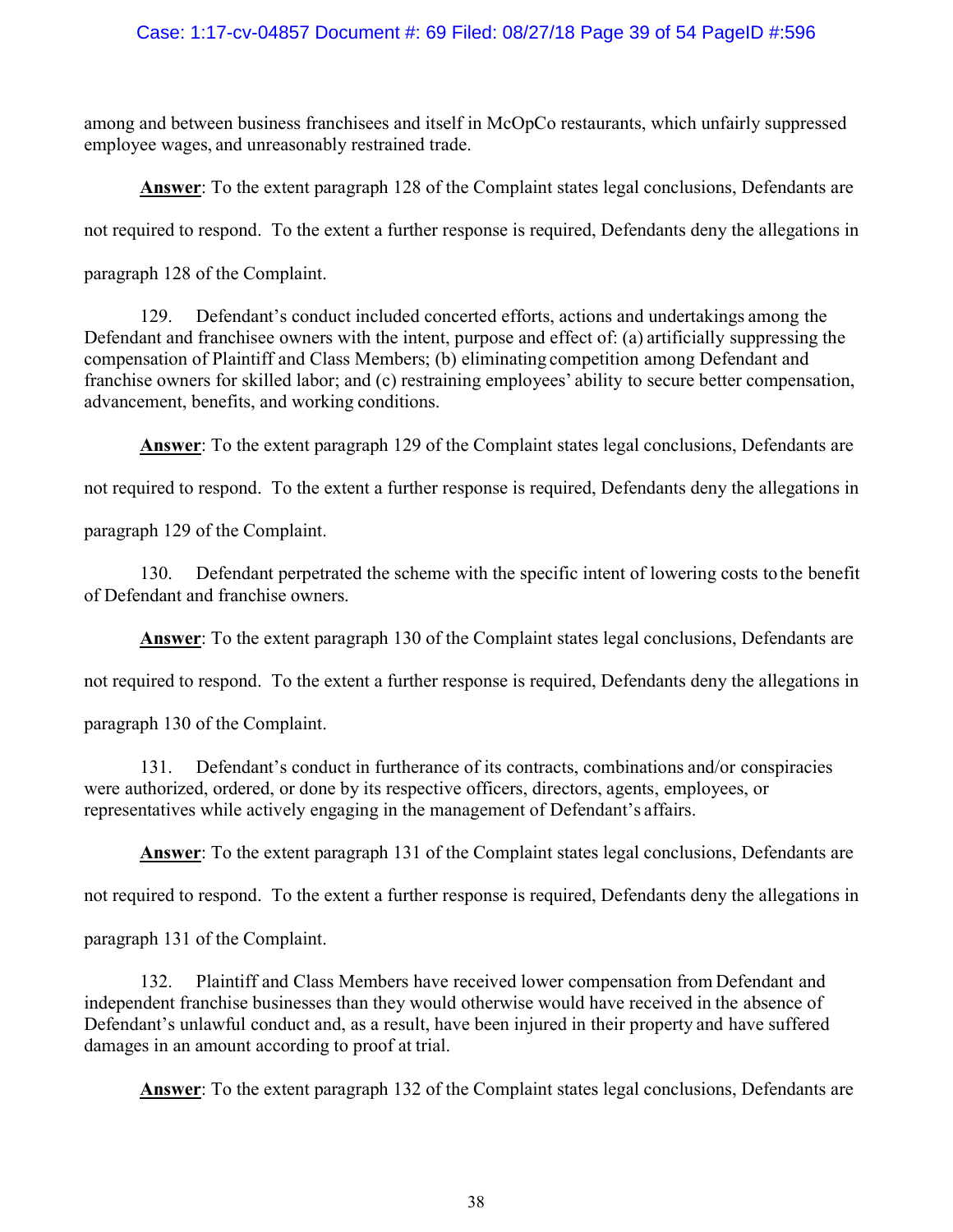#### Case: 1:17-cv-04857 Document #: 69 Filed: 08/27/18 Page 40 of 54 PageID #:597

not required to respond. To the extent a further response is required, Defendants deny the allegations in paragraph 132 of the Complaint.

133. Defendant's contracts, combinations, and/or conspiracies are per se violations of Section 1 of the Sherman Act.

Answer: To the extent paragraph 133 of the Complaint states legal conclusions, Defendants are not required to respond. To the extent a further response is required, Defendants deny the allegations in paragraph 133 of the Complaint.

134. In the alternative, Defendant is liable under a "quick look" analysis where an observer with even a rudimentary understanding of economics could conclude that the arrangements in question would have an anticompetitive effect on customers and markets.

Answer: To the extent paragraph 134 of the Complaint states legal conclusions, Defendants are

not required to respond. To the extent a further response is required, Defendants deny the allegations in

paragraph 134 of the Complaint.

135. Defendant's contracts, combinations, and/or conspiracies have had a substantial effect on interstate commerce.

Answer: To the extent paragraph 135 of the Complaint states legal conclusions, Defendants are

not required to respond. To the extent a further response is required, Defendants deny the allegations in

paragraph 135 of the Complaint.

136. As a direct and proximate result of Defendant's contract, combination, and/or conspiracy to restrain trade and commerce, Plaintiff and Class Members have suffered injury to their business or property and will continue to suffer economic injury and deprivation of the benefit of free and fair competition.

Answer: To the extent paragraph 136 of the Complaint states legal conclusions, Defendants are

not required to respond. To the extent a further response is required, Defendants deny the allegations in

paragraph 136 of the Complaint.

137. Plaintiff and the Class Members are entitled to treble damages, attorneys' fees, reasonable expenses, and costs of suit for the violations of the Sherman Act alleged herein.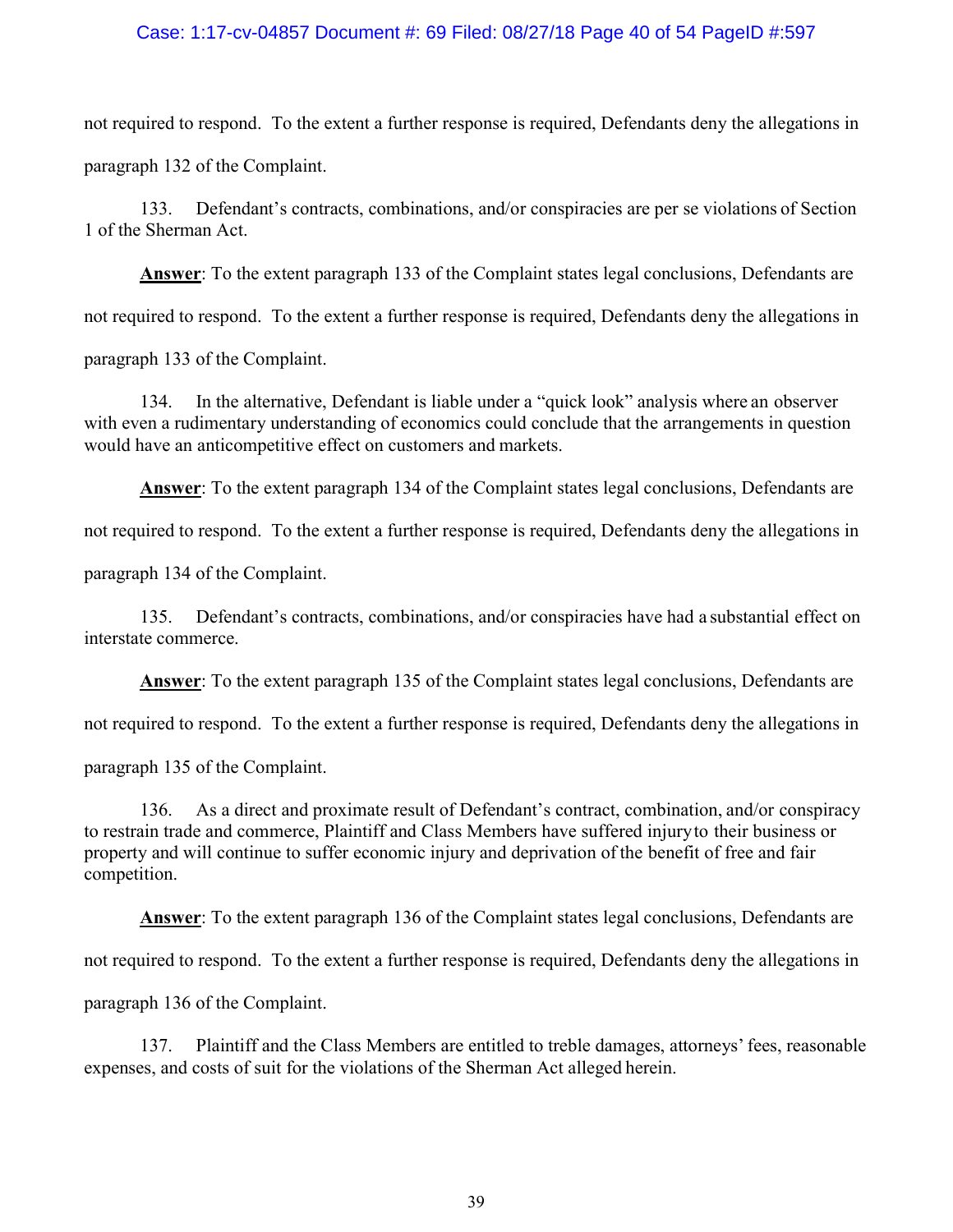Answer: To the extent paragraph 137 of the Complaint states legal conclusions, Defendants are not required to respond. To the extent a further response is required, Defendants deny the allegations in paragraph 137 of the Complaint.

# COUNT II: VIOLATIONS OF THE ILLINOIS ANTITRUST ACT

### 740 ILCS 10/1, et seq.

138. Plaintiff, on behalf of herself and all others similarly situated, re-alleges and incorporates by reference the allegations contained in the preceding and succeeding paragraphs of this Complaint, and further alleges against Defendant as follows:

Answer: Defendants incorporate its responses to paragraphs 1 through 137 of Plaintiff's

Complaint herein as if separately pled.

139. Defendant engaged in unlawful contracts, combinations, and/or conspiracies in restraint, trade or commerce in violation of Illinois Antitrust Act, 740 ILCS 10/1, et seq.

Answer: The Court's June 25, 2018 Order dismissed Plaintiff's claims under the Illinois

Antitrust Act, and therefore no responsive pleading is required to paragraphs 139-146. See ECF No. 53

at 17. To the extent paragraph 139 of the Complaint states legal conclusions, Defendants are not

required to respond. To the extent a further response is required, Defendants deny the allegations in

paragraph 139 of the Complaint.

140. As alleged above, Defendant engaged in predatory and anticompetitive behavior to not solicit restaurant-based employees and/or managers from other McDonald's restaurants. The no-hire agreements were unknown to workers and were not an agreement involving traditional labor disputes traditionally subject to state and federal labor laws.

Answer: The Court's June 25, 2018 Order dismissed Plaintiff's claims under the Illinois

Antitrust Act, and therefore no responsive pleading is required to paragraphs 139-146. See ECF No. 53

at 17. To the extent paragraph 140 of the Complaint states legal conclusions, Defendants are not

required to respond. To the extent a further response is required, Defendants lack knowledge or

information sufficient to form a belief as to the truth of allegations related to workers' knowledge, and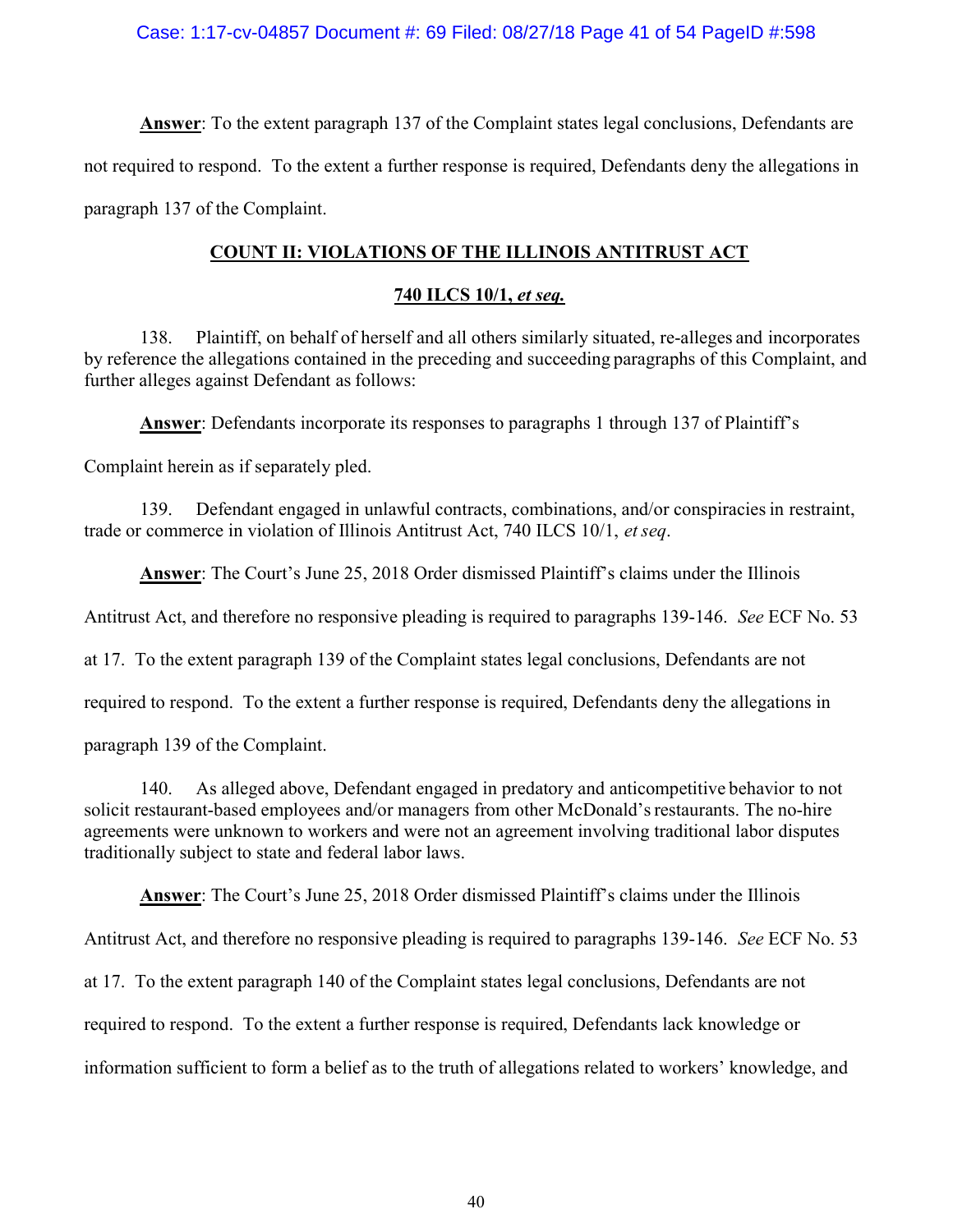#### Case: 1:17-cv-04857 Document #: 69 Filed: 08/27/18 Page 42 of 54 PageID #:599

on that basis deny them, and otherwise deny the allegations in paragraph 140 of the Complaint.

141. Defendant's specific intent has been to substantially lessen competition in the market for employee and/or manager positions among McDonald's restaurants and limit the compensation, benefits, and opportunities for such positions.

Answer: The Court's June 25, 2018 Order dismissed Plaintiff's claims under the Illinois Antitrust Act, and therefore no responsive pleading is required to paragraphs 139-146. See ECF No. 53 at 17. To the extent that Plaintiff alleges that a nationwide market exists for "employee and/or manager positions among McDonald's restaurants," the Court's June 25, 2018 Order stated that the "relevant market for employees to do the type of work alleged in this case is likely to cover a relatively-small geographic area," ECF No. 53 at 16, and therefore no response to that allegation is required. To the extent paragraph 141 of the Complaint states legal conclusions, Defendants are not required to respond. To the extent a further response is required, Defendants deny the allegations in paragraph 141 of the Complaint.

142. A substantial amount of trade and commerce has been affected and will continue to be affected, in the market for McDonald's employees and/or managers as a result of Defendant's unreasonable restraint of trade and commerce.

Answer: The Court's June 25, 2018 Order dismissed Plaintiff's claims under the Illinois Antitrust Act, and therefore no responsive pleading is required to paragraphs 139-146. See ECF No. 53 at 17. To the extent that Plaintiff alleges that a nationwide market exists for "McDonald's employees and/or managers," the Court's June 25, 2018 Order stated that the "relevant market for employees to do the type of work alleged in this case is likely to cover a relatively-small geographic area," ECF No. 53 at 16, and therefore no response to that allegation is required. To the extent paragraph 142 of the Complaint states legal conclusions, Defendants are not required to respond. To the extent a further response is required, Defendants deny the allegations in paragraph 142 of the Complaint.

143. A substantial portion of Defendant's behavior constituting the violations alleged above occurred in the State of Illinois and has had a substantial impact of trade or commerce within the State of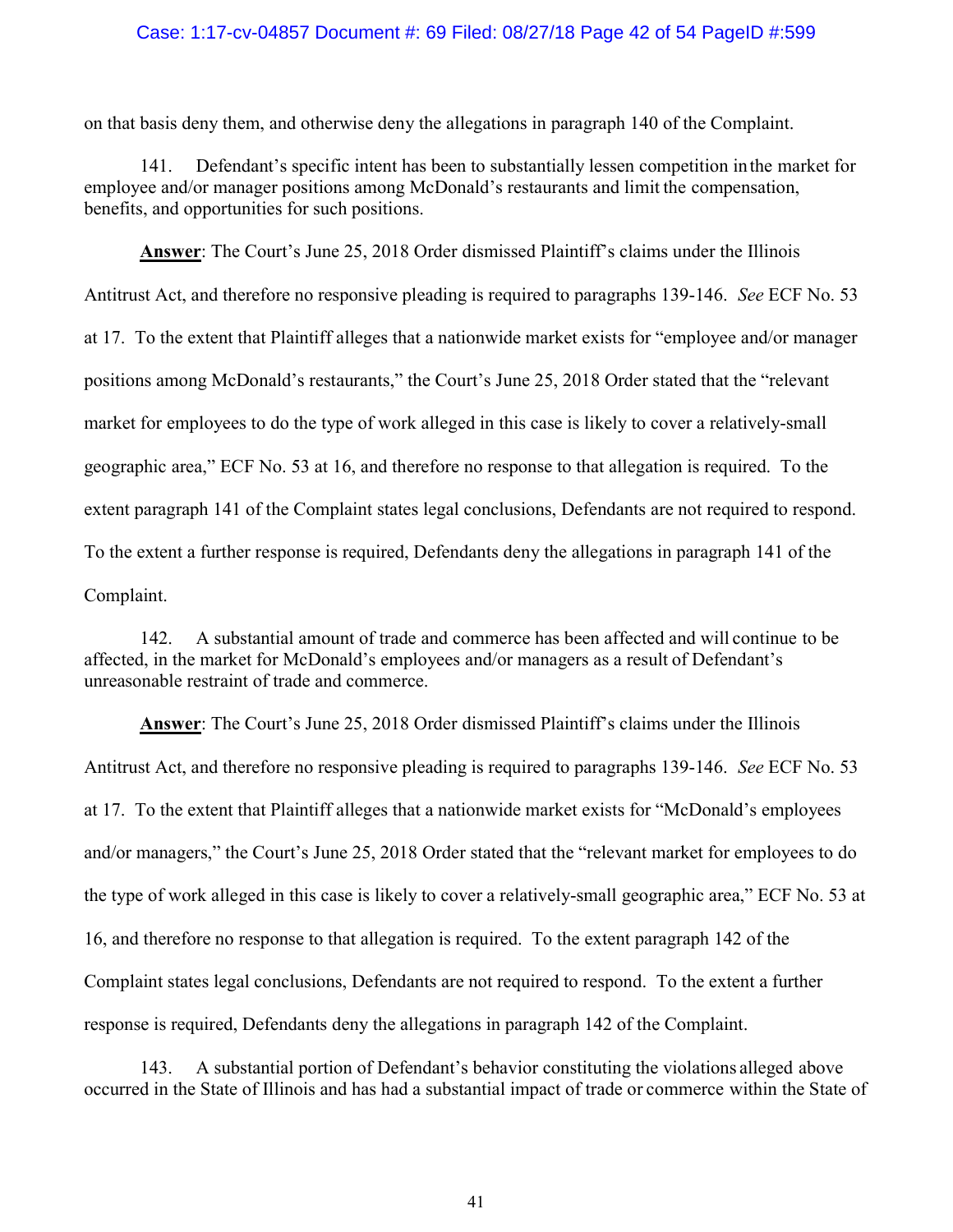#### Case: 1:17-cv-04857 Document #: 69 Filed: 08/27/18 Page 43 of 54 PageID #:600

Illinois.

Answer: The Court's June 25, 2018 Order dismissed Plaintiff's claims under the Illinois

Antitrust Act, and therefore no responsive pleading is required to paragraphs 139-146. See ECF No. 53

at 17. To the extent paragraph 143 of the Complaint states legal conclusions, Defendants are not

required to respond. To the extent a further response is required, Defendants deny the allegations in

paragraph 143 of the Complaint.

144. As alleged above, Defendant's contract, combination, and/or conspiracy constitutes unreasonable restraints on trade and commerce, all of which are per se violations of the Illinois Antitrust Act, 740 ILCS 10/3, et seq., or in the alternative, violations under the rule of reason.

Answer: The Court's June 25, 2018 Order dismissed Plaintiff's claims under the Illinois

Antitrust Act, and therefore no responsive pleading is required to paragraphs 139-146. See ECF No. 53

at 17. To the extent paragraph 144 of the Complaint states legal conclusions, Defendants are not

required to respond. To the extent a further response is required, Defendants deny the allegations in

paragraph 144 of the Complaint.

145. As a direct and proximate result of Defendant's contract, combination, and/or conspiracy to restrain trade and commerce, Plaintiff and Class Members have suffered injury to their business or property and will continue to suffer economic injury and deprivation of the benefit of free and fair competition.

Answer: The Court's June 25, 2018 Order dismissed Plaintiff's claims under the Illinois Antitrust Act, and therefore no responsive pleading is required to paragraphs 139-146. See ECF No. 53 at 17. To the extent paragraph 145 of the Complaint states legal conclusions, Defendants are not required to respond. To the extent a further response is required, Defendants deny the allegations in paragraph 145 of the Complaint.

146. Plaintiff and the Class Members are entitled to treble damages, attorneys' fees, reasonable expenses, and costs of suit for the violations of the Illinois Antitrust Act alleged herein

Answer: The Court's June 25, 2018 Order dismissed Plaintiff's claims under the Illinois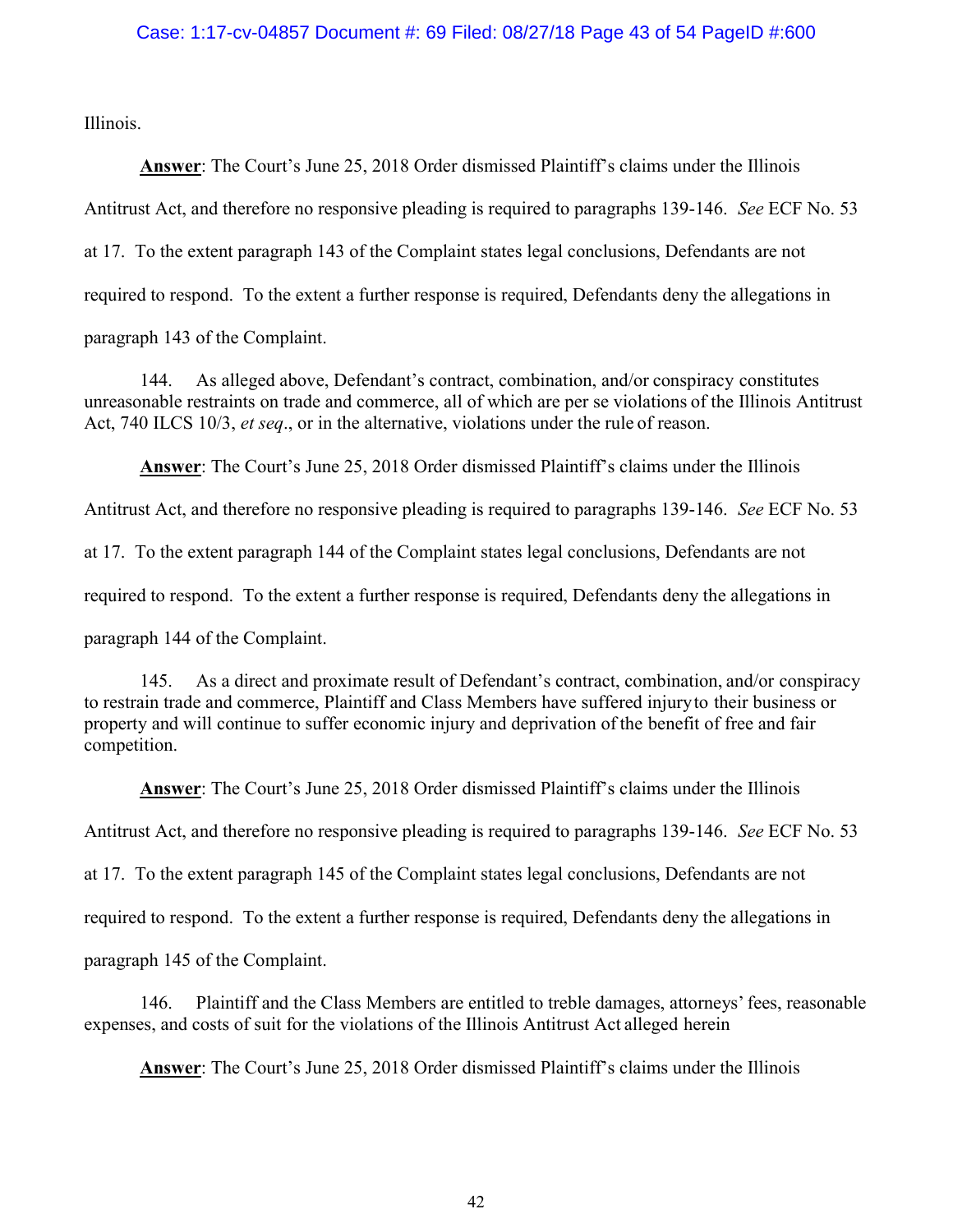#### Case: 1:17-cv-04857 Document #: 69 Filed: 08/27/18 Page 44 of 54 PageID #:601

Antitrust Act, and therefore no responsive pleading is required to paragraphs 139-146. See ECF No. 53 at 17. To the extent paragraph 146 of the Complaint states legal conclusions, Defendants are not required to respond. To the extent a further response is required, Defendants deny the allegations in paragraph 146 of the Complaint.

# COUNT III: VIOLATIONS OF THE ILLINOIS CONSUMER FRAUD AND DECEPTIVE

### BUSINESS PRACTICES ACT

#### 815 ILCS 505/1, et seq.

147. Plaintiff, on behalf of herself and all others similarly situated, re-alleges and incorporates by reference the allegations contained in the preceding and succeeding paragraphs of this Complaint, and further alleges against Defendant as follows:

Answer: Defendants incorporate its responses to paragraphs 1 through 146 of Plaintiff's

Complaint herein as if separately pled.

148. At all times relevant, Plaintiff, the Class, and Defendants are all persons within the meaning of 815 ILCS  $505/1(c)$ .

Answer: The Court's June 25, 2018 Order dismissed Plaintiff's claims under the Illinois

Consumer Fraud and Deceptive Business Practices Act, and therefore no responsive pleading is required

to paragraphs 148-164. See ECF No. 53 at 18. To the extent paragraph 148 of the Complaint states

legal conclusions, Defendants are not required to respond. To the extent a further response is required,

Defendants deny the allegations in paragraph 148 of the Complaint.

149. At all relevant times, Plaintiff and the Class are consumers within the meaning of 815 ILCS 505/1(e). Plaintiff and the Class are consumers within the meaning of the Illinois Consumer Fraud Act given that Defendant's practices were addressed to the market generally and/or otherwise implicate consumer protection issues, including, but not limited to, the fact that a lack of competitive workforce in the franchise industry prevents better goods and services, restricts wages and mobility of the workforce, creates a strain on public assistance, and thereby affects all consumers generally.

Answer: The Court's June 25, 2018 Order dismissed Plaintiff's claims under the Illinois

Consumer Fraud and Deceptive Business Practices Act, and therefore no responsive pleading is required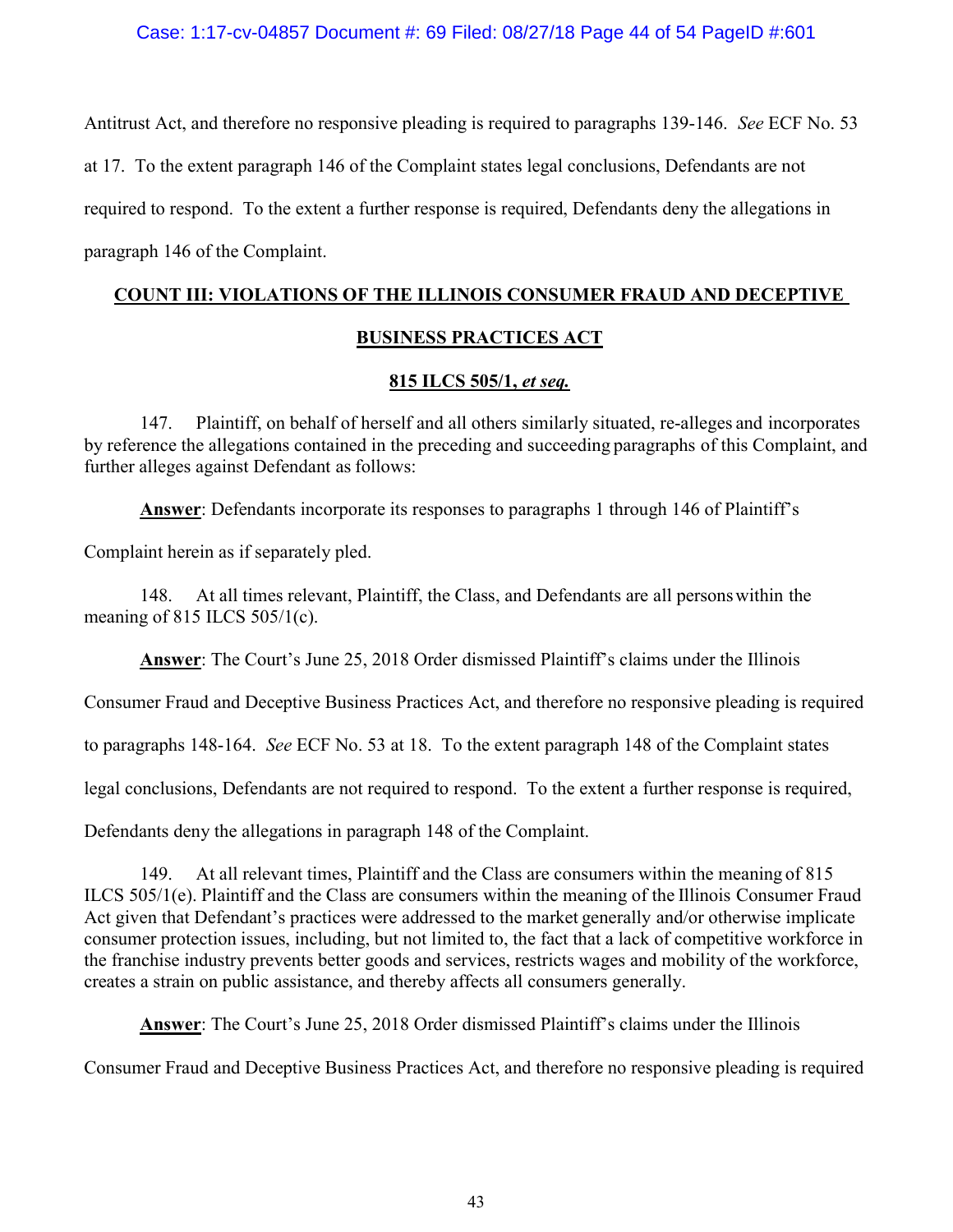#### Case: 1:17-cv-04857 Document #: 69 Filed: 08/27/18 Page 45 of 54 PageID #:602

to paragraphs 148-164. See ECF No. 53 at 18. To the extent paragraph 149 of the Complaint states legal conclusions, Defendants are not required to respond. To the extent a further response is required, Defendants deny the allegations in paragraph 149 of the Complaint.

150. At all times material, Defendant's acts and omissions occurred in the course of trade and commerce within the meaning of 815 ILCS 505/1(f).

Answer: The Court's June 25, 2018 Order dismissed Plaintiff's claims under the Illinois

Consumer Fraud and Deceptive Business Practices Act, and therefore no responsive pleading is required

to paragraphs 148-164. See ECF No. 53 at 18. To the extent paragraph 150 of the Complaint states

legal conclusions, Defendants are not required to respond. To the extent a further response is required,

Defendants deny the allegations in paragraph 150 of the Complaint.

151. Section 2 of the Illinois Consumer Fraud Act provides, in relevant part:

Unfair methods of competition and unfair or deceptive acts or practices, including but not limited to the use of or employment of any deceptive, fraud, false pretense, false promise, misrepresentation or the concealment, suppression or omission of any material fact, with intent that others rely upon the concealment, suppression or omission of such material fact, or the use of employment of any practice described in Section 2 of the "Uniform Deceptive Trade Practices Act," approved August 5, 1965, in the conduct of any trade or commerce are hereby declared unlawful whether any person has in fact been misled, deceived or damaged thereby. In construing this section consideration shall be given to the interpretations of the Federal Trade Commission and the federal courts relating to Section 5(a) of the Federal Trade Commission Act.

815 ILSC 505/1 (footnotes omitted).

Answer: The Court's June 25, 2018 Order dismissed Plaintiff's claims under the Illinois

Consumer Fraud and Deceptive Business Practices Act, and therefore no responsive pleading is required

to paragraphs 148-164. See ECF No. 53 at 18. Defendants admit that Plaintiff has correctly quoted

Section 2 of the Illinois Consumer Fraud Act, but denies that Section or Act apply in this case.

152. Defendant's actions to restrain trade and fix the total compensation of the Class Members constitutes unfair competition and unlawful, unfair, and fraudulent business acts and practices in violation of the Illinois Consumer Fraud and Deceptive Business Practices Act, 815 ILCS 505/1, et seq.

Answer: The Court's June 25, 2018 Order dismissed Plaintiff's claims under the Illinois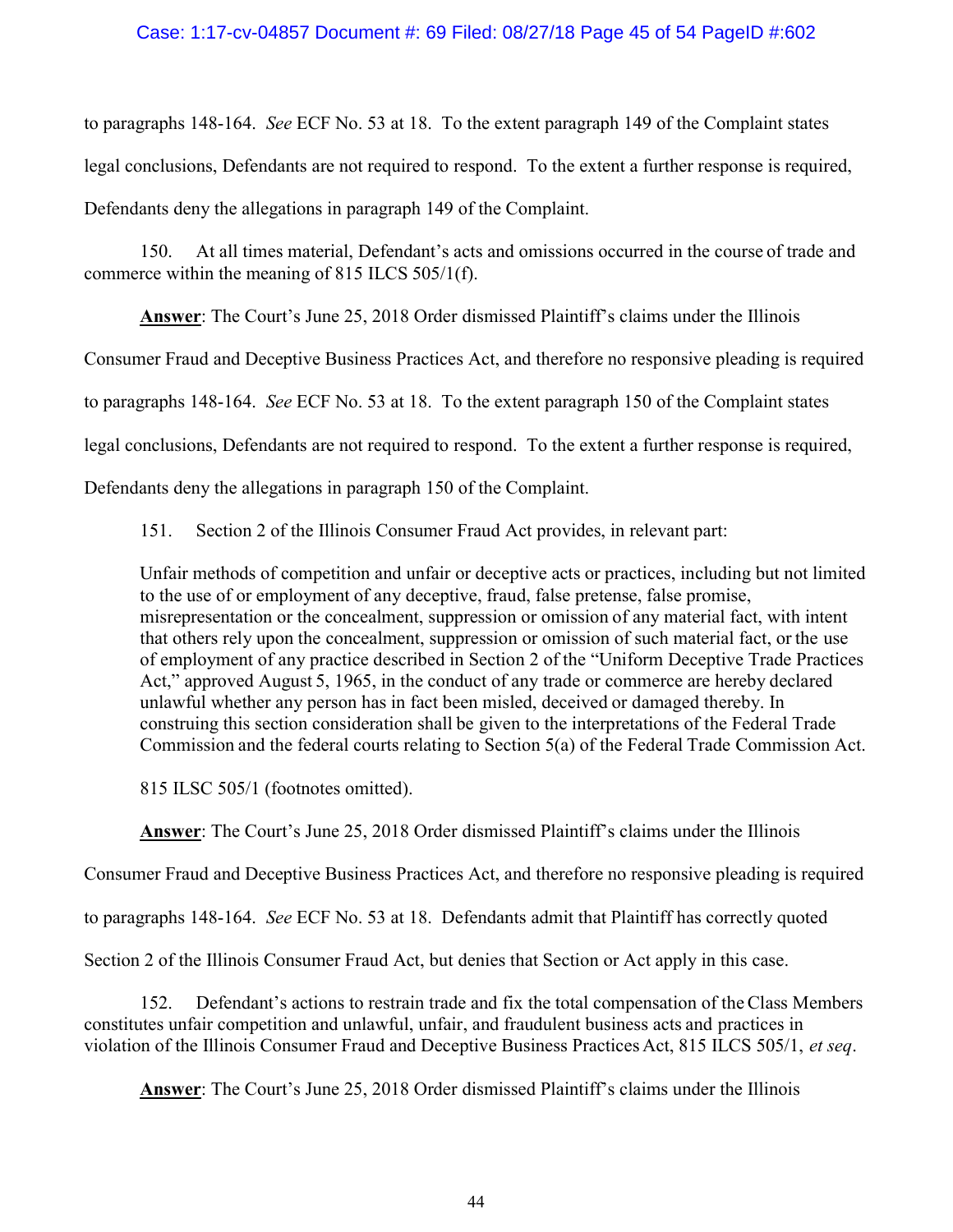#### Case: 1:17-cv-04857 Document #: 69 Filed: 08/27/18 Page 46 of 54 PageID #:603

Consumer Fraud and Deceptive Business Practices Act, and therefore no responsive pleading is required to paragraphs 148-164. See ECF No. 53 at 18. To the extent paragraph 152 of the Complaint states legal conclusions, Defendants are not required to respond. To the extent a further response is required, Defendants deny the allegations in paragraph 152 of the Complaint.

153. Defendant illegally participated in an agreement among competitors that restrained employees from engaging in a lawful profession, trade, or business. Defendant perpetrated the scheme with the purpose of fixing lower costs to the benefit of Defendant and franchise owners.

Answer: The Court's June 25, 2018 Order dismissed Plaintiff's claims under the Illinois Consumer Fraud and Deceptive Business Practices Act, and therefore no responsive pleading is required to paragraphs 148-164. See ECF No. 53 at 18. To the extent paragraph 153 of the Complaint states legal conclusions, Defendants are not required to respond. To the extent a further response is required, Defendants deny the allegations in paragraph 153 of the Complaint.

154. Defendant has committed unfair or deceptive acts by engaging in the acts and practices alleged herein. Defendant's conduct included concerted efforts, actions and undertakings among the Defendant and franchise owners with the intent, purpose and effect of: (a) creating and carrying out restrictions in trade and commerce; (b) artificially suppressing the compensation of Plaintiff and Class Member; (c) eliminating competition among Defendant and franchise owners for skilled labor; (d) restraining employees' ability to secure better compensation, advancement, benefits, and working conditions; and (e) fixing the compensation of Class Members at artificially low levels; and (f) creating a burden on public assistance, constituting unfair competition and unlawful, unfair, and fraudulent business acts and practices within the meaning of the Illinois Consumer Fraud and Deceptive Business Practices Act, 815 ILCS 505/1, et seq. Defendant's conduct violates public policy by unfairly suppressing employee wages, and unreasonably restrained trade, and Plaintiff and the Class were unaware of the "no-hire" clause and had no choice but to submit, thereby preventing Plaintiff and the Class from negotiating better wages and conditions, causing substantial injury by interfering with prospective relations and stifling competition.

Answer: The Court's June 25, 2018 Order dismissed Plaintiff's claims under the Illinois Consumer Fraud and Deceptive Business Practices Act, and therefore no responsive pleading is required to paragraphs 148-164. See ECF No. 53 at 18. To the extent paragraph 154 of the Complaint states legal conclusions, Defendants are not required to respond. To the extent a further response is required, Defendants deny the allegations in paragraph 154 of the Complaint.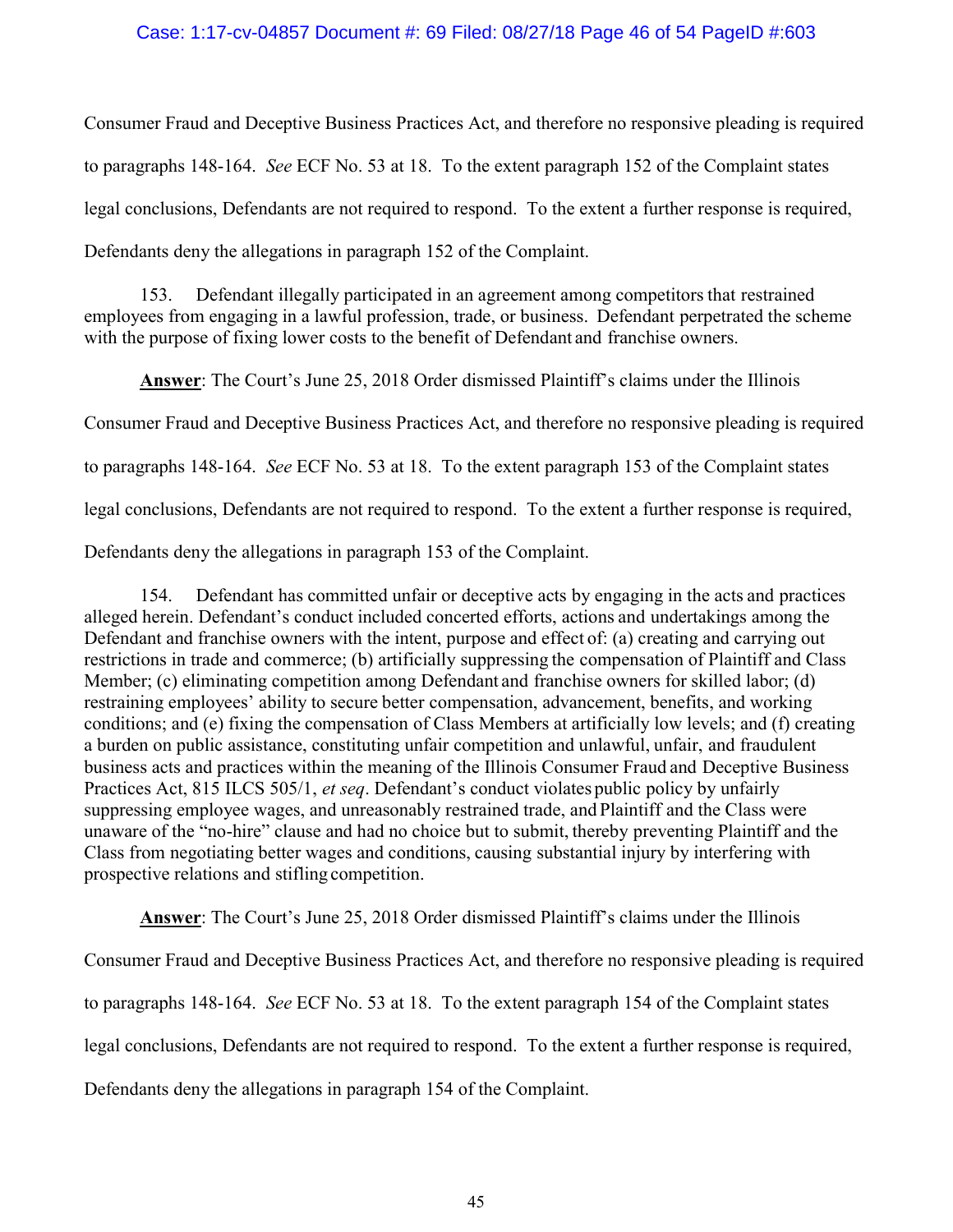#### Case: 1:17-cv-04857 Document #: 69 Filed: 08/27/18 Page 47 of 54 PageID #:604

155. Defendant's conduct, individually and in concert as alleged above and herein is immoral, unethical, oppressive, unjust, unconscionable and unscrupulous, and caused and continues to cause substantial economic injury to Plaintiff and the Class.

Answer: The Court's June 25, 2018 Order dismissed Plaintiff's claims under the Illinois Consumer Fraud and Deceptive Business Practices Act, and therefore no responsive pleading is required to paragraphs 148-164. See ECF No. 53 at 18. To the extent paragraph 155 of the Complaint states legal conclusions, Defendants are not required to respond. To the extent a further response is required, Defendants deny the allegations in paragraph 155 of the Complaint.

156. Defendant's conduct is driven by greed, profiteering, and conspiracy to artificially suppress the supply and demand for workers to the detriment of Plaintiff and the Class as alleged herein.

Answer: The Court's June 25, 2018 Order dismissed Plaintiff's claims under the Illinois Consumer Fraud and Deceptive Business Practices Act, and therefore no responsive pleading is required to paragraphs 148-164. See ECF No. 53 at 18. To the extent paragraph 156 of the Complaint states

legal conclusions, Defendants are not required to respond. To the extent a further response is required,

Defendants deny the allegations in paragraph 156 of the Complaint.

157. Defendant intended that Plaintiff and the Class rely on material misrepresentations, deceptions, unfair practices, and/or omissions alleged herein.

Answer: The Court's June 25, 2018 Order dismissed Plaintiff's claims under the Illinois Consumer Fraud and Deceptive Business Practices Act, and therefore no responsive pleading is required to paragraphs 148-164. See ECF No. 53 at 18. To the extent paragraph 157 of the Complaint states legal conclusions, Defendants are not required to respond. To the extent a further response is required, Defendants deny the allegations in paragraph 157 of the Complaint.

158. Defendant's unfair and deceptive conduct are willful and wanton, constitute intentional violations of the relevant statutes.

Answer: The Court's June 25, 2018 Order dismissed Plaintiff's claims under the Illinois Consumer Fraud and Deceptive Business Practices Act, and therefore no responsive pleading is required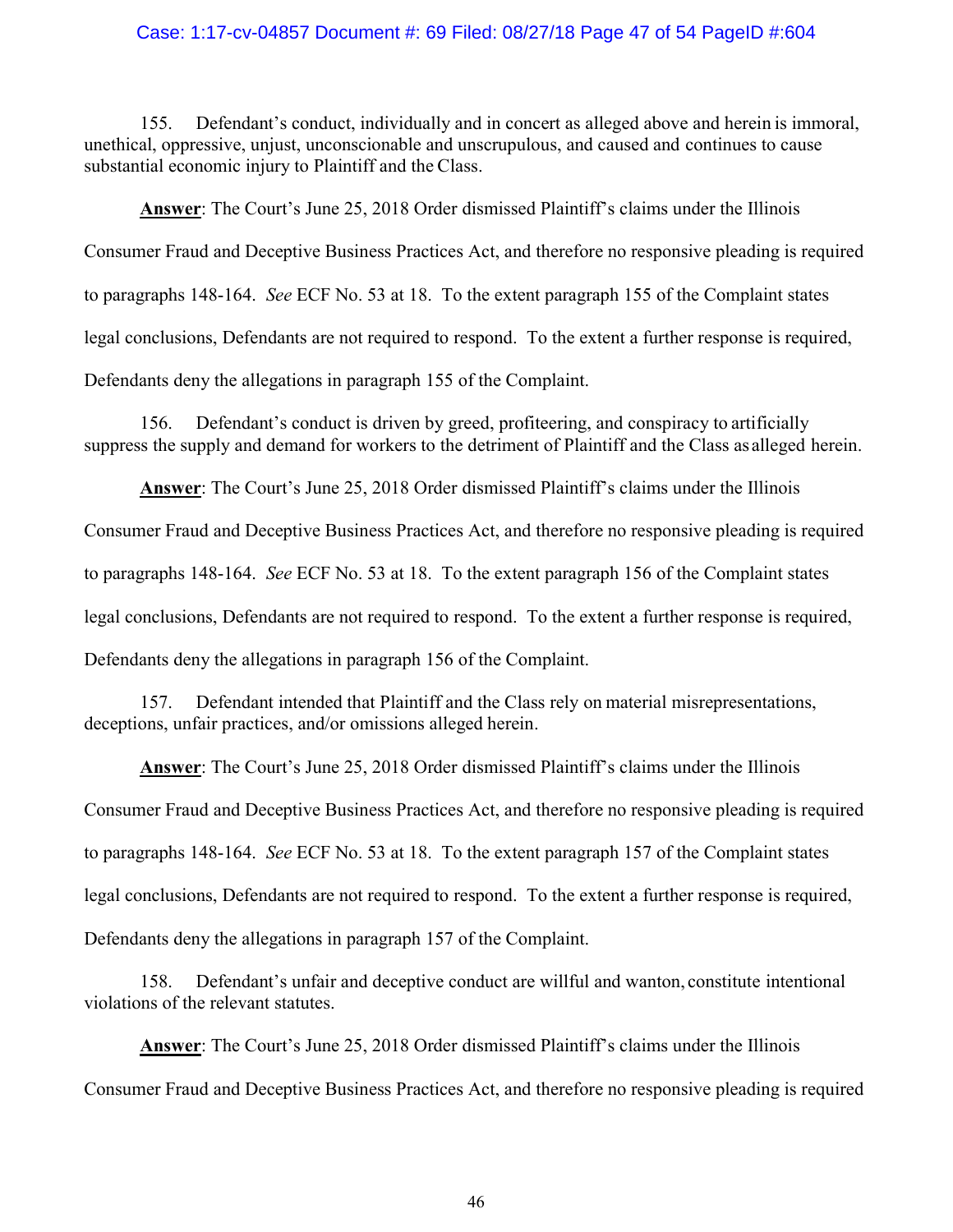#### Case: 1:17-cv-04857 Document #: 69 Filed: 08/27/18 Page 48 of 54 PageID #:605

to paragraphs 148-164. See ECF No. 53 at 18. To the extent paragraph 158 of the Complaint states legal conclusions, Defendants are not required to respond. To the extent a further response is required, Defendants deny the allegations in paragraph 158 of the Complaint.

159. As a result of Defendant's violations of the Illinois Consumer Fraud and Deceptive Business Practices Act, Defendant has unjustly enriched itself at the expense of Plaintiff and the Classes. The unjust enrichment continues to accrue as the unlawful, unfair, and fraudulent business acts and practices continue.

Answer: The Court's June 25, 2018 Order dismissed Plaintiff's claims under the Illinois Consumer Fraud and Deceptive Business Practices Act, and therefore no responsive pleading is required to paragraphs 148-164. See ECF No. 53 at 18. To the extent paragraph 159 of the Complaint states legal conclusions, Defendants are not required to respond. To the extent a further response is required, Defendants deny the allegations in paragraph 159 of the Complaint.

160. The conduct is unfair, unlawful, or unconscionable under Illinois law.

Answer: The Court's June 25, 2018 Order dismissed Plaintiff's claims under the Illinois

Consumer Fraud and Deceptive Business Practices Act, and therefore no responsive pleading is required to paragraphs 148-164. See ECF No. 53 at 18. To the extent paragraph 160 of the Complaint states legal conclusions, Defendants are not required to respond. To the extent a further response is required,

Defendants deny the allegations in paragraph 160 of the Complaint.

161. To prevent their unjust enrichment, Defendant and its co-conspirators should be required to disgorge their illegal gains for the purpose of making full restitution to all injured Class Members identified hereinabove.

Answer: The Court's June 25, 2018 Order dismissed Plaintiff's claims under the Illinois Consumer Fraud and Deceptive Business Practices Act, and therefore no responsive pleading is required to paragraphs 148-164. See ECF No. 53 at 18. To the extent paragraph 161 of the Complaint states legal conclusions, Defendants are not required to respond. To the extent a further response is required, Defendants deny the allegations in paragraph 161 of the Complaint.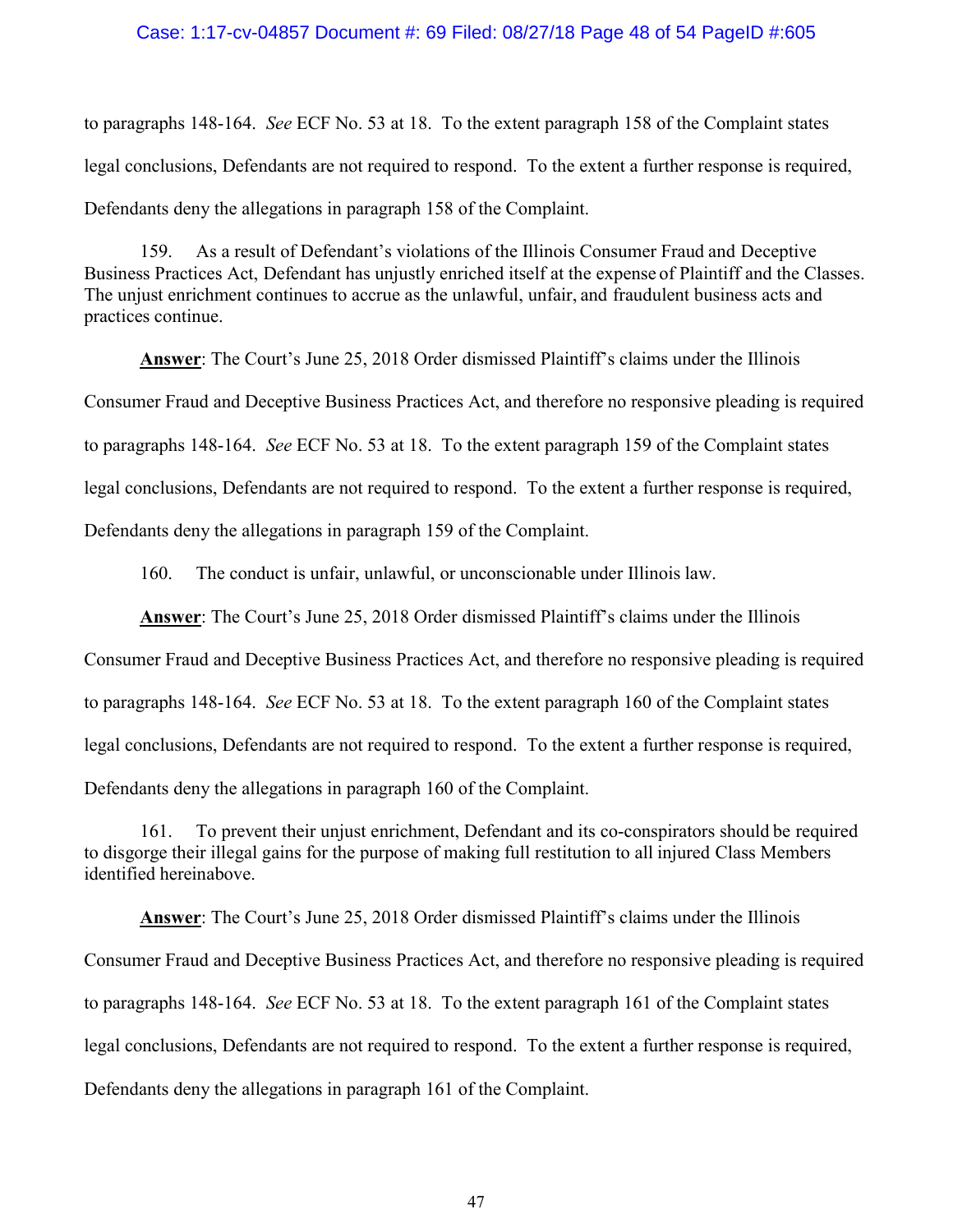#### Case: 1:17-cv-04857 Document #: 69 Filed: 08/27/18 Page 49 of 54 PageID #:606

162. Defendant should also be permanently enjoined from continuing its violations of the Illinois Consumer Fraud and Deceptive Business Practices Act.

Answer: The Court's June 25, 2018 Order dismissed Plaintiff's claims under the Illinois Consumer Fraud and Deceptive Business Practices Act, and therefore no responsive pleading is required to paragraphs 148-164. See ECF No. 53 at 18. To the extent paragraph 162 of the Complaint states legal conclusions, Defendants are not required to respond. To the extent a further response is required, Defendants deny the allegations in paragraph 162 of the Complaint.

163. A substantial portion of Defendant's behavior constituting the violations alleged above occurred in the State of Illinois and has had a substantial impact of trade or commerce within the State of Illinois.

Answer: The Court's June 25, 2018 Order dismissed Plaintiff's claims under the Illinois

Consumer Fraud and Deceptive Business Practices Act, and therefore no responsive pleading is required

to paragraphs 148-164. See ECF No. 53 at 18. To the extent paragraph 163 of the Complaint states

legal conclusions, Defendants are not required to respond. To the extent a further response is required,

Defendants deny the allegations in paragraph 163 of the Complaint.

164. As a direct and proximate result of Defendant's contract, combination, and/or conspiracy to restrain trade and commerce, Plaintiff and Members of the Class have suffered and will continue to suffer economic injury and deprivation of the benefit of free and fair competition.

Answer: The Court's June 25, 2018 Order dismissed Plaintiff's claims under the Illinois

Consumer Fraud and Deceptive Business Practices Act, and therefore no responsive pleading is required

to paragraphs 148-164. See ECF No. 53 at 18. To the extent paragraph 164 of the Complaint states

legal conclusions, Defendants are not required to respond. To the extent a further response is required,

Defendants deny the allegations in paragraph 164 of the Complaint.

#### PRAYER FOR RELIEF

Defendants deny that Plaintiff is entitled to any of the relief requested in paragraphs A through N

of the Prayer for Relief contained in the Complaint. Defendants further contend that Plaintiff is not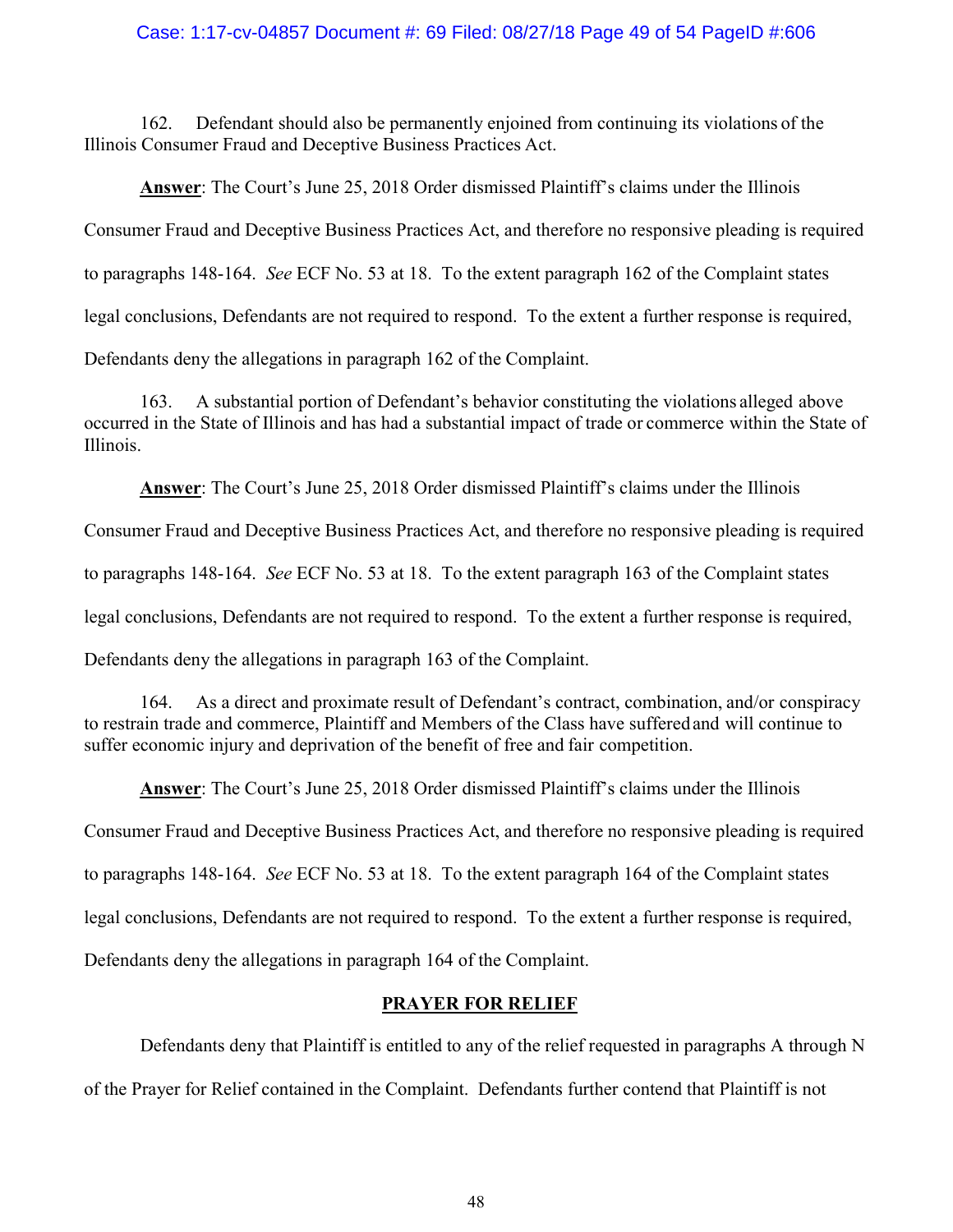#### Case: 1:17-cv-04857 Document #: 69 Filed: 08/27/18 Page 50 of 54 PageID #:607

entitled to any relief whatsoever.

#### JURY DEMAND

 Plaintiff's request for a jury trial contained in the Complaint is not an allegation of fact for which a response is required.

#### SEPARATE AND ADDITIONAL DEFENSES

Without assuming any burden that they would not otherwise bear, and reserving their right to amend their Answer to assert additional defenses as they may become known during discovery or otherwise, Defendants assert the separate and additional defenses set forth below. All allegations of the Complaint not heretofore admitted or denied are here and now denied as though specifically denied herein.

#### FIRST SEPARATE AND ADDITIONAL DEFENSE

 The claims of Plaintiff and the members of the putative class are barred, in whole or in part, by the applicable statute of limitations. Plaintiff alleges that members of the putative class were injured because they earned depressed wages. Upon information and belief, members of the alleged putative class were employed at McDonald's-brand restaurants and paid their final wages before June 28, 2013. Therefore, the purported claims of these members of the putative class accrued outside the applicable four-year statute of limitation. See 15 U.S.C. § 15b.

#### SECOND SEPARATE AND ADDITIONAL DEFENSE

 The claims of Plaintiff and the members of the putative class are barred, in whole or in part by the doctrines of laches, waiver, unclean hands, and/or estoppel. Upon information and belief, Plaintiff was employed at a McDonald's franchise restaurant in 2009. Upon information and belief, Plaintiff was aware of her wages and the relevant, alleged hiring practices. Plaintiff therefore knew, or should have known, of the allegedly relevant provisions of the standard franchise agreement and alleged employment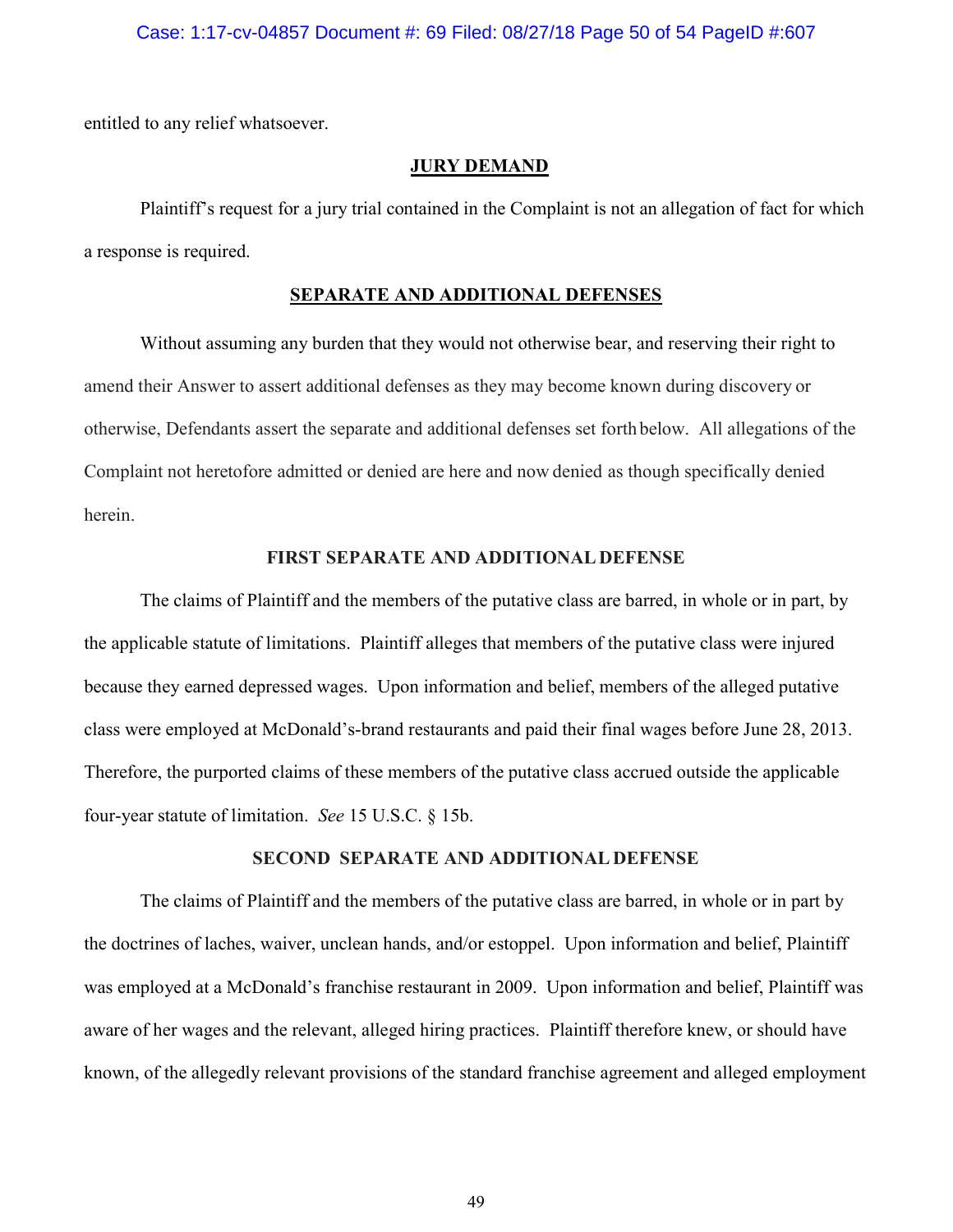#### Case: 1:17-cv-04857 Document #: 69 Filed: 08/27/18 Page 51 of 54 PageID #:608

practices. Yet Plaintiff failed to file suit until well after she learned of the alleged hiring practices and allegedly relevant provision of the franchise agreement. This delay prejudiced Defendants.

#### THIRD SEPARATE AND ADDITIONAL DEFENSE

 The claims of Plaintiff and the members of the putative class are barred, in whole or in part, because recovery on such claims would result in unjust enrichment to Plaintiff. Plaintiff prays for relief that is duplicative and exceeds the injuries alleged in the Complaint. Therefore, awarding Plaintiff the relief requested would unjustly enrich Plaintiff.

#### FOURTH SEPARATE AND ADDITIONAL DEFENSE

 The claims of Plaintiff and the members of the putative classes are barred, in whole or in part, due to settlement and release. Upon information and belief, members of the putative class may have executed a settlement and release of the claims asserted in the Complaint. Upon information and belief, the terms of those settlements and releases bar, in whole or in part, the claims asserted in the Complaint.

#### FIFTH SEPARATE AND ADDITIONAL DEFENSE

 The claims of Plaintiff and the members of the putative classes are barred, in whole or in part, because Defendants withdrew from the alleged conspiracy. Defendants had no intent to agree to restrain competition. Instead, Defendants engaged in conduct inconsistent with the purpose of the alleged conspiracy, including, but not limited, to not enforcing or otherwise maintaining use of the alleged nohire provision. McOpCo restaurants also compensated its employees in a manner that promoted wagebased and other forms of competition in the properly defined labor markets. This and other conduct would have communicated withdrawal from any alleged conspiracy to other alleged co-conspirators.

#### SIXTH SEPARATE AND ADDITIONAL DEFENSE

 The claims of Plaintiff and the members of the putative classes are barred, in whole or in part, because Plaintiff and the putative class failed to mitigate their alleged damages at or within a reasonable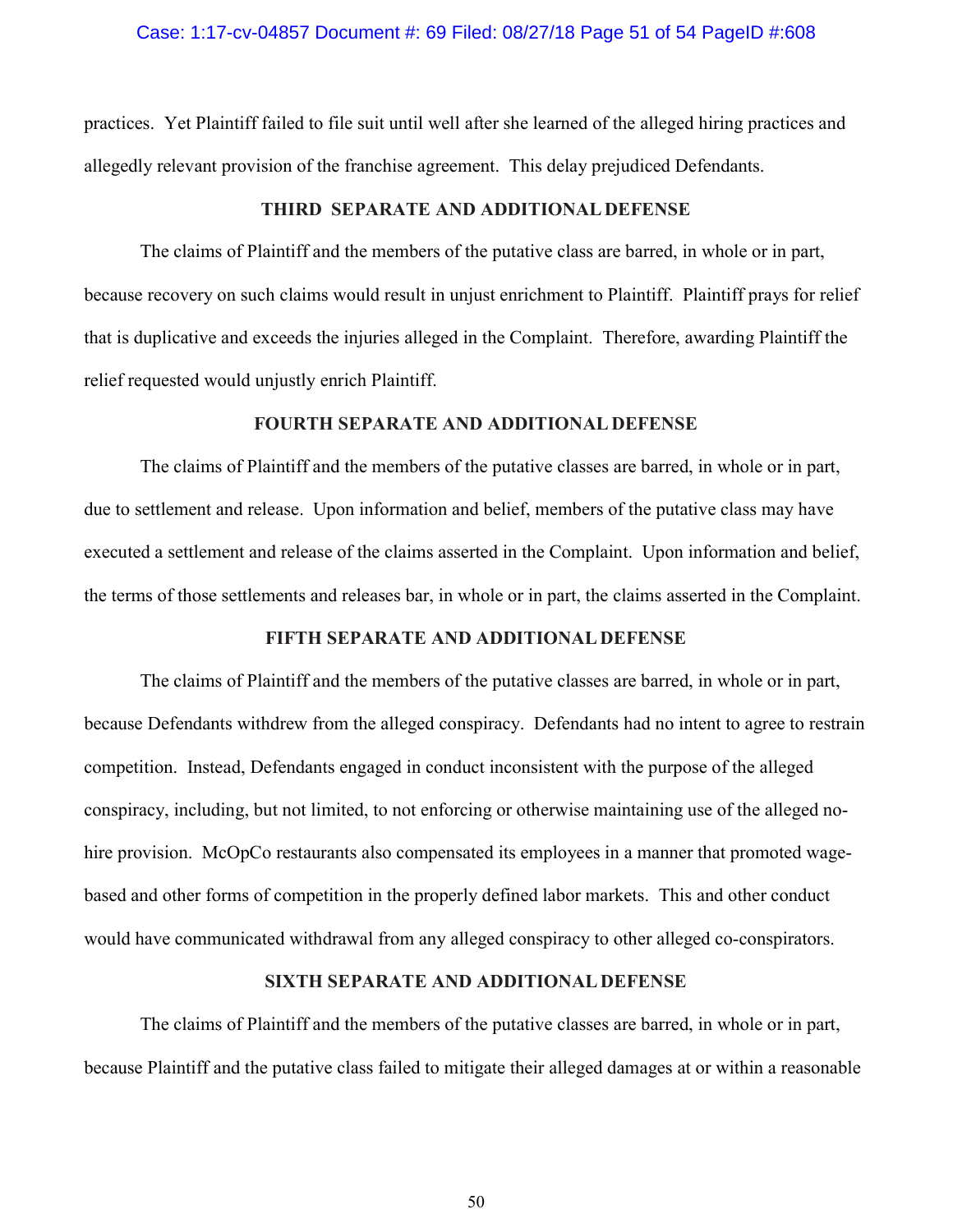#### Case: 1:17-cv-04857 Document #: 69 Filed: 08/27/18 Page 52 of 54 PageID #:609

time after the occurrence of the violations alleged in the Complaint. Upon information and belief, Plaintiff began working at a McDonald's-brand restaurant in 2009. Under Plaintiff's theory of injury, Plaintiff was injured once she began earning wages in that job. Yet Plaintiff did not seek alternate employment or additional wages within a reasonable time. Upon information and belief, Plaintiff failed to seek higher compensation from the McDonald's at which she worked. Moreover, upon information and belief, Plaintiff eventually took a job with another company paying less than she could have obtained had she undertaken a reasonable job search.

### SEVENTH SEPARATE AND ADDITIONAL DEFENSE

 The relief sought by Plaintiff and the putative class—including compensatory damages, treble damages, attorney's fees and expenses—is grossly excessive, inequitable, punitive, duplicative and arbitrary so as to violate the Due Process Clauses of the Fifth Amendment and the Eighth Amendment of the United States Constitution.

#### EIGHTH SEPARATE AND ADDITIONAL DEFENSE

 Defendants have insufficient knowledge or information upon which to form a basis as to whether they may have additional, as yet unstated, separate defenses available. Defendants reserve the right to amend this Answer to add, delete, or modify defenses based upon legal theories that may be or will be divulged through clarification of the Complaint, through discovery, or through further legal analysis of Plaintiff's position in this litigation.

#### WHEREFORE, Defendants pray for the following relief:

- a. That Plaintiff and members of the putative class take nothing by the Complaint;
- b. That the Complaint and each and every allegation and subpart contained therein be dismissed with prejudice;
- c. That Defendants recover their costs of suit incurred herein, including reasonable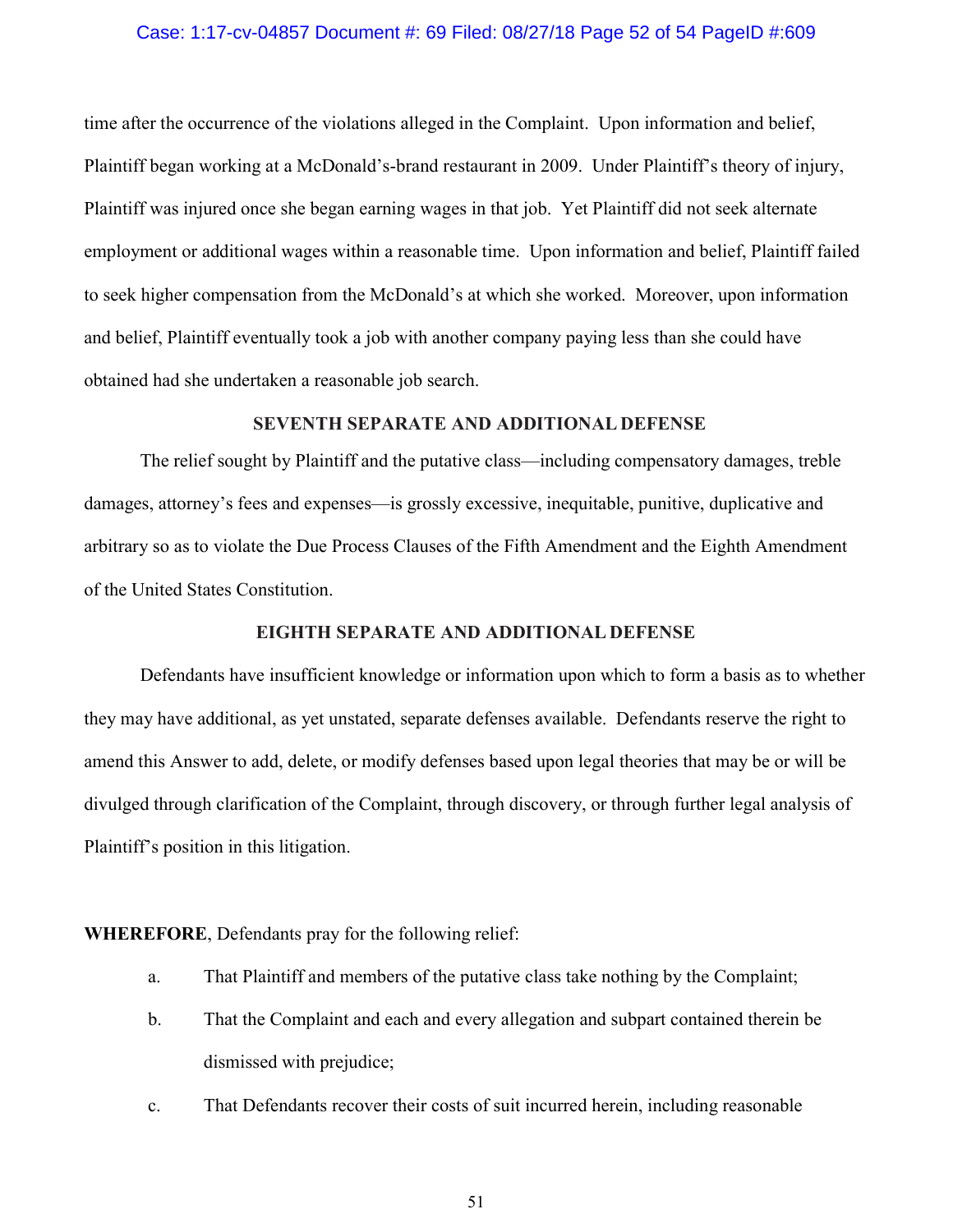attorneys' fees; and

d. For such other and further relief as the Court may deem just and proper.

Dated: August 27, 2018 Respectfully submitted,

# McDONALD'S USA, LLC and McDONALD'S CORPORATION.

By: /s/ Rachel S. Brass Rachel S. Brass

#### GIBSON DUNN & CRUTCHER LLP

D. Jarrett Arp (admitted pro hac vice) 1050 Connecticut Ave., N.W. Washington, D.C. 20036 Telephone: (202) 955-8500 Facsimile: (202) 467-0539 Email: JArp@gibsondunn.com Rachel S. Brass (admitted pro hac vice) 555 Mission St., Suite 3000 San Francisco, California 94105 Telephone: (415) 393-8200 Facsimile: (415) 374-8458 Email: RBrass@gibsondunn.com Matthew C. Parrott (admitted pro hac vice) 3161 Michelson Dr. Irvine, CA 92612 Telephone: (949) 451-3800 Facsimile: (949) 451-4220 Email: MParrott@gibsondunn.com

### A&G LAW LLC

Robert M. Andalman (Atty. No. 6209454) Rachael Blackburn (Atty. No. 6277142) 542 S. Dearborn St.; 10<sup>th</sup> Floor Chicago, IL 60605 Tel.: (312) 341-3900 Fax: (312) 341-0700